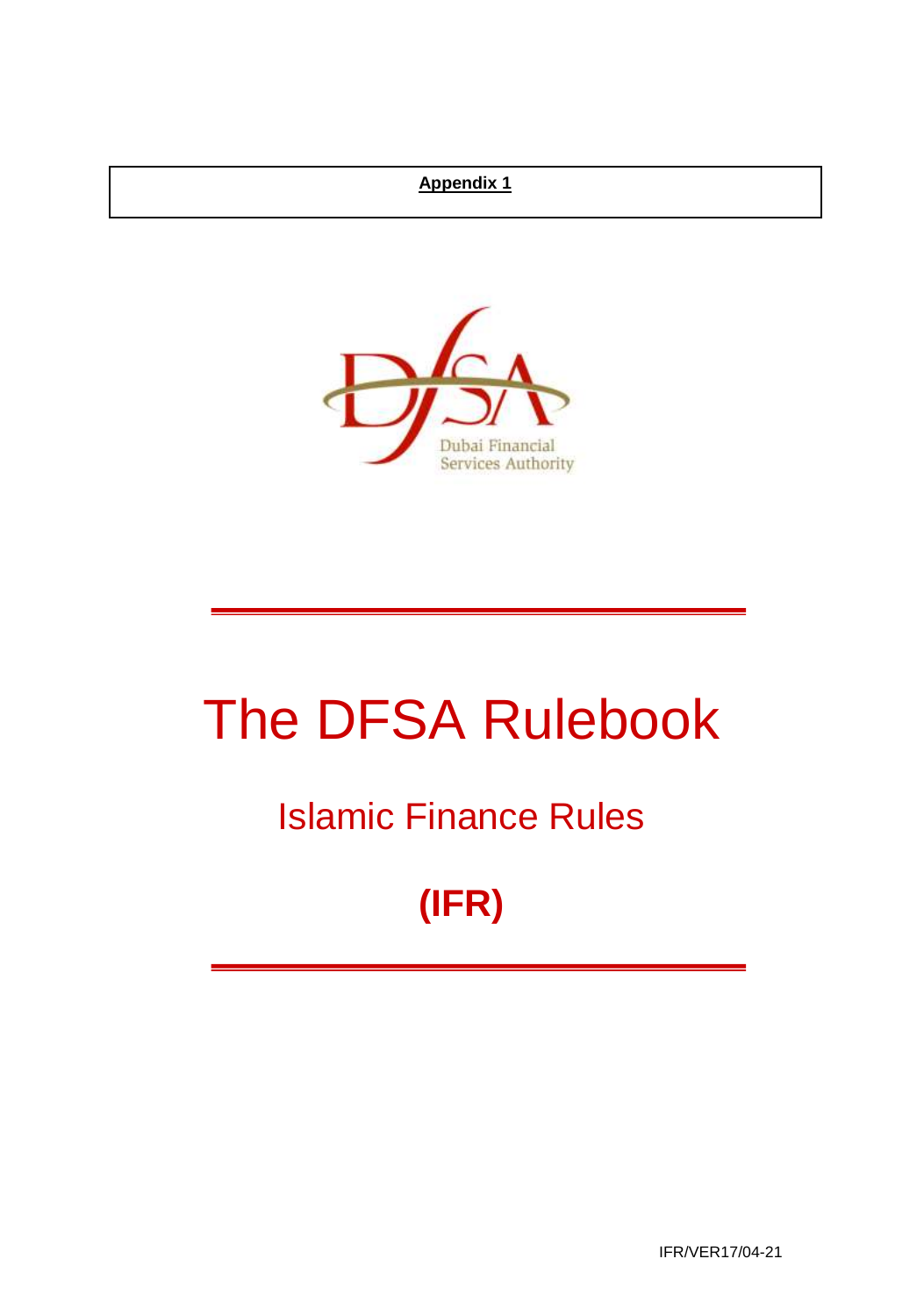

## **Contents**

The contents of this module are divided into the following chapters, sections and<br>appendices:

| $\mathbf 1$ .                                               |                                                       |  |
|-------------------------------------------------------------|-------------------------------------------------------|--|
| 1.1<br>1.2                                                  |                                                       |  |
| $\mathbf 2$                                                 |                                                       |  |
| 2.1<br>2.2<br>2.3<br>2.4                                    |                                                       |  |
| 3                                                           |                                                       |  |
| 3.1<br>3.2<br>3.3<br>3.4<br>3.5<br>3.6<br>3.7<br>3.8<br>3.9 |                                                       |  |
| 4                                                           |                                                       |  |
|                                                             |                                                       |  |
| 4.1<br>4.2                                                  |                                                       |  |
| 5                                                           | <b>MANAGING PROFIT SHARING INVESTMENT ACCOUNTS 15</b> |  |
| 5.1<br>5.2<br>5.3<br>5.4                                    |                                                       |  |
| 6                                                           | <b>ISLAMIC COLLECTIVE INVESTMENT FUNDS  27</b>        |  |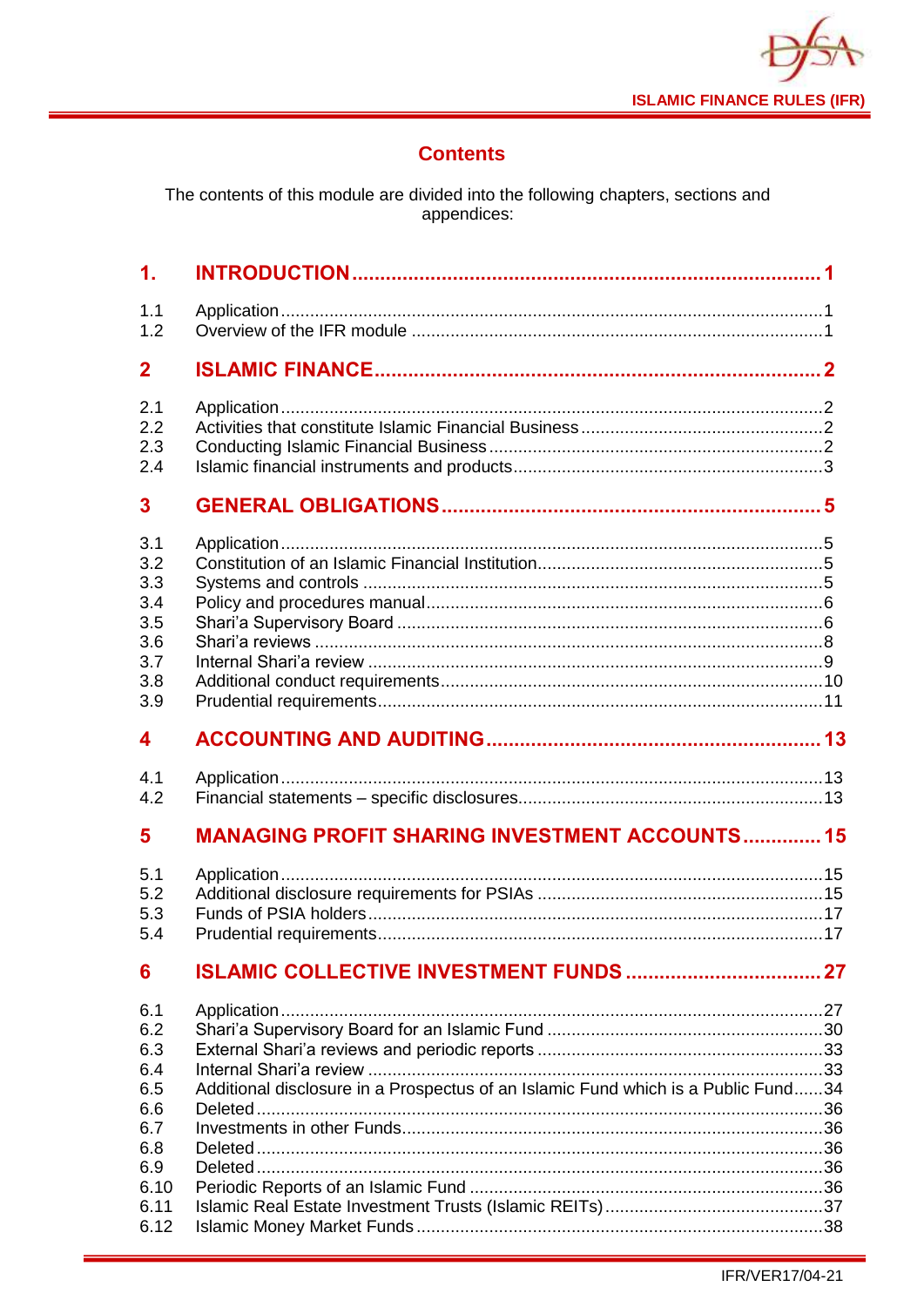

**ISLAMIC FINANCE RULES (IFR)**

| 6.13              |                                                                                                                                                                           |  |
|-------------------|---------------------------------------------------------------------------------------------------------------------------------------------------------------------------|--|
| 7.                |                                                                                                                                                                           |  |
| 7.1<br>7.2<br>7.3 |                                                                                                                                                                           |  |
| 8.                |                                                                                                                                                                           |  |
| 8.1<br>8.2        |                                                                                                                                                                           |  |
|                   | APP 1 PROSPECTUS DISCLOSURES FOR ISLAMIC FUNDS  43                                                                                                                        |  |
| A1.1<br>A1.2      | Shari'a approval process statement for offers of Domestic Funds from the DIFC 43<br>Shari'a approval process statement for offers of Foreign Funds in or from the DIFC 43 |  |
|                   |                                                                                                                                                                           |  |
| A2.1<br>A2.2      | Continuing obligations - Market disclosures for listed entities44                                                                                                         |  |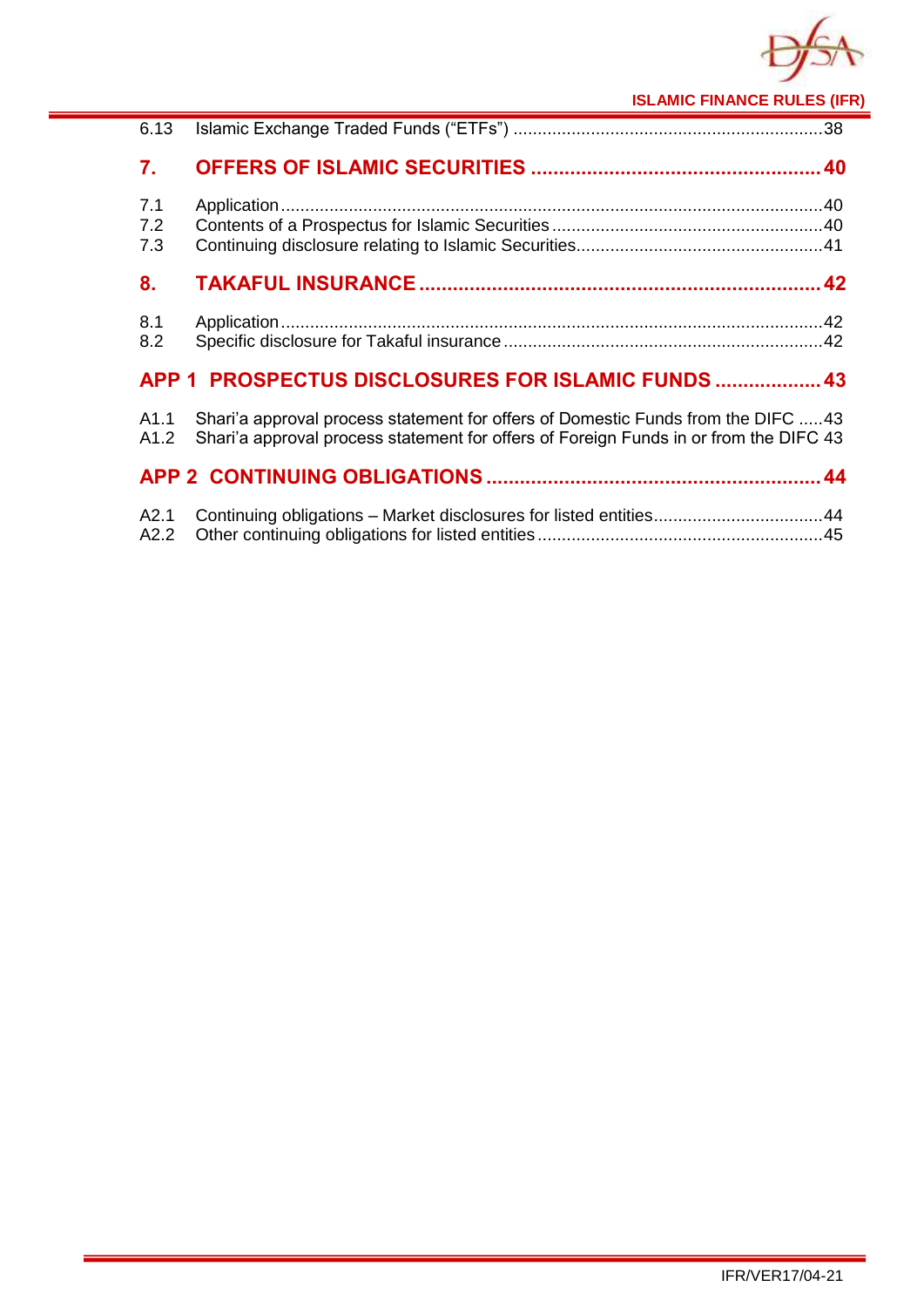

## <span id="page-3-0"></span>**1. INTRODUCTION**

## <span id="page-3-1"></span>**1.1 Application**

- **1.1.1** This module (IFR) applies to:
	- (a) every Person who carries on, or holds itself out as carrying on, a Financial Service in or from the DIFC as in accordance with Shari'a;
	- (b) a Domestic Fund which is operated or held out as being operated as an Islamic Fund; and
	- (c) a Person making an Offer in or from the DIFC relating to an Investment which is held out as Islamic or Shari'a compliant.

#### **Guidance**

- 1. Most of the requirements that apply to Persons conducting Financial Services or distributing Securities as Islamic or Shari'a compliant are included in this module. There are other more generic requirements relating to such Financial Services or activities that are included in other modules of the DFSA Rulebook.
- 2. To enable Persons carrying on or proposing to carry on Islamic finance activities to easily access the Islamic finance related requirements applicable to their activities, the DFSA has created a web-based Islamic Finance Handbook. This handbook allows electronic navigation to reach the relevant provisions in the IFR and other DFSA Rulebook modules where Islamic finance related requirements applicable to specific Islamic finance activities are located. The handbook is accessible from the DFSA web-site.

## <span id="page-3-2"></span>**1.2 Overview of the IFR module**

- 1. Rules in this module are made under or for the purposes of a number of laws, including the Regulatory Law 2004, the Law Regulating Islamic Financial Business 2004 and the Collective Investment Law 2010. Guidance may indicate the relevant legislation.
- 2. Chapters 2 and 3 contain the general requirements and obligations that apply to an Authorised Person who carries on any Financial Service as Islamic Financial Business. Chapter 4 contains the accounting and audit requirements that apply to such Persons.
- 3. Chapter 5 contains additional requirements that apply to an Authorised Firm that carries on the Financial Service of Managing Profit Sharing Accounts.
- 4. Chapter 6 contains the additional requirements that apply to a Fund Manager of an Islamic Fund.
- 5. Chapter 7 contains specific requirements that apply to Reporting Entities which Offer Securities as Shari'a compliant. However, the general requirements that apply to such Offers with which the Reporting Entities must comply continue to be in the Markets Rules (MKT module).
- 6. Chapter 8 contains the additional requirements applying to Persons who carry on Insurance Business or Insurance Intermediation as Takaful Insurance.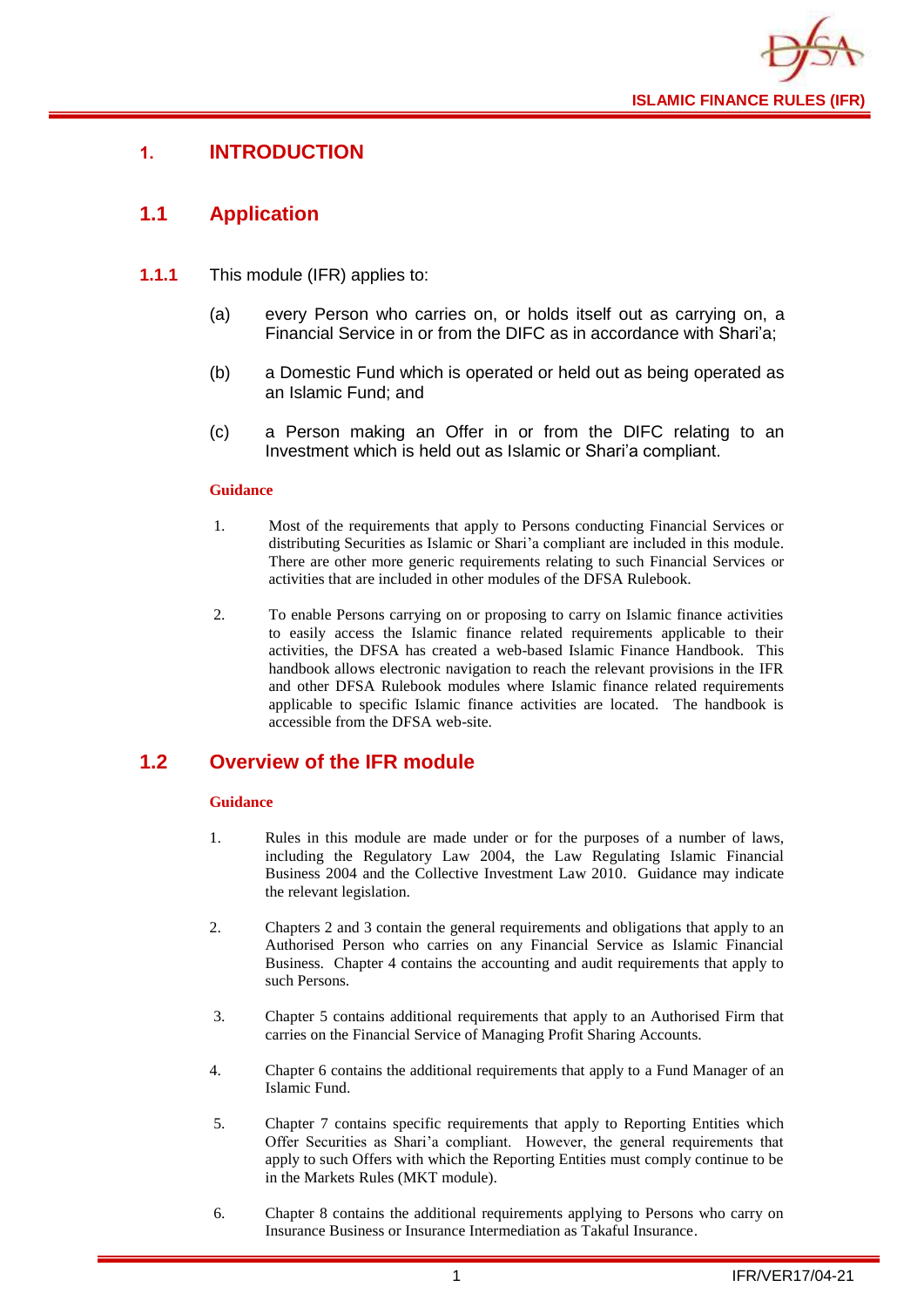

## <span id="page-4-0"></span>**2 ISLAMIC FINANCE**

## <span id="page-4-1"></span>**2.1 Application**

**2.1.1** This chapter applies to every Person to whom this module applies in accordance with Section 1.1.

## <span id="page-4-2"></span>**2.2 Activities that constitute Islamic Financial Business**

#### **Guidance**

- 1. Article 10 of the Law Regulating Islamic Financial Business 2004 prescribes what constitutes Islamic Financial Business. In essence, where a Person engages in any activity that constitutes a Financial Service and carries on or holds out the activity as being conducted in accordance with Shari'a, that activity constitutes Islamic Financial Business.
- 2. GEN section 2.2 sets out the activities that constitute a Financial Service.

## <span id="page-4-3"></span>**2.3 Conducting Islamic Financial Business**

- 1. Article 9 of the Law Regulating Islamic Financial Business 2004 provides that in order to conduct Islamic Financial Business, the Authorised Person must have an endorsed Licence authorising it to conduct such business:
	- a. as an Islamic Financial Institution; or
	- b. by operating an Islamic Window.
- 2. Article 11 of the Law Regulating Islamic Financial Business 2004 governs the making of an application for an endorsement to conduct Islamic Financial Business.
- 3. Article 11(5) of the Law Regulating Islamic Financial Business 2004 governs the grant of an endorsement to conduct Islamic Financial Business as either an Islamic Financial Institution or by operating an Islamic Window. A Person must obtain the relevant endorsement before carrying on Islamic Finance Business as an Islamic Financial Institution or through an Islamic Window.
- 4. An Authorised Person with an endorsement to operate an Islamic Window may conduct some of its activities as a conventional Financial Service while conducting its Islamic Financial Business through the Islamic Window.
- 5. If Islamic Financial Business (whether through an Islamic Financial Institution or Islamic Window) is provided to Retail Clients, the Authorised Person must also have a Retail Endorsement on its Licence.
- 6. A Person may, subject to any restrictions in the DFSA Rules, carry on more than one Financial Service, provided that Person has the relevant authorisations or endorsements on its Licence as are applicable.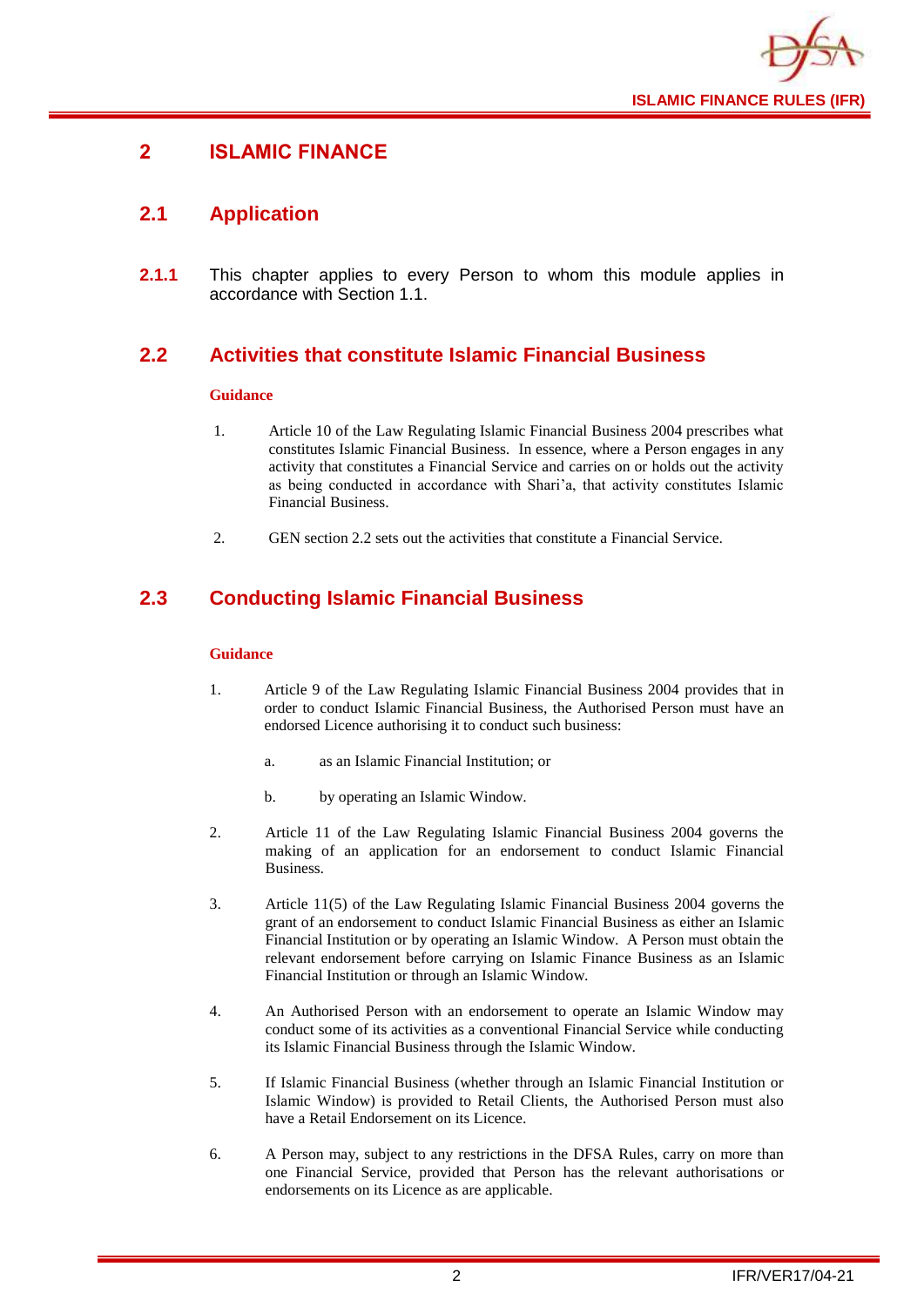

## <span id="page-5-0"></span>**2.4 Islamic financial instruments and products**

#### **Guidance**

- 1. The DFSA regulatory regime applies to a Person carrying on any Islamic financial activities in or from the DIFC if the activity:
	- a. relates to a financial instrument or product of the kind described in Guidance Notes 3 (Profit Sharing Investment Accounts), 5 (Investments), and 7 (Takaful insurance) below; and
	- b. is conducted by way of business and not expressly excluded from regulation as a Financial Service. Note there are a number of such exclusions in GEN chapter 2.
- 2. The DFSA will, when considering the treatment of Islamic Financial Business arrangements, take a "substance over form" approach.
- 3. The issue of financial products which are Securities such as Shares, Debentures or Units as defined in GEN A2.1.2 (which are a subset of the definition of Investments – see Guidance Note 5), attracts product specific disclosure requirements such as Prospectus or Exempt Disclosure Statements. Where such products are included on an Official List of Securities or made available to the public in the DIFC, there are initial and ongoing disclosure and other obligations that apply to the Reporting Entity (generally the issuer) under the MKT module. These MKT obligations are quite distinct from the obligations that apply to Persons carrying on Financial Services in respect of such financial products.

#### **Profit Sharing Investment Accounts (PSIAs)**

- 4. PSIAs do not fall within the GEN definitions of Investments. They are contractual arrangements under which Authorised Firms invest clients' funds, often (though not always) on a pooled basis, and are generally treated by the firm as off balance sheet. They are sometimes structured under Mudaraba, so that the investor in principle bears the full investment risk. Although PSIAs have the characteristics of a Collective Investment Fund, under an express exclusion provided under CIR Rule 2.1.13, they are not treated as such. Instead, Managing a PSIA is a distinct Financial Service as defined in GEN Rules 2.2.2(r) and 2.21.
- 5. As Managing a PSIA is a Financial Service, the DFSA regulatory regime that applies to Persons carrying on Financial Services in or from the DIFC applies to Authorised Firms that manage PSIAs. As PSIAs are not Investments, the offer of PSIAs does not attract prospectus like disclosure. Instead, it attracts a tailored regulatory regime that applies to the entity, i.e. an Authorised Firm that manages the PSIAs (see IFR chapter 5 for these Rules). The Financial Service of Advising on Financial Products will apply to a Person giving advice on the merits of investing in a PSIA (as a PSIA is defined as a 'financial product' for the purposes of that activity). However, other activities such as dealing and arranging and COB requirements relating to those activities do not apply to a PSIA (as it is not an Investment as defined in GEN).

#### **Investments**

6. Investments comprise two types of products: Securities and Derivatives. These products are defined in GEN App2. Most of the conventional Investments defined in GEN App2 can be offered as Islamic financial products, provided the relevant requirements including Shari'a principles are adhered to and in accordance with any Shari'a Supervisory Board rulings as applicable. While not an exhaustive list, conventional Investments that are commonly used as Islamic financial products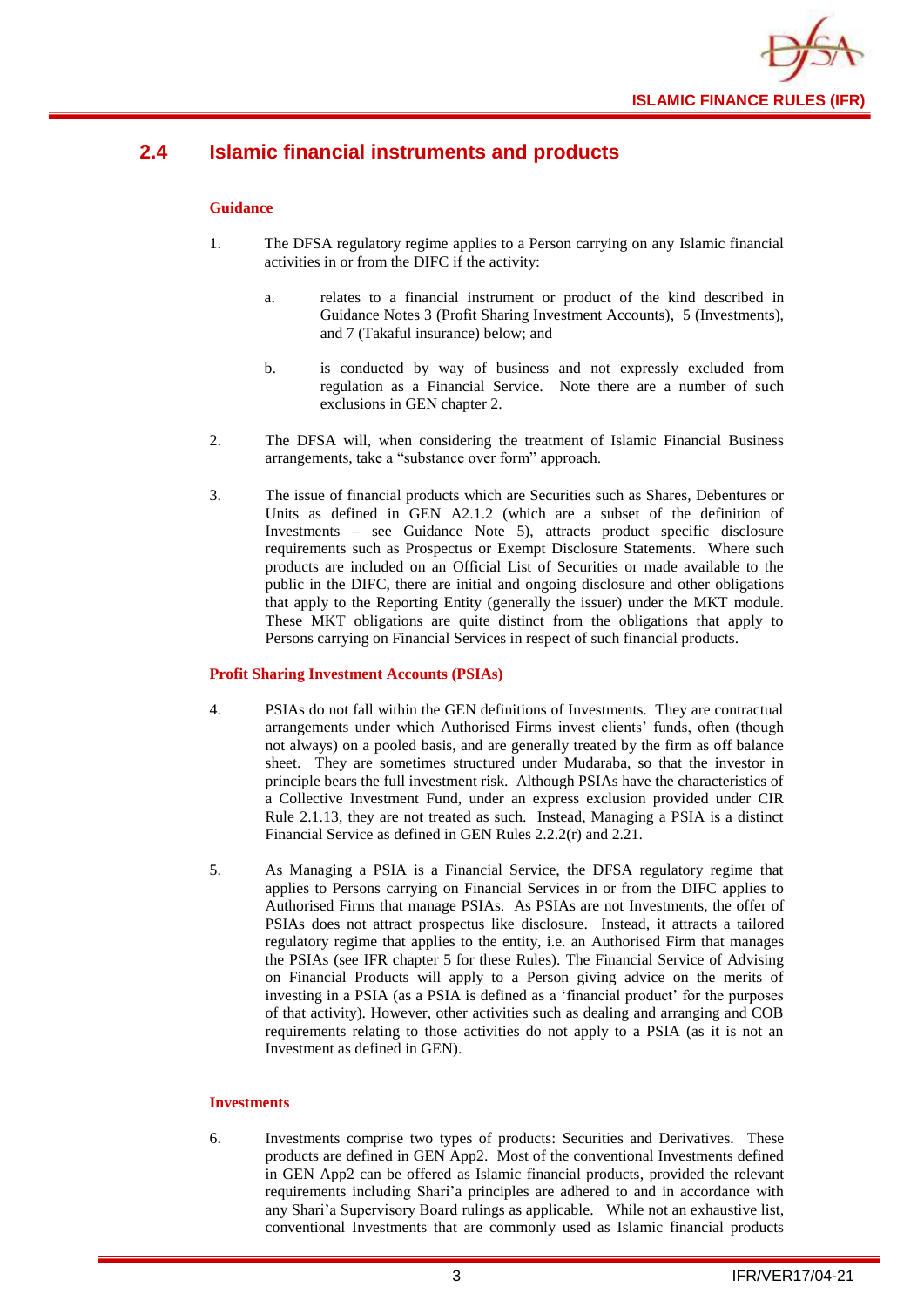

include Shares, Sukuks, Units of Islamic Funds and also Structured Products. Increasingly, Derivatives are also being developed in accordance with Shari'a, such as a contract where the rights and liabilities of the parties are determined by reference to an underlying factor such as property of any description, currency rate or index, provided that the underlying factor in itself is Shari'a compliant and the contract does not involve any fundamental uncertainty (Gharar).

7. The DFSA regulatory regime applies to Persons who carry on in or from the DIFC any Financial Services activity in relation to any Islamic financial products that fall within the definition of Investments. However, particular products or instruments such as Profit Sharing Investment Accounts (PSIAs), Takaful and Islamic Funds attract product/instrument specific additional conduct and other requirements, which are included in this module.

#### **Takaful insurance**

- 8. Takaful insurance generally refers to an arrangement where an insurer establishes a Shari'a compliant fund, predicated for mutual protection, where participants donate a part of their contributions to the common fund which will be used to meet claims payments and any participation rights. The Takaful insurer's role is generally confined to managing the insurance activities and investing the fund assets in accordance with Shari'a.
- 9. Persons conducting Takaful insurance are conducting Insurance Business. There are two types of Financial Services that comprise Insurance Business, ie, Effecting Contracts of Insurance or Carrying out Contracts of Insurance. Accordingly, any Person carrying on these Financial Services activities is subject to the DFSA regime for regulating Financial Services. Where such activities are carried out as Takaful insurance, there are additional Takaful specific requirements that apply to such an insurer, which are set out in this module (see IFR chapter 8). In addition, there are certain activities relating to insurance, such as advising and arranging, which are regulated as Insurance Intermediation (see GEN section 2.19). Persons conducting those activities in relation to Takaful insurance are regulated in the same way as Persons conducting such activities in relation to conventional insurance.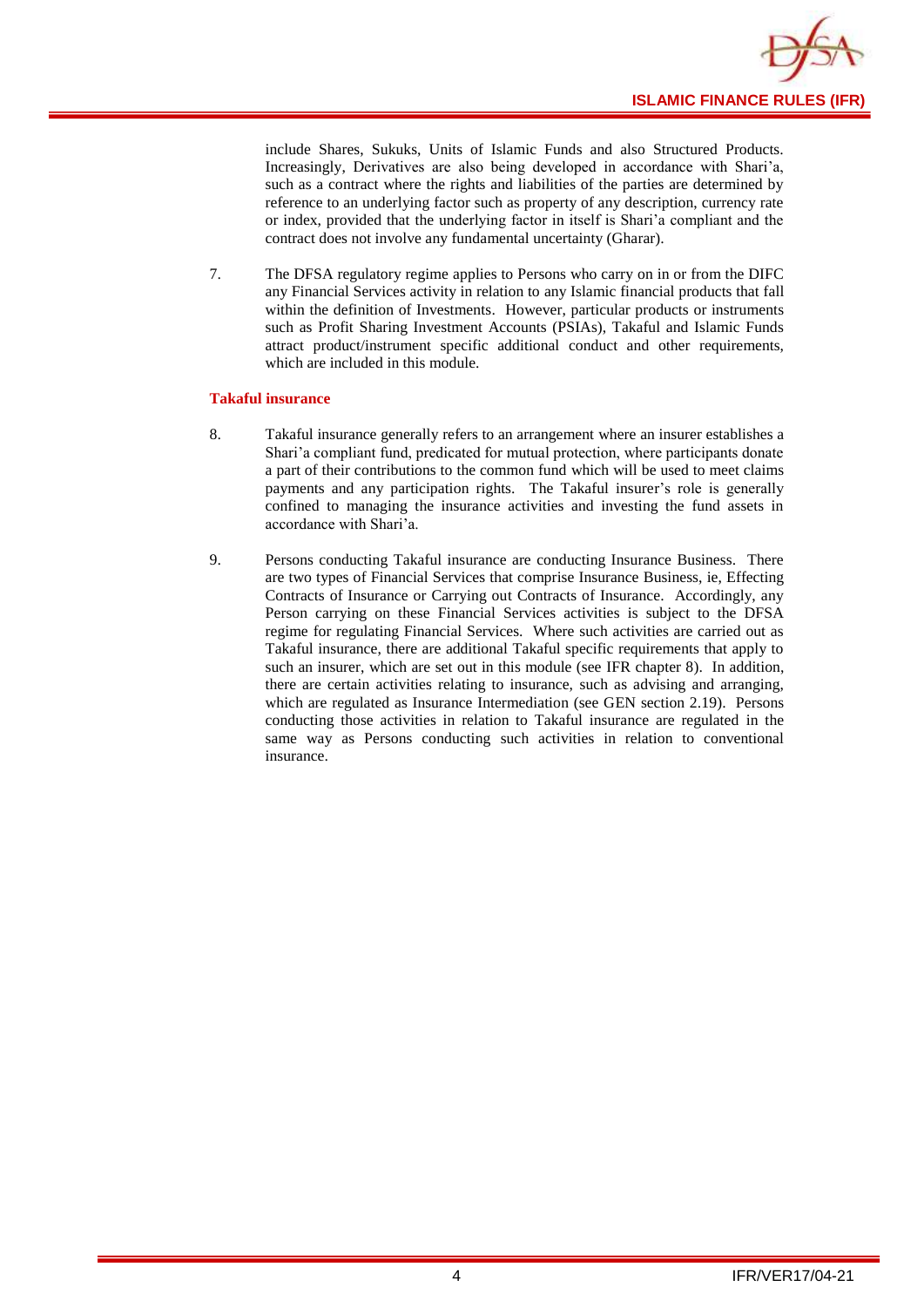

## <span id="page-7-0"></span>**3 GENERAL OBLIGATIONS**

## <span id="page-7-1"></span>**3.1 Application**

**3.1.1** This chapter applies to an Authorised Person which carries on Islamic Financial Business in or from the DIFC.

#### **Guidance**

"Authorised Person" is defined in the GLO module as an Authorised Firm or Authorised Market Institution.

## <span id="page-7-2"></span>**3.2 Constitution of an Islamic Financial Institution**

**3.2.1** An Authorised Person which is an Islamic Financial Institution must ensure that its constitutional documents state that its entire business will be conducted in accordance with Shari'a.

#### **Guidance**

Article 10 of the Law Regulating Islamic Financial Business 2004 provides that an Islamic Financial Institution is an Authorised Person whose entire business is conducted in accordance with Shari'a.

## <span id="page-7-3"></span>**3.3 Systems and controls**

- **3.3.1** (1) An Authorised Firm conducting Islamic Finance Business must establish and maintain systems and controls which enable it to comply with the applicable Shari'a requirements.
	- (2) An Authorised Firm using a Fund Platform that has one or more Islamic Funds on the Fund Platform must ensure that the Fund Platform has systems and controls which enable the Fund Manager to comply with the applicable Shari'a requirements in respect of the Islamic Funds.

- 1. This Chapter should be read in conjunction with Chapter 5 of the GEN Module.
- 2. Responsibility for ensuring that an Authorised Person complies with Shari'a ultimately rests with its senior management. The systems and controls required by Rule 3.3.1 will assist senior management to ensure that there is such compliance.
- 3. The Governing Body should, when setting the business objectives and strategies of the firm and on an on-going basis, make use of the expertise of the firm's Shari'a Supervisory Board as appropriate.
- 4. Similarly, Persons Undertaking Risk Control Functions of the firm, particularly compliance and internal audit, should have easy access to the Shari'a Supervisory Board in relation to matters involving Shari'a compliance.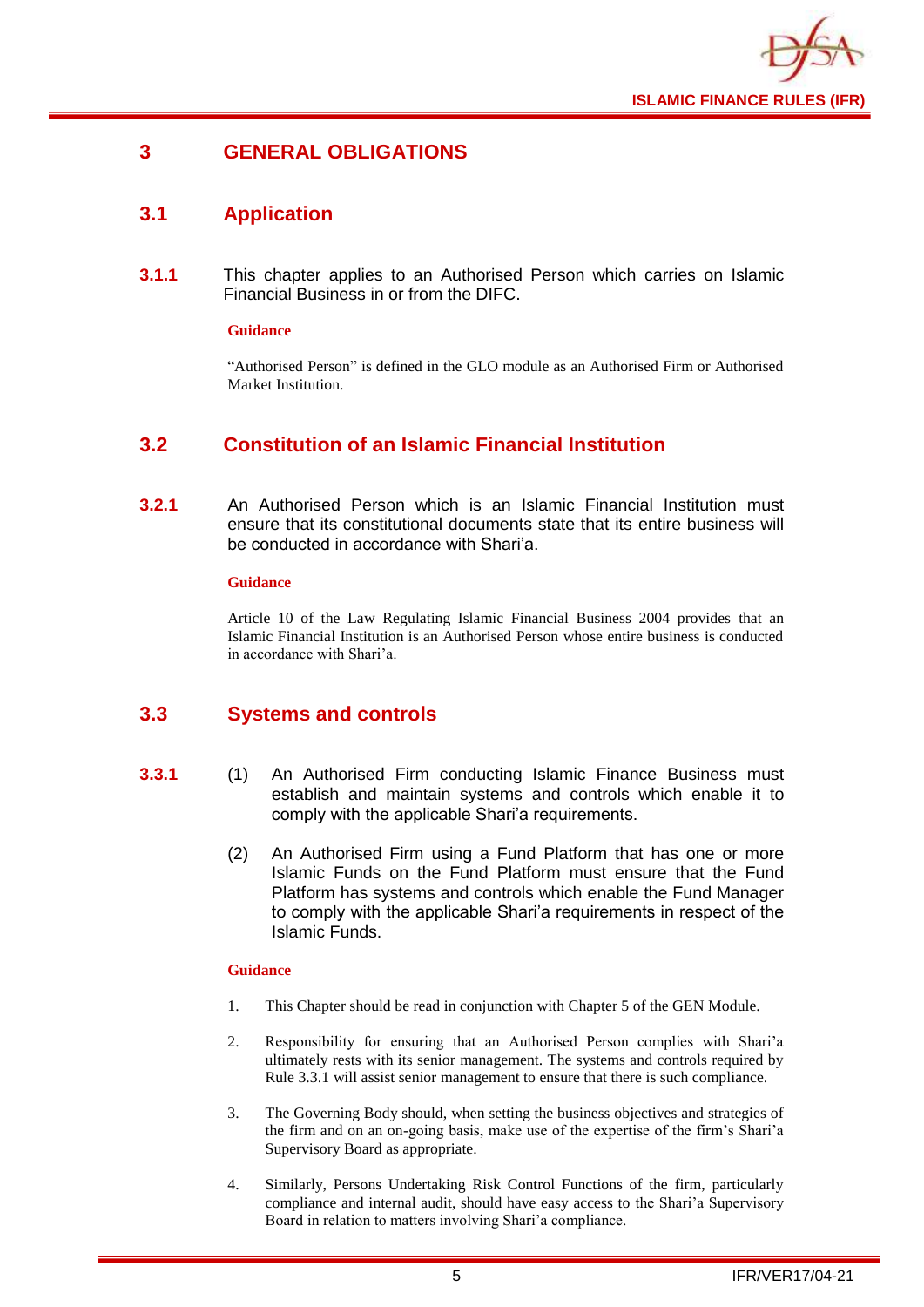

- 5. The members of the SSB should also have adequate access to the Governing Body, senior management and the Persons Undertaking Key Control Functions as appropriate to ensure that their roles can be effectively discharged.
- 6. Both Islamic and conventional Funds can be established on the same Fund Platform, provided the requirements relating to Shari'a compliance are met both as to investments and as to relevant operational matters, and that appropriate governance is in place to achieve this. This would generally require either all the Funds on a Fund Platform to be Islamic Funds, or the Fund Platform to operate through an Islamic Window in the same way as the Fund Manager that is using the Fund Platform.

## <span id="page-8-0"></span>**3.4 Policy and procedures manual**

- **3.4.1** An Authorised Person undertaking Islamic Financial Business must implement and maintain an Islamic Financial Business policy and procedures manual which addresses the following matters:
	- (a) the manner in which the compliance function will be undertaken, in respect of Shari'a compliance;
	- (b) the manner in which the Shari'a Supervisory Board will oversee and advise in regard to the Islamic Financial Business conducted by the Authorised Person;
	- (c) the manner in which Shari'a Supervisory Board fatwas, rulings and guidelines will be recorded, disseminated and implemented and the internal Shari'a review undertaken;
	- (d) the manner in which disputes between the Shari'a Supervisory Board and the Authorised Person in respect of Shari'a compliance will be addressed;
	- (e) the process for approving those internal systems and controls which are in place to ensure not only that the Islamic Financial Business is carried out in compliance with Shari'a, but that information is disseminated, using an appropriate method and manner, to investors and, in the case of an Authorised Market Institution, Persons to whom access to its facilities are provided;
	- (f) the manner in which conflicts of interest will be identified and managed including where prescribed; and
	- (g) in respect of an Authorised Person operating an Islamic Window, the systems and controls in place to ensure the appropriate separation of the Islamic Financial Business of the Authorised Person from its conventional business.

## <span id="page-8-1"></span>**3.5 Shari'a Supervisory Board**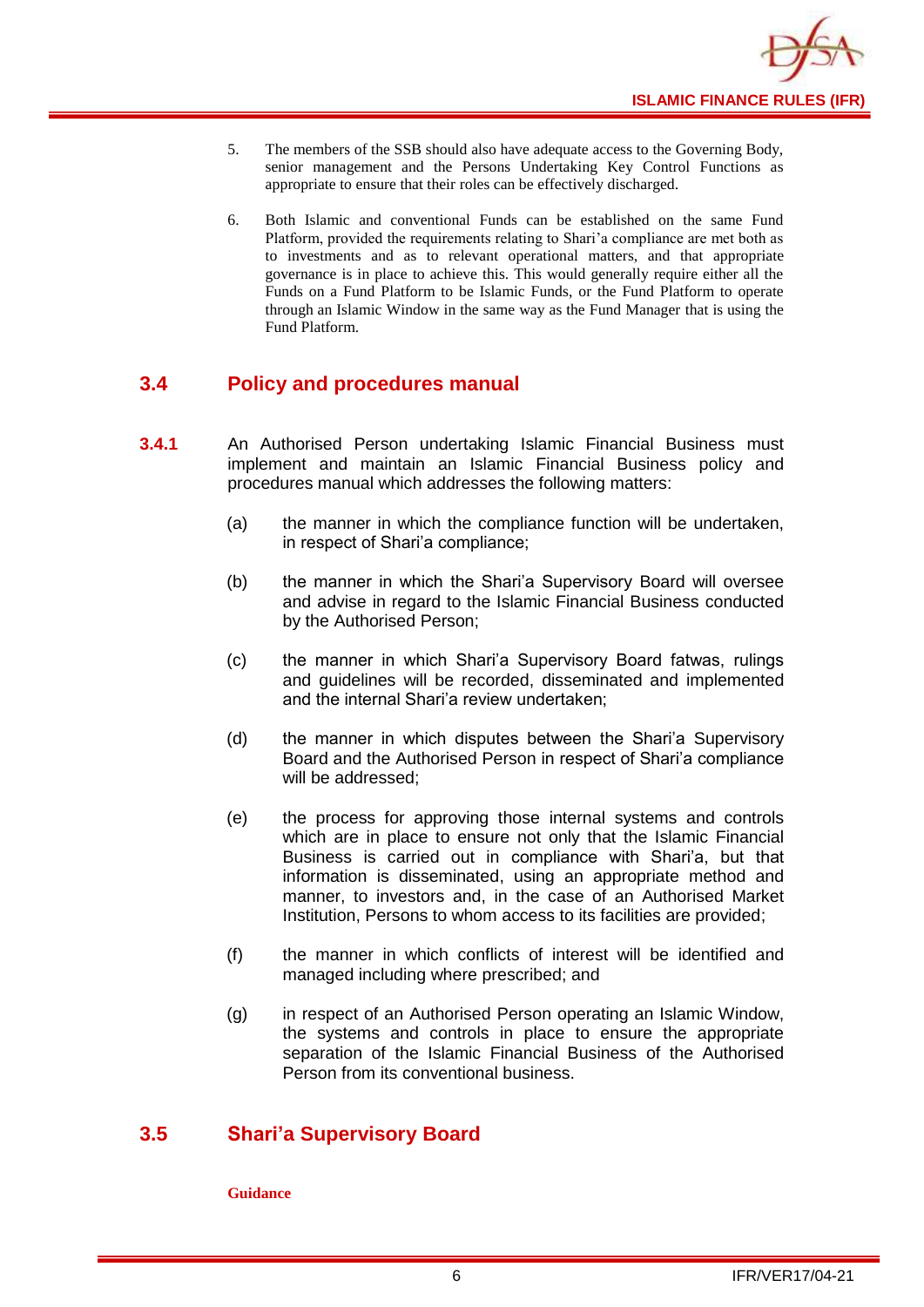

Article 13 of the Law Regulating Islamic Financial Business 2004 requires an Authorised Person undertaking Islamic Financial Business to appoint a Shari'a Supervisory Board.

- **3.5.1** When an Authorised Person appoints a Shari'a Supervisory Board, it must ensure that:
	- (a) the Shari'a Supervisory Board has at least three members;
	- (b) the members appointed to the Shari'a Supervisory Board are competent to perform their functions as Shari'a Supervisory Board members;
	- (c) any appointments, dismissals or changes in respect of members of the Shari'a Supervisory Board are approved by the Governing Body of the Authorised Person; and
	- (d) no member of the Shari'a Supervisory Board is a director or Controller of the Authorised Person.

#### **Guidance**

For the purposes of Rule 3.5.1, an Authorised Person should consider the previous experience and qualifications of the proposed Shari'a Supervisory Board members to assess whether the proposed Shari'a Supervisory Board member is competent to advise on the Islamic Financial Business to be undertaken by the Authorised Person.

- **3.5.2** An Authorised Person must document its policy in relation to:
	- (a) how appointments, dismissals or changes will be made to the Shari'a Supervisory Board;
	- (b) the process through which the suitability of Shari'a Supervisory Board members will be considered; and
	- (c) the remuneration of the members of the Shari'a Supervisory Board.
- **3.5.3** An Authorised Person must establish and maintain, for six years, records of:
	- (a) its assessment of the competency of the Shari'a Supervisory Board members;
	- (b) the agreed terms of engagement of each member of the Shari'a Supervisory Board; and
	- (c) the matters in Rules 3.5.1(c) and 3.5.2.

#### **Guidance**

The records of the assessment of competency of Shari'a Supervisory Board members should clearly indicate; at least:

- a. the factors that have been taken into account when making the assessment of competency;
- b. the qualifications and experience of the Shari'a Supervisory Board members;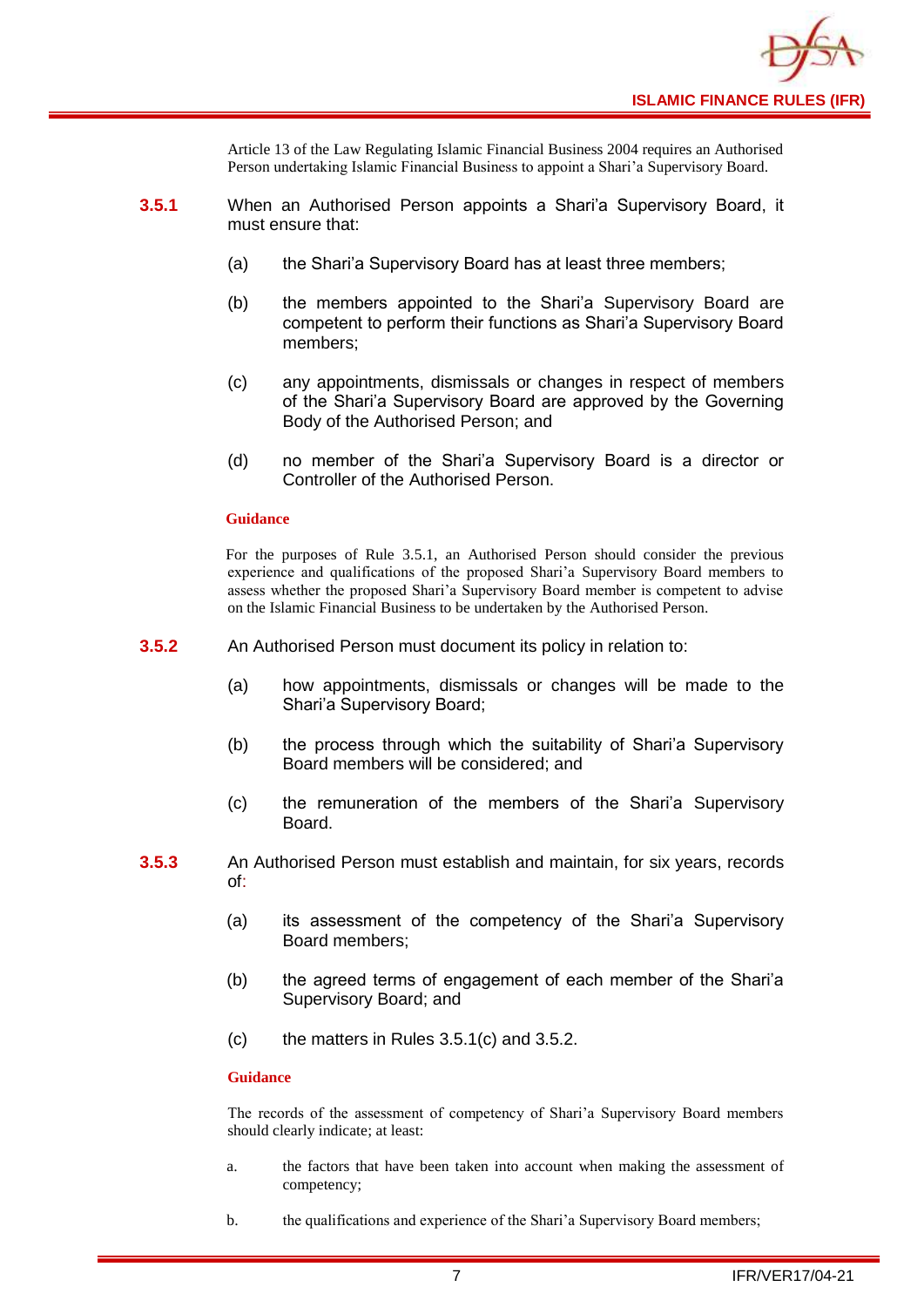- c. the basis upon which the Authorised Person has deemed that the proposed Shari'a Supervisory Board member is suitable; and
- d. details of any other Shari'a Supervisory Boards of which the proposed Shari'a Supervisory Board member is, or has been, a member.
- **3.5.4** (1) The Authorised Person must ensure that the Islamic Financial Business policy and procedures manual it is required to maintain under Rule 3.4.1 provides that:
	- (a) a member of the Shari'a Supervisory Board is obliged to notify the Authorised Person of any conflict of interest that such member may have with respect to the Authorised Person or, in the case of an Investment Trust, the Trustee; and
	- (b) the Authorised Person will take appropriate steps to manage any such conflict of interest so that the Islamic Financial Business is carried out appropriately and in compliance with Shari'a, the interest of a Client is not adversely affected and all Clients are fairly treated and not prejudiced by any such interests.
	- (2) If an Authorised Person is unable to manage a conflict of interest as provided above, it must dismiss or replace the member as appropriate.
- **3.5.5** If requested by the DFSA, an Authorised Person must provide the DFSA with information on its appointed or proposed Shari'a Supervisory Board members with regard to the qualifications, skills, experience and independence of the Shari'a Supervisory Board members.
- **3.5.6** An Authorised Person must take reasonable steps to ensure that it and its Employees:
	- (a) provide such assistance as the Shari'a Supervisory Board reasonably requires to discharge its duties;
	- (b) give the Shari'a Supervisory Board right of access at all reasonable times to relevant records and information;
	- (c) do not interfere with the Shari'a Supervisory Board's ability to discharge its duties; and
	- (d) do not provide false or misleading information to the Shari'a Supervisory Board.

## <span id="page-10-0"></span>**3.6 Shari'a reviews**

**3.6.1** An Authorised Person must ensure that all Shari'a reviews are undertaken by the Shari'a Supervisory Board in accordance with AAOIFI GSIFI No 2.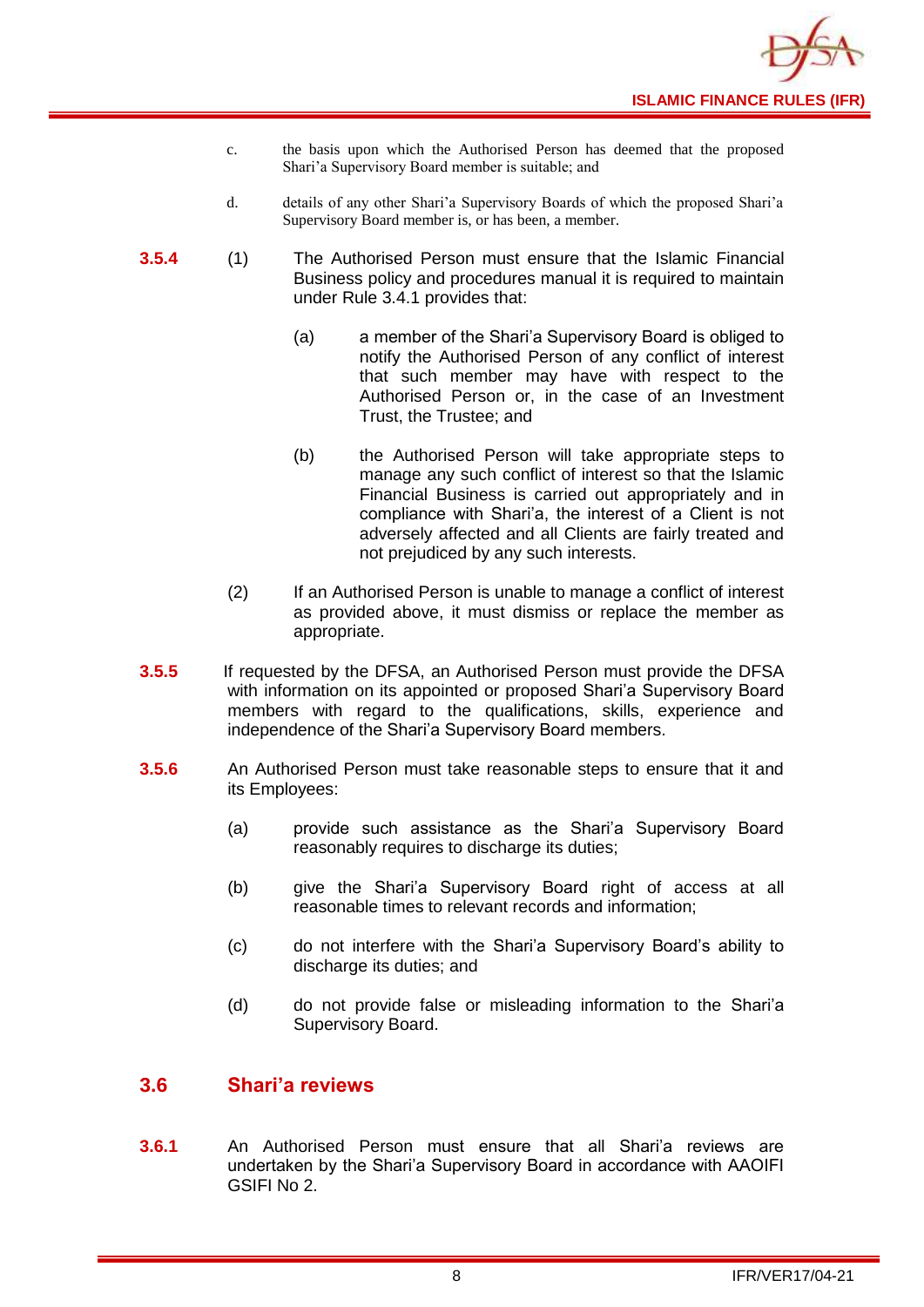

- **3.6.2** (1) An Authorised Person must commission an annual report from the Shari'a Supervisory Board which complies with AAOIFI GSIFI No 1.
	- (2) An Authorised Person must deliver a copy of the annual report of the Shari'a Supervisory Board to the DFSA within 14 days of having received it.

## <span id="page-11-0"></span>**3.7 Internal Shari'a review**

- **3.7.1** An Authorised Person must perform an internal Shari'a review to assess the extent to which the Authorised Person complies with fatwas, rulings and guidelines issued by its Shari'a Supervisory Board.
- **3.7.2** An Islamic Financial Institution must perform the internal Shari'a review in accordance with AAOIFI GSIFI No. 3.
- **3.7.3** An Authorised Person which operates an Islamic Window must, to the extent possible, perform the internal Shari'a review in accordance with AAOIFI GSIFI No. 3 and must document the manner in which it will conduct that part of the internal Shari'a review that is not conducted in accordance with AAOIFI GSIFI No. 3. **Guidance**

GSIFI No. (3) (Internal Shari'a Review) establishes standards and provides guidance on the internal Shari'a review in institutions that conduct business in accordance with Shari'a. The standard covers the following:

- a. objectives;
- b. internal Shari'a Review;
- c. independence and objectivity;
- d. professional proficiency;
- e. scope of work;
- f. performance of the internal Shari'a Review work;
- g. management of the internal Shari'a Review;
- h. quality assurance; and
- i. elements of an effective internal Shari'a Review control system.
- **3.7.4** An Authorised Person must ensure that the internal Shari'a review is performed by the internal audit function or the compliance function of the Authorised Person and that the individuals or departments involved in performing the review are competent and sufficiently independent to assess compliance with Shari'a.

#### **Guidance**

For the purposes of assessing competency of personnel or departments which perform the internal Shari'a review, an Authorised Person should consult AAOIFI GSIFI No. 3 paragraphs 9 to 16 inclusive.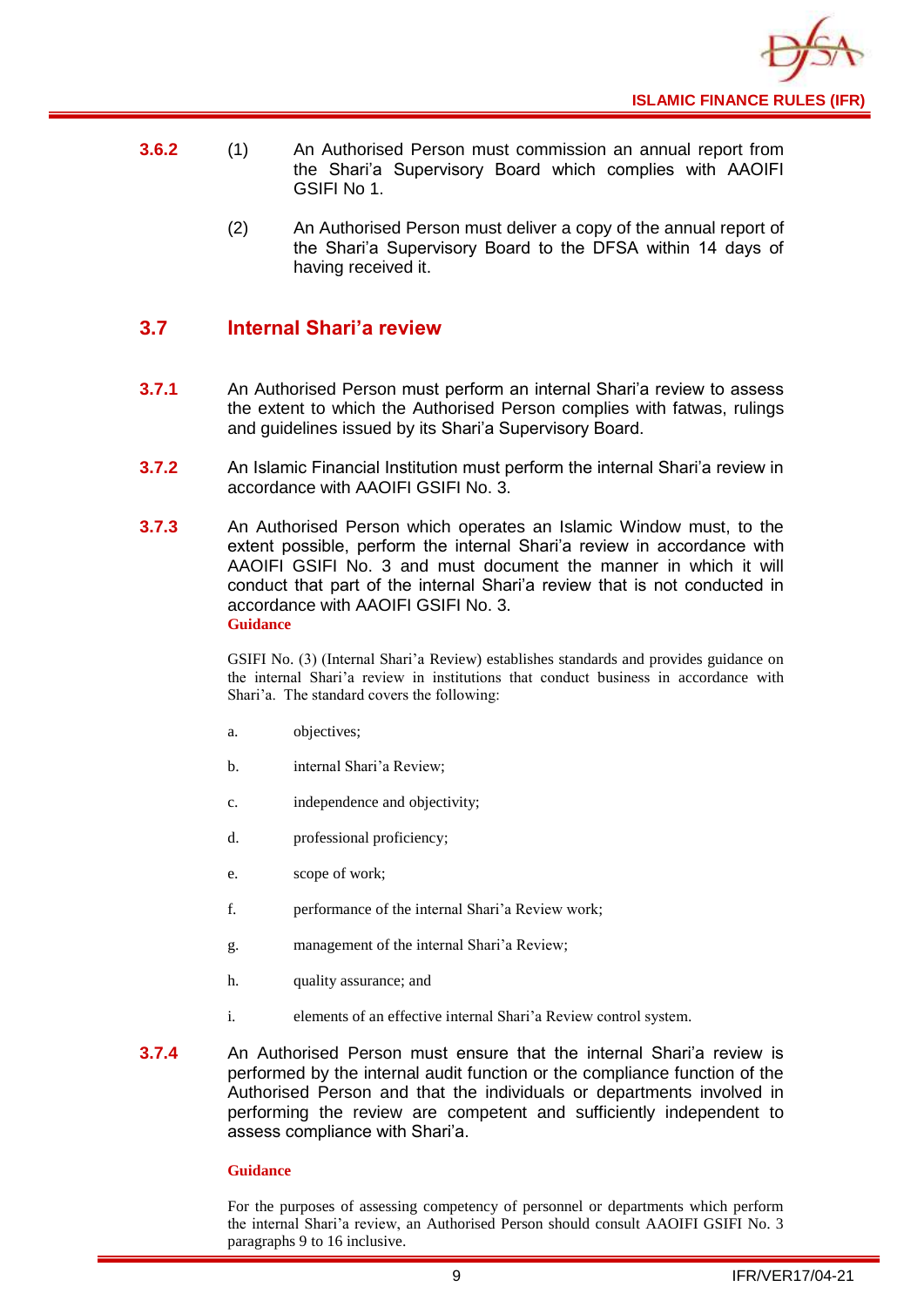

## <span id="page-12-0"></span>**3.8 Additional conduct requirements**

#### **Guidance**

The COB module contains conduct of business requirements that apply to Authorised Firms conducting Financial Services. The AMI module contains additional conduct standards that apply to Authorised Market Institutions. Set out below are additional conduct requirements that apply to an Authorised Person carrying out any Financial Service in accordance with Shari'a.

## **Disclosure relating to Shari'a Supervisory Board**

- **3.8.1** (1) An Authorised Firm, subject to (2), must disclose to each Client:
	- (a) at the outset of the relationship and thereafter at any time on request, details of the members of the Authorised Firm's Shari'a Supervisory Board; and
	- (b) at any time on request, details of the manner and frequency of Shari'a reviews.
	- (2) An Authorised Firm does not have to make the disclosure required under (1) if it is a Fund Manager of a Fund and is making an Offer of Units of that Fund in accordance with the disclosure requirements in the Collective Investment Law 2010, the CIR module and this module.
	- (3) An Authorised Market Institution must disclose the following information to each Person granted access to its facilities at the outset of the relationship, and thereafter whenever the information changes:
		- (a) the members of the Authorised Market Institution's Shari'a Supervisory Board; and
		- (b) if the Person granted access to its facilities requests, the manner and frequency of Shari'a reviews.

- 1. An Authorised Firm may make the initial disclosures required under Rule 3.8.1(a) by including such information in the Client Agreement provided under COB chapter 3.
- 2. An Authorised Firm Managing a PSIA may make additional disclosure required to be made relating to PSIA by including such information in the Client Agreement. See chapter 5 for additional disclosure for PSIAs.
- 3. A Fund Manager making an Offer of a Unit of a Fund it manages is required under CIR Rules 14.3.1(b) and 14.3.2(b) to include information specified in Rule 3.8.1(1) in the Prospectus which it must prepare and make available to Clients, hence the exemption in Rule 3.8.1(2). A similar exemption is available to Fund Managers with regard to key information that must be provided to a Client under COB Rule 3.3.1(e).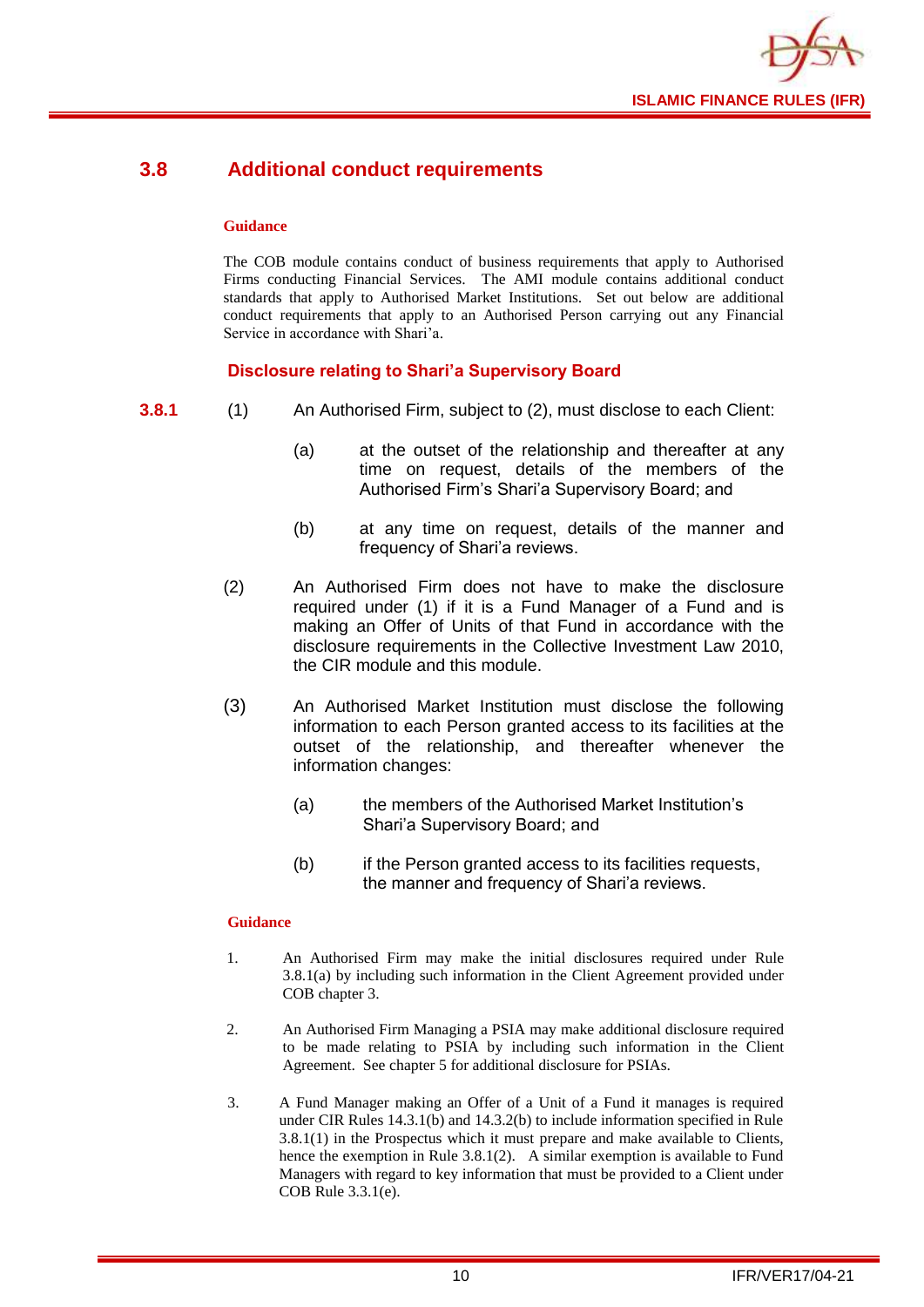

#### **Marketing material**

**3.8.2** In addition to information required by COB 3.2, any marketing material communicated by an Authorised Firm to a Person must state which Shari'a Supervisory Board has reviewed the products or services to which the material relates.

#### **Guidance**

COB section 3.2.4 sets out the meaning of "marketing material".

#### **Islamic window**

- **3.8.3** (1) An Authorised Firm which operates an Islamic Window must, subject to (3), disclose to its Clients whether or not it commingles funds attributable to its Islamic Financial Business with funds attributable to conventional financial business.
	- (2) An Authorised Market Institution which operates an Islamic Window must disclose to any Person granted access to its facilities whether or not it commingles funds attributable to its Islamic Financial Business with funds attributable to conventional financial business.
	- (3) An Authorised Firm does not have to make the disclosure required under (1) if it is a Fund Manager of an Islamic Fund and is making an Offer of Units of that Fund in accordance with the disclosure requirements in the Collective Investment Law 2010, the CIR module and this module.

#### **Guidance**

- 1. See Guidance 3 for the type of information required to be included in a Prospectus. The disclosures required under Rule 3.8.3(1) and (2) should initially be made in writing at the beginning of the relationship with a Client or with a person granted access to an Authorised Market Institution's facilities. Additional disclosure should also be made if the Authorised Firm changes its policy relating to commingling of funds attributable to its Islamic Financial Business with funds attributable to conventional financial business.
- 2. The requirements in Rule 3.8.3 will also apply to an Authorised Firm that uses a Fund Platform and has both Islamic and conventional Funds on the Fund Platform.

## **Disclosure relating to Client Money provisions**

**3.8.4** An Authorised Firm must disclose to its Clients details about how any Client Money arising out of Islamic Financial Business is or will be held.

## <span id="page-13-0"></span>**3.9 Prudential requirements**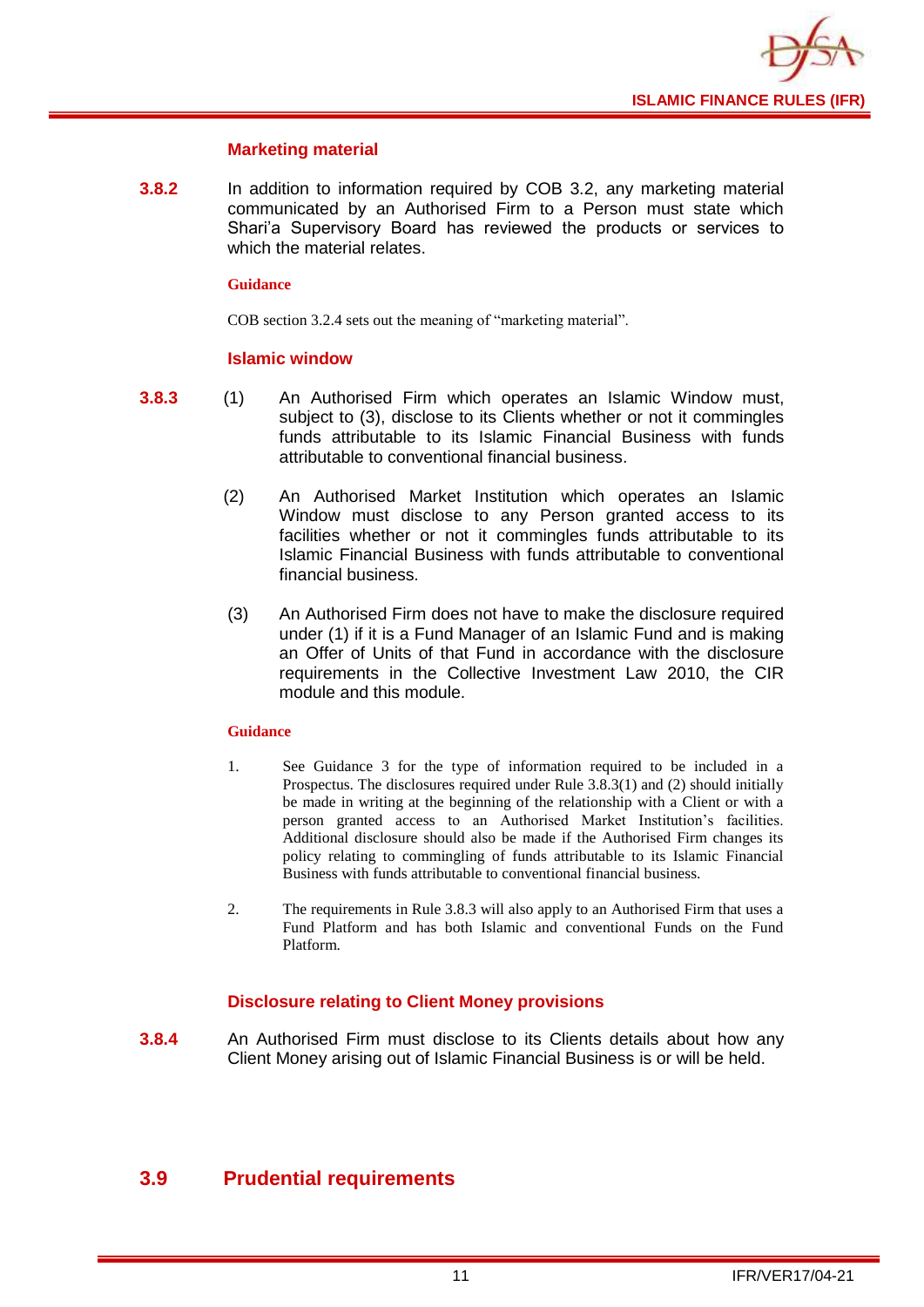

**3.9.1** An Authorised Firm in Prudential Category 1, 2, 3 or 5 which invests in or holds Islamic Contracts for purposes other than managing PSIAs must calculate its Credit Risk or Market Risk in respect of those contracts in the same way as a firm holding or investing in Islamic Contracts for the purposes of managing PSIAs as set out in section 4.4.

#### **Guidance**

Substantive prudential requirements in PIB which apply to conduct of Investment Business continue to apply in the same way to firms conducting Islamic Financial Business, except to the extent added to or otherwise provided in this module.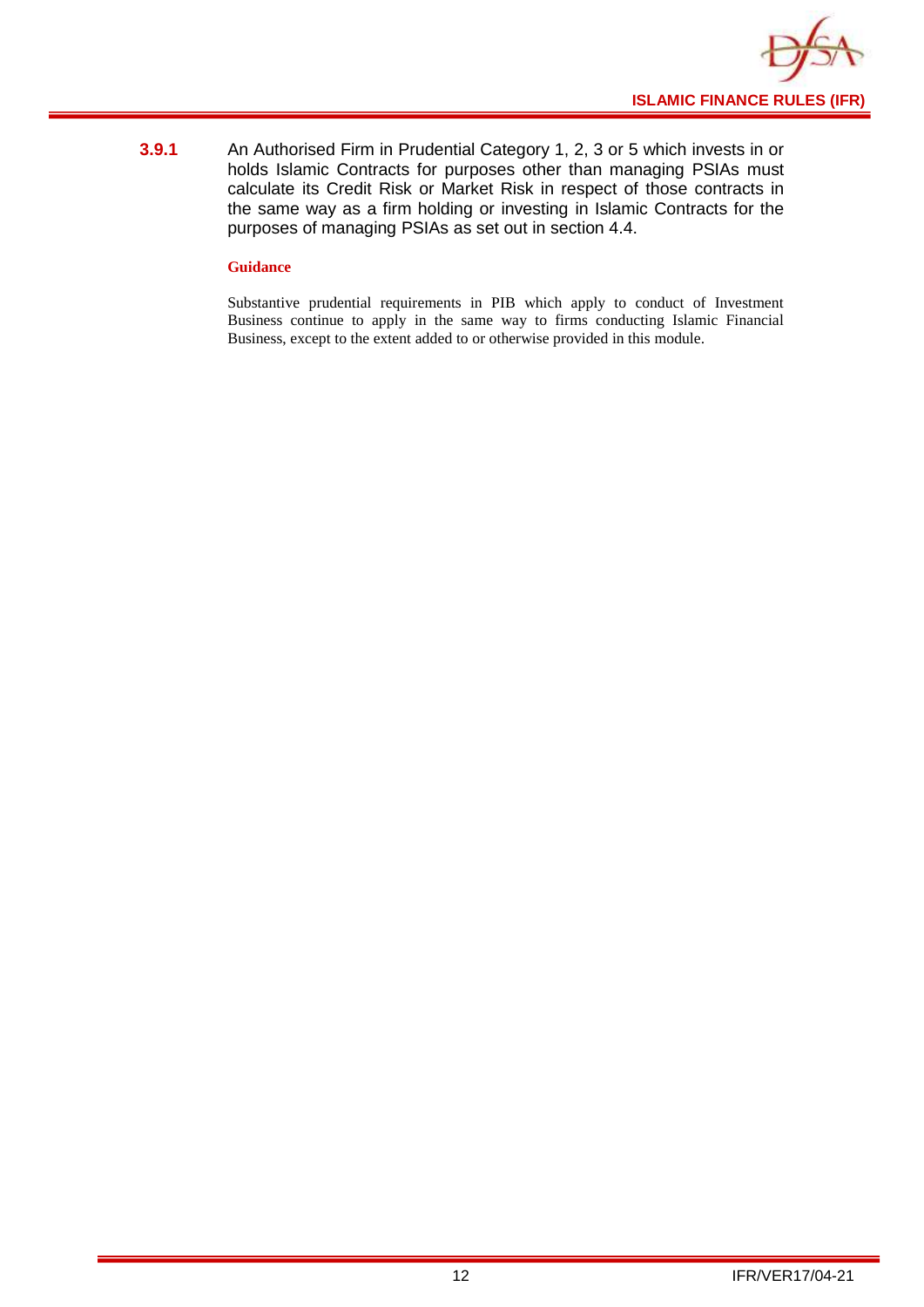

## <span id="page-15-0"></span>**4 ACCOUNTING AND AUDITING**

## <span id="page-15-1"></span>**4.1 Application**

**4.1.1** This chapter applies to every Authorised Person carrying on Islamic Financial Business.

#### **Guidance**

GEN chapter 8 contains the general accounting and audit requirements applying to Authorised Persons.

#### <span id="page-15-2"></span>**4.2 Financial statements – specific disclosures**

- **4.2.1** An Authorised Person carrying on Islamic Financial Business must ensure that its financial statements required under GEN chapter 8 contain the following disclosures:
	- (a) the role and authority of the Shari'a Supervisory Board in overseeing the Authorised Person's Islamic Financial Business;

(b) the method used in the calculation of the Zakah base;

(c) whether Zakah has been paid by the Authorised Person;

- (d) where Zakah has been paid by the Authorised Person, the amount which has been paid; and
- (e) where Zakah has not been paid by the Authorised Person, sufficient information to allow a shareholder or other investor to compute the amount of his own liability to Zakah.
- **4.2.2** An Authorised Person who operates an Islamic Window must ensure that its financial statements required under GEN chapter 8 contain the following disclosures:
	- (a) a detailed statement of the funds mobilised according to Shari'a rules and principles and the assets financed by those funds;
	- (b) a detailed statement of the income and expenditure attributable to its Islamic Financial Business; and
	- (c) whether funds attributable to Islamic Financial Business are commingled with funds attributable to conventional financial services.
- **4.2.3** An Authorised Firm which is a Takaful Insurer must ensure that the financial statements required under GEN chapter 8 for each Insurance Fund contain the following disclosures:
	- (a) income from contributions to the Insurance Fund;
	- (b) revenues and gains from the Insurance Fund's investments;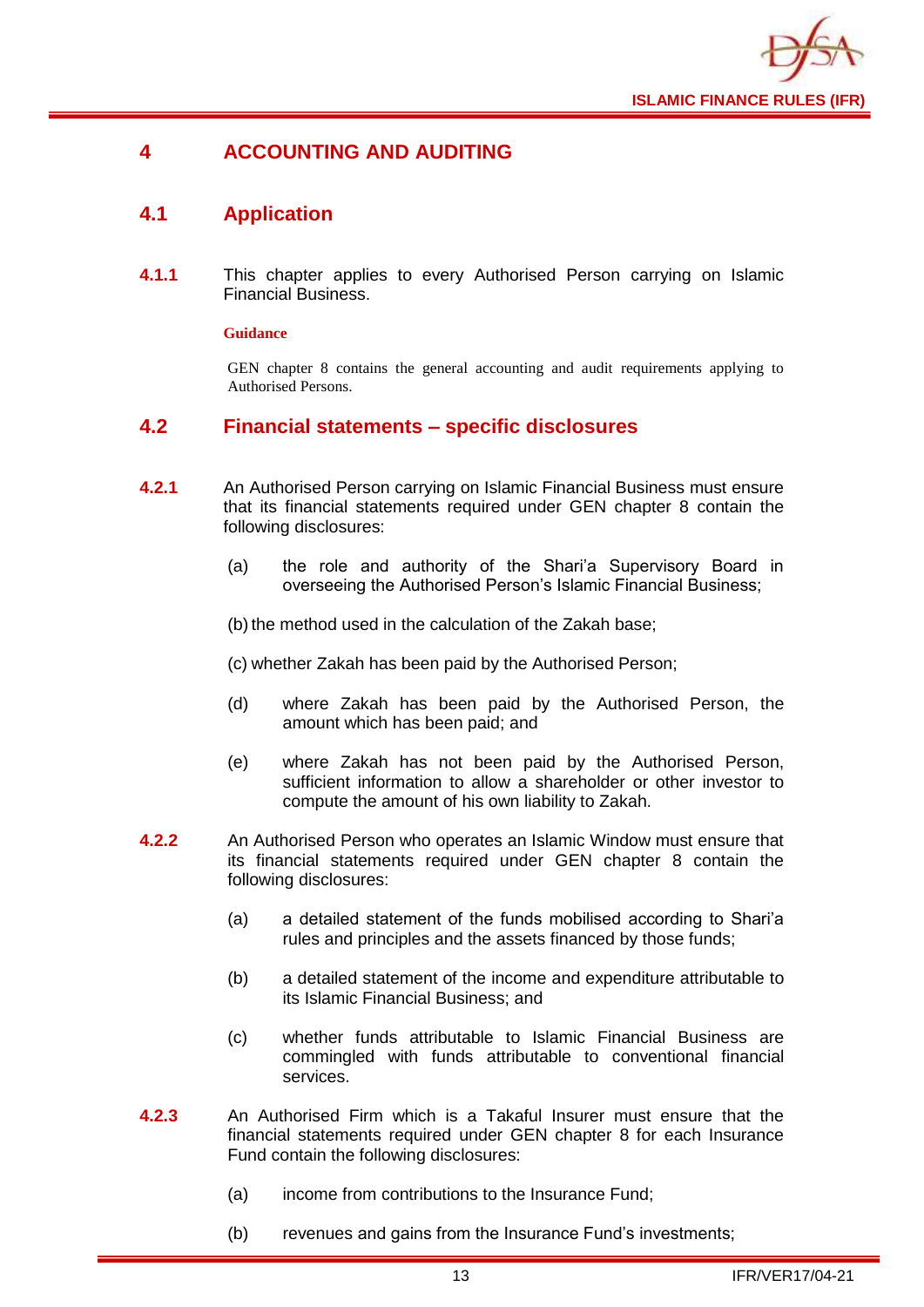

- (c) amounts paid to the Takaful operator;
- (d) amounts paid for reinsurance cover, net of any commissions;
- (e) amounts paid to Takaful contributors as a distribution of surplus;
- (f) amount of any loan received from, or repaid to the Takaful operator;
- (g) changes in the actuarial reserves of the Insurance Fund; and
- (h) the position of the Insurance Fund at the end of the period, including actuarial reserves, policyholders' surplus and any loans outstanding.
- **4.2.4** An Authorised Firm which Manages a Profit Sharing Investment Account ("PSIA") must ensure that its financial statements required under GEN chapter 8 contain the following disclosures:
	- (a) an analysis of income according to types of investments and their financing by customers;
	- (b) the basis for the allocation of profits between owners' equity and PSIA holders;
	- (c) the equity of PSIA holders at the end of the reporting period;
	- (d) the bases used to determine any Profit Equalisation Reserve or Investment Risk Reserve;
	- (e) the changes which have occurred in such reserves during the reporting period;
	- (f) any deductions made by the Authorised Firm from its share of income, and any expenses borne by the Authorised Firm on behalf of PSIA holders, as a contribution to increase the income of PSIA holders, if such contribution was material; and
	- (g) the identity of any person to whom any remaining balances of any Profit Equalisation Reserve or Investment Risk Reserve is attributable in the event of liquidation.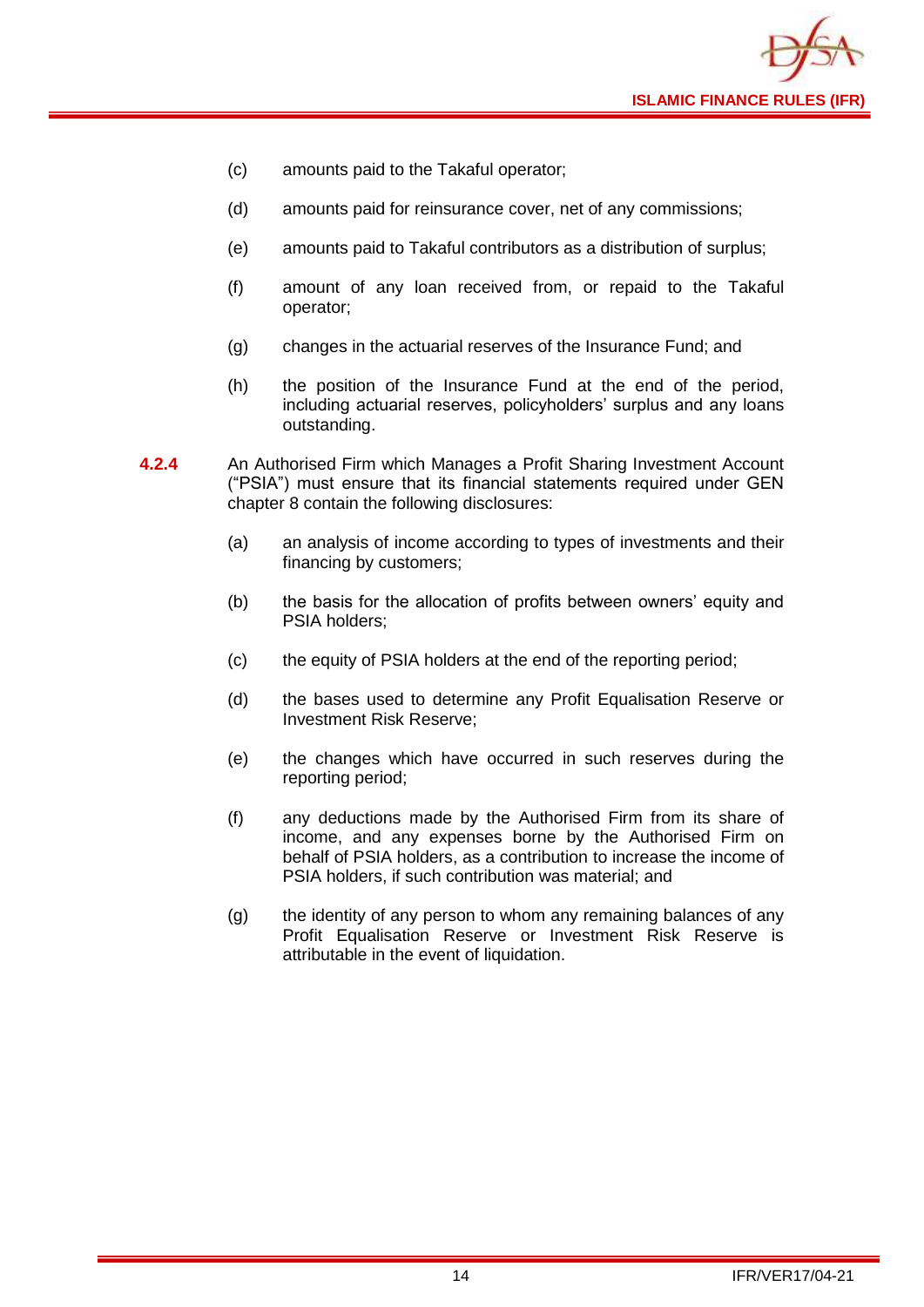

## <span id="page-17-0"></span>**5 MANAGING PROFIT SHARING INVESTMENT ACCOUNTS**

## <span id="page-17-1"></span>**5.1 Application**

**5.1.1** This chapter applies to an Authorised Firm which conducts the Financial Service of Managing Profit Sharing Investment Accounts (PSIAs).

#### **Guidance**

- 1. A PSIA does not constitute a Deposit, because a PSIA is managed in relation to property of any kind, and the risk of loss of capital, to the extent of the Client's contribution, remains with the Client. Accordingly, an Authorised Firm should take great care to ensure that a PSIA is not represented as a Deposit, either directly or indirectly. The DFSA may conclude that the Authorised Firm is Accepting a Deposit instead of Managing a PSIA in certain circumstances, for example, where the Authorised Firm attaches to the investment account characteristics or facilities that are generally regarded to be those of a Deposit or current account such as providing:
	- a. an explicit or implicit guarantee to the Client against the risk of loss of capital; or
	- b. a cheque book, an ATM card or a debit card.
- 2. The prudential Category for Islamic Financial Institutions and other Authorised Firms Managing PSIAs is determined in accordance with the Rules in PIB. Prudential Category 5 firms are Islamic Financial Institutions whose entire business is conducted according to Shari'a and are authorised to manage Profit Sharing Investment Accounts. An Authorised Firm which manages PSIAs, whether as an Islamic Financial Institution or through an Islamic Window, must also comply with the requirements in PIB in relation to specific prudential requirements relating to Trading Book and Non-Trading Book activities, including Credit Risk, Market Risk, Liquidity Risk and Group Risk.

## <span id="page-17-2"></span>**5.2 Additional disclosure requirements for PSIAs**

**5.2.1** An Authorised Firm must, prior to Managing a PSIA, provide written notice to the Client that the Client alone will bear any losses arising from the PSIA, which are limited to the amount of his contribution, unless there is negligence, misconduct or breach of contract on the part of the Authorised Firm.

#### **Client Agreement**

- **5.2.2** In addition to matters referred to in COB section 3.3, an Authorised Firm must ensure that the following information is included in the Client Agreement relating to a PSIA:
	- (a) how and by whom the funds of the Client will be managed and invested including details of its policy on diversification of the portfolio;
	- (b) the basis for the allocation of profit between the Authorised Firm and the Client;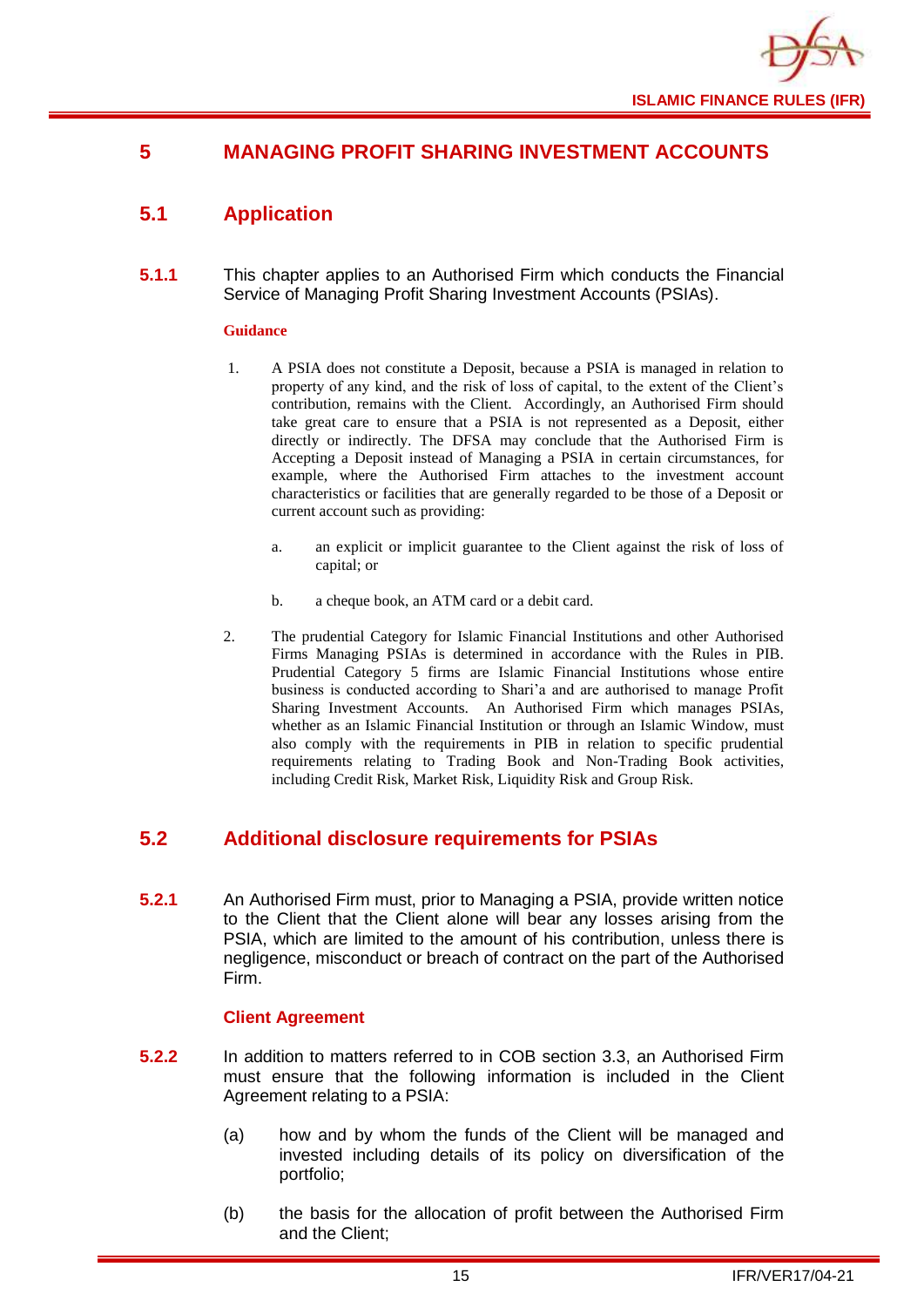

- (c) confirmation of the Client's investment objectives including details of any restrictions requested by the Client, as agreed between the Client and the Authorised Firm;
- (d) a summary of the policies and procedures for valuation of assets or portfolio;
- (e) a summary of policies and procedures for the transfer of funds to and from the Profit Equalisation Reserve or Investment Risk Reserve accounts, if applicable;
- (f) particulars of the management of the PSIA and of any third party to whom the Authorised Firm has or will delegate or outsource the management of the PSIA, including:
	- (i) the name of the third party;
	- (ii) the regulatory status of the third party; and
	- (iii) details of the arrangement.
- (g) details of early withdrawal , redemption or other exit arrangement and any costs to a Client as a result thereof;
- (h) details of segregation of the funds of the Client from the funds of the Authorised Firm and from any claims by the creditors of the Authorised Firm;
- (i) details of whether funds from one PSIA will be commingled with the funds of another PSIA; and
- (j) details of any applicable charges and the basis upon which such charges will be calculated including, any deductions of fees that may be made by the Authorised Firm from the profits of the PSIA.

#### **Periodic Statements**

- **5.2.3** (1) COB section 6.10 applies to an Authorised Firm as if the Authorised Firm is an investment manager in respect of those Clients who are PSIA holders.
	- (2) In addition to the requirements of COB section 6.10, an Authorised Firm must ensure that a periodic statement provided to a Client contains the following information:
		- (a) details of the performance of the Client's investment;
		- (b) the allocation of profit between the Authorised Firm and the Client; and (c) where applicable, details of changes to the investment strategies that may affect the Client's account or portfolio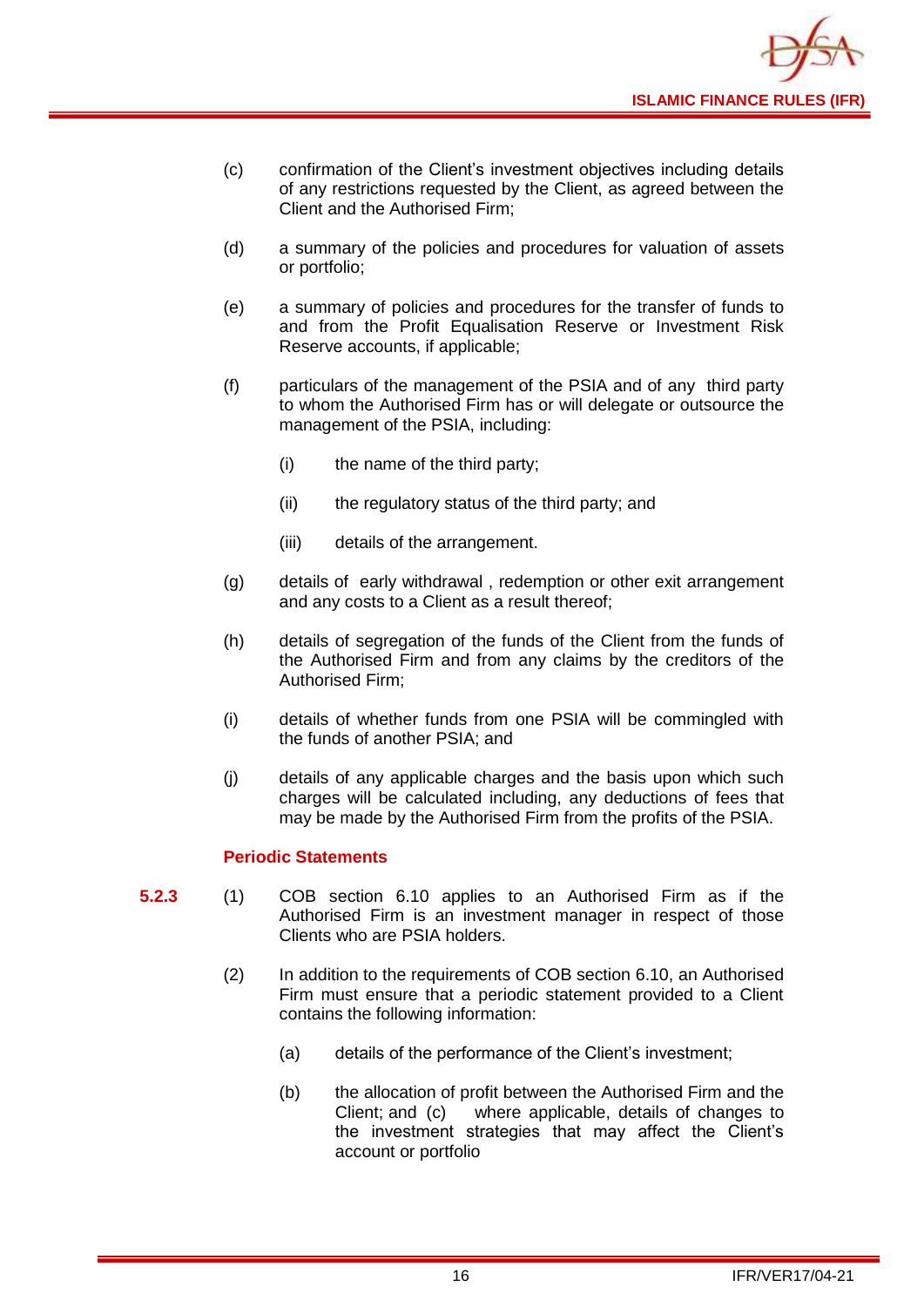

**Additional matters to be included in the policy and procedures manual** 

- **5.2.4** Where an Authorised Firm Manages a PSIA, its Islamic Financial Business policy and procedures manual must address the following additional matters:
	- (a) the basis upon which a PSIA will be deemed restricted or unrestricted;
	- (b) the basis for allocation of profit or loss to the PSIA;
	- (c) the basis for allocation of expenses to the PSIA;
	- (d) the manner in which an Authorised Firm's own funds, funds of restricted PSIAs and funds from unrestricted PSIAs are to be controlled;
	- (e) the manner in which the funds of each type of investment account holder will be managed;
	- (f) the manner in which it will determine priority for investment of own funds and those of holders of unrestricted PSIAs;
	- (g) how provisions and reserves against equity and assets are to be applied; and
	- (h) the manner in which losses incurred as a result of the misconduct or negligence for which the Authorised Firm is responsible will be dealt with.

#### **Guidance**

For the purposes of Rule 5.2.4, the policy and procedures manual should include procedures to ensure that the Authorised Firm manages the accounts of Profit Sharing Investment Account holders in accordance with their instructions.

## <span id="page-19-0"></span>**5.3 Funds of PSIA holders**

**5.3.1** Unless clearly expressed in the contract between an Authorised Firm and a PSIA holder, the Authorised Firm may not use funds provided by a PSIA holder to fund its own corporate activities.

## <span id="page-19-1"></span>**5.4 Prudential requirements**

#### **Application and Interpretation**

**5.4.1** (1) This section applies when calculating Credit Risk or Market Risk in respect of Islamic Contracts invested in or held by an Authorised Firm Managing a PSIA, which is an Unrestricted PSIA.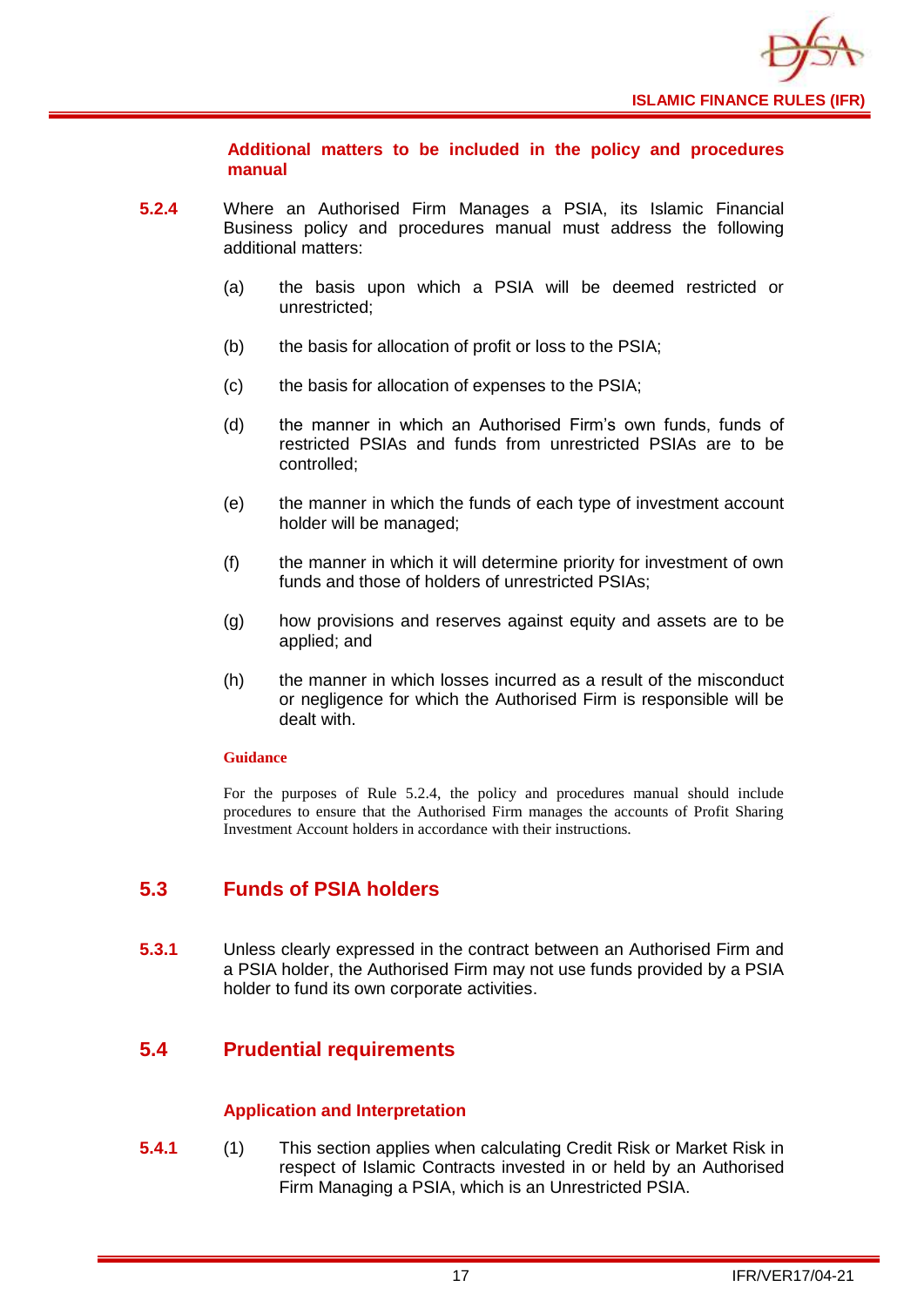

- (2) In (1), the Islamic Contracts referred to are contracts which are funded by the PSIA.
- (3) In this section, the term "investing in or holding Islamic Contracts" means investing in or holding as a principal.

#### **Initial and ongoing capital requirements**

#### **Guidance**

- 1. An Authorised Firm undertaking Islamic Financial Business is required to maintain initial and ongoing Capital Requirements in accordance with Rules in part 2 of Chapter 3 of PIB.
- 2. In accordance with Rules in part 3 of chapter 3 of PIB, an Authorised Firm undertaking Islamic Financial Business is required to ensure that only the eligible components of capital are included in the calculation of capital.
- 3. In accordance with PIB Rule 3.15.9, an Authorised Firm undertaking Islamic Financial Business is required to exclude from T2 Capital any amount by which the total of the Profit Equalisation Reserve and the Investment Risk Reserve exceeds the Displaced Commercial Risk Capital Requirement.
- 4. For the purpose of calculating Capital Requirements, an Authorised Firm undertaking Islamic Financial Business or otherwise investing in or holding Islamic Contracts should give due importance to the economic substance of the transaction, in addition to the legal form of the Islamic Contracts.

#### **Systems and controls in relation to PSIAs**

#### **Guidance**

The requirements in Rules 5.4.2 and 5.4.3 amplify the requirements in GEN Chapter 5.

- **5.4.2** In addition to PIB Rule 3.2.4, 3.2.5, GEN Rule 5.3.1 and this module, an Authorised Firm Managing a PSIA must ensure that its senior management establishes and maintains systems and controls that ensure that the Authorised Firm is financially sound and able at all times to satisfy the specific prudential requirements arising out of such business.
- **5.4.3** (1) In addition to Rules in 5.2.4, an Authorised Firm Managing a PSIA must set out in a written policy how it proposes to organise and control the activities that arise from such business and ensure that its activities are conducted in accordance with Shari'a.
	- (2) The policy must as a minimum address, where appropriate, the following matters:
		- (a) how the interests of shareholders and PSIA holders are safeguarded;
		- (b) how the Authorised Firm will limit exposures of PSIA holders to the Authorised Firm;
		- (c) a description of the controls to ensure that the funds of the PSIA are invested in accordance with the investment guidelines agreed in the investment contract;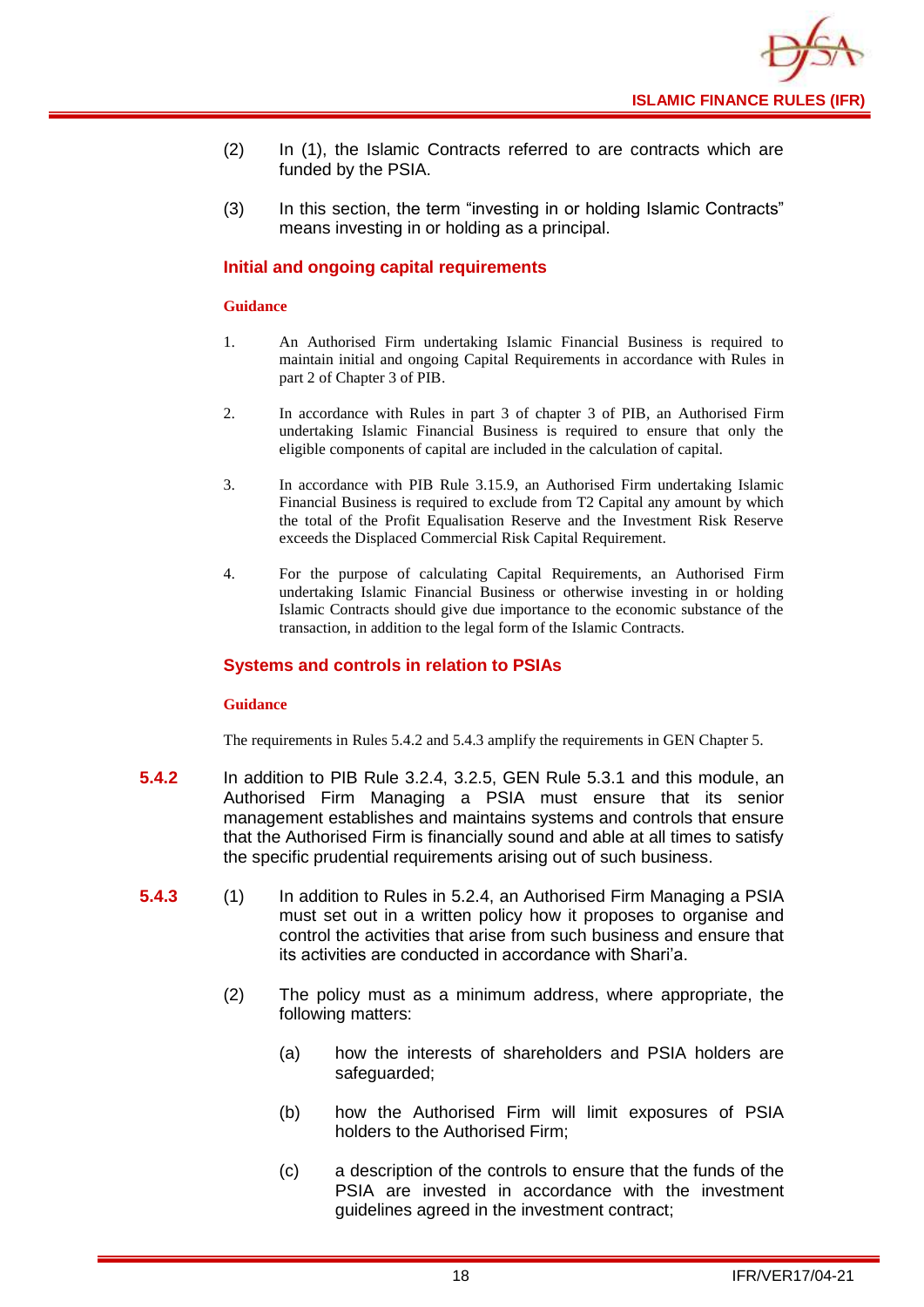

- (d) the basis for allocating profits and losses to the PSIA holders;
- (e) the policy for making provisions and reserves and, in respect of PSIAs, to whom these provisions and reserves revert in the event of a write-off or recovery;
- (f) the Authorised Firm's policy on the prioritisation of investment of own funds and those of Unrestricted PSIA holders;
- (g) how liquidity mismatch will be monitored;
- (h) the basis for allocating expenses to PSIA holders; and
- (i) how the Authorised Firm will monitor the value of its assets.

#### **Displaced commercial risk**

**5.4.4** An Authorised Firm Managing a PSIA, which is an Unrestricted PSIA, must calculate a Displaced Commercial Risk Capital Requirement in respect of its PSIA business.

- 1. An Authorised Firms Managing a PSIA, on an unrestricted basis is subject to a unique type of risk referred to as Displaced Commercial Risk. This risk reflects the fact that an Authorised Firm may be liable to find itself under commercial pressure to pay a rate of return to its PSIA holders which is sufficient to induce those investors to maintain their funds with the Authorised Firm, rather than withdrawing them and investing them elsewhere. If this " required" rate of return is higher than that which would be payable under the normal terms of the investment contract, the Authorised Firm may be under pressure to forgo some of the share of profit which would normally have been attributed to its shareholders (e.g., part of the Mudarib's share). Failure to do this might result in a volume of withdrawals of funds by investors large enough to jeopardise the Authorised Firm's commercial position (or, in an extreme case, its solvency). Thus, part of the commercial risk attaching to the returns attributable to the PSIA is, in effect, transferred to the shareholders' funds or the Authorised Firm's own capital. It also reflects situations whereby an investor may be permitted to exit from an asset pool at par while the fair value of such assets may be lower than their carrying amounts and where the Authorised Firm in certain circumstances may provide for the shortfalls.
- 2. In an Unrestricted PSIA, the account holder authorises the Authorised Firm to invest the account holder's funds in a manner which the Authorised Firm deems appropriate without specifying any restrictions as to where, how or for what purpose the funds should be invested, provided that they are Shari' a compliant. Under this arrangement, the Authorised Firm can commingle the investment account holder's funds with its own funds or with other funds which the Authorised Firm has the right to use. The investment account holders and the Authorised Firm generally participate in the returns on the invested funds.
- 3. In a Restricted PSIA, the account holder imposes certain restrictions as to where, how and for what purpose the funds are to be invested. Further, the Authorised Firm may be restricted from commingling its own funds with the restricted investment account funds for purposes of investment. In addition, there may be other restrictions that the investment account holders may impose. In other words, the funds provided by holders of Restricted PSIAs are managed by the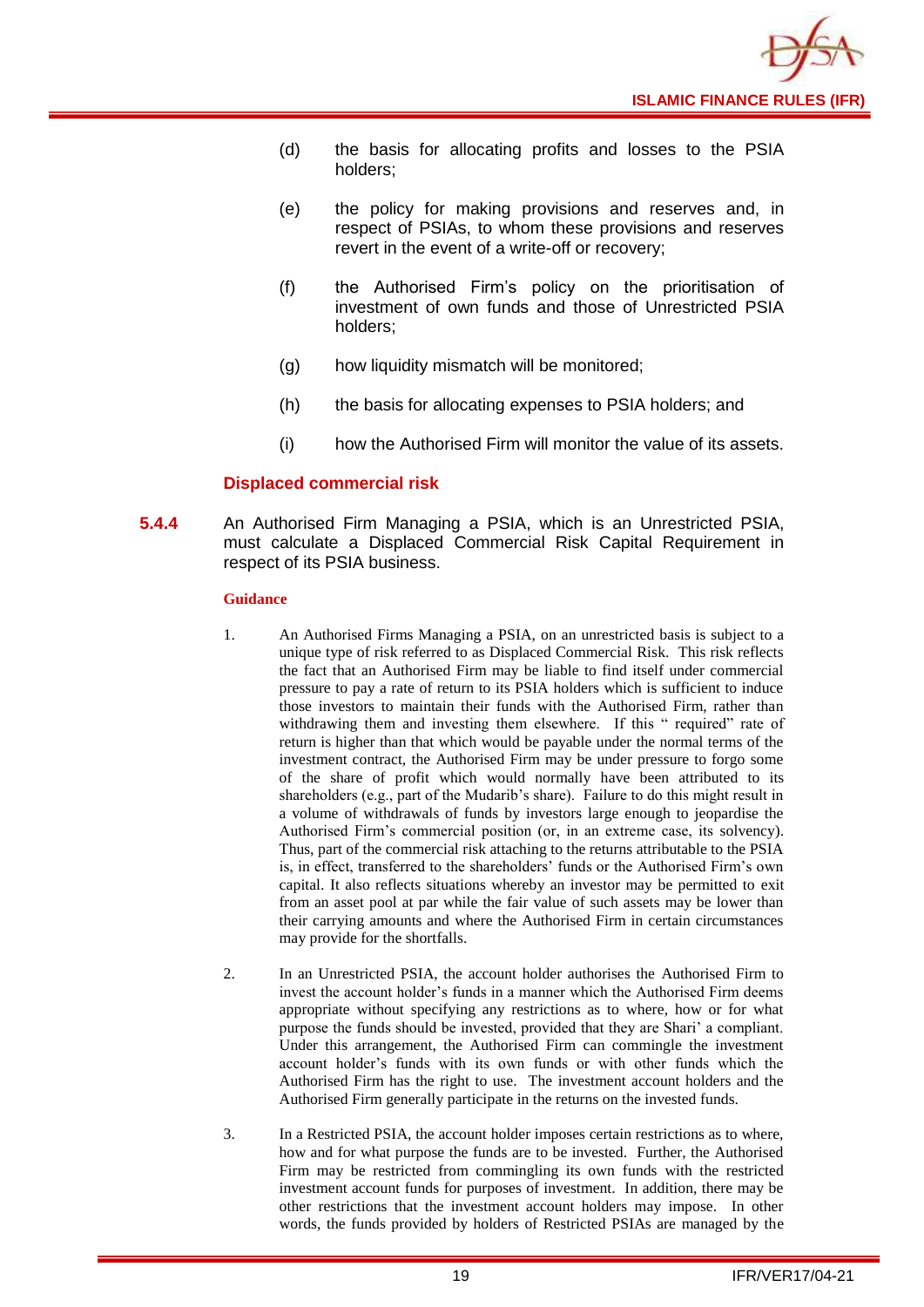

Authorised Firm which does not have the right to use or dispose of the investments except within the conditions of the contract.

- 4. An Authorised Firms undertaking Islamic Financial Business is also exposed to fiduciary risk which arises where the terms of the contract between the Authorised Firm and the investor are breached and where the Authorised Firm does not act in compliance with Shari'a.
- 5. An Authorised Firm is required to apply the Capital Requirements specified in PIB chapters 4 and 5 to any other business it carries on.
- **5.4.5** (1) An Authorised Firm's Displaced Commercial Risk Capital Requirement is based on 35% of the CRCOM and Market Risk capital requirement of assets funded by Unrestricted PSIA holders and is calculated using the following formula:

PSIACOM = [PSIACOMcredit + PSIACOMmarket] x 35%.

- (2) PSIACOM is the Displaced Commercial Risk Capital Requirement;
- (3) PSIACOMcredit is the Credit Risk capital requirement for assets funded by Unrestricted PSIA holders and is calculated in accordance with Rules in part 3 of chapter 4 of PIB; and
- (4) PSIACOMmarket is the Market Risk capital requirement for assets funded by Unrestricted PSIA holders and is calculated in accordance with Rules in PIB chapter 5.

#### **Credit risk and counterparty risk for Islamic contracts**

- **5.4.6** (1) An Authorised Firm Managing a PSIA, which is an Unrestricted PSIA, must calculate its PSIAComcredit in relation to all Islamic Contracts financed by Unrestricted PSIAs in the manner prescribed in this section.
	- (2) An Authorised Firm must, when undertaking the calculation in (1), apply an appropriate risk weighting for the relevant Islamic Contract.

**5.4.7** (1) In this section:

- (a) "E" represents the Exposure determined by an Authorised Firm as applicable to an Islamic Contract; and
- (b) "CRW" represents the risk weighting or capital charge assessed by an Authorised Firm as appropriate to that Islamic Contract.
- (2) Where an Islamic Contract is in the Non-Trading Book, an Authorised Firm must determine the PSIACOMcredit for that contract by applying the following formula:

E x CRW x 8%.

(3) Where an Islamic Contract is in the Trading Book, an Authorised Firm must determine the PSIACOMcredit for that contract in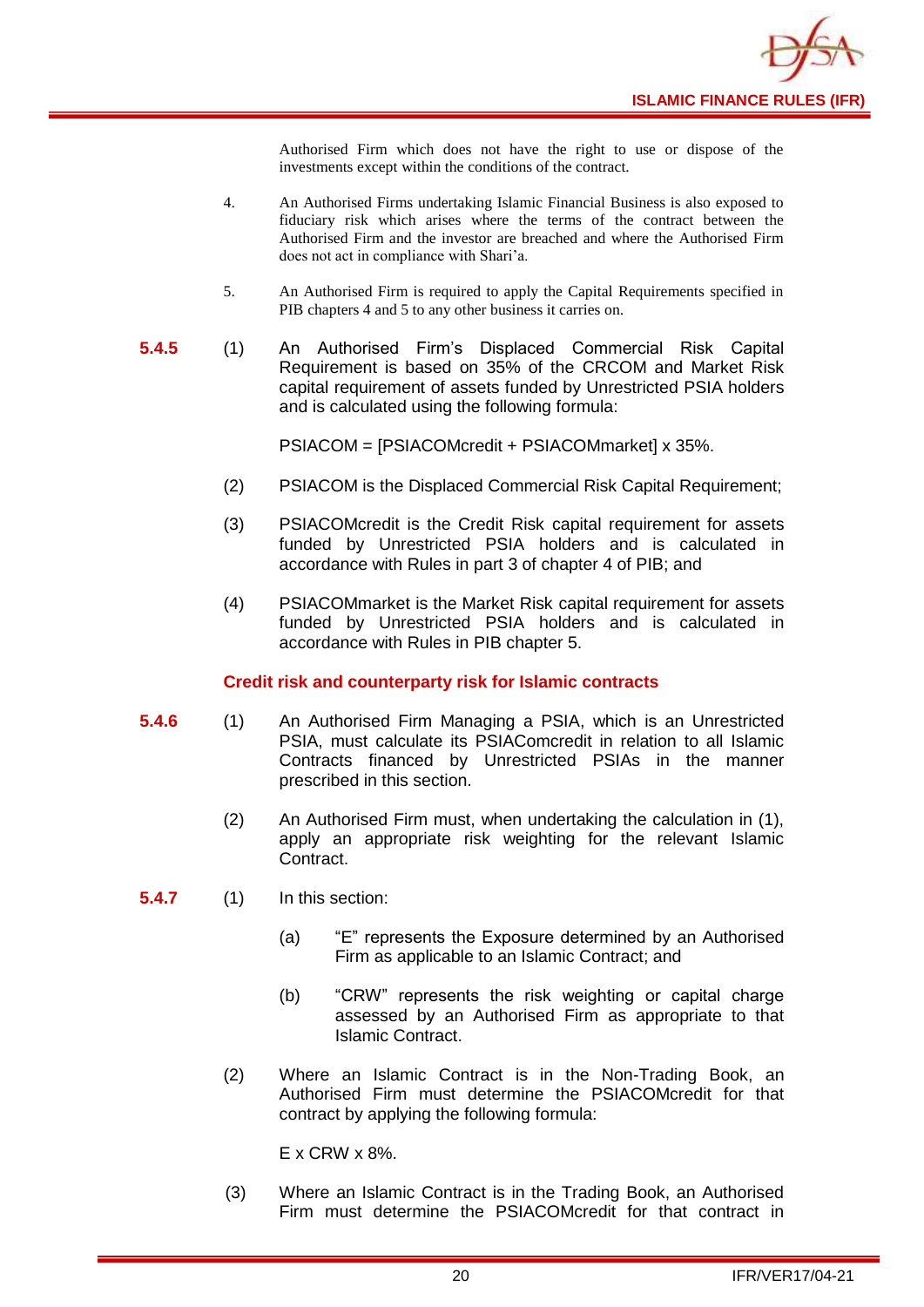

accordance with the methodology in PIB A4.7 and A4.8 as appropriate.

- (4) An Authorised Firm must calculate its PSIACOMcredit of all contracts by:
	- (a) identifying all Islamic Contracts to which this section applies;
	- (b) valuing the underlying investment or asset of each contract and reducing the value of any such investment or asset in the manner stipulated in Section 4.9 of chapter 4 of PIB, the result of which constitutes E for that contract;
	- (c) determining the risk weighting or capital charge appropriate to each contract, which will constitute the CRW for that contract in accordance with Rules in Sections 4.10, 4.11 and 4.12 of chapter 4 of PIB;
	- (d) applying the respective formula in Rule 5.4.7(2) or (3) to determine of PSIACOMcredit in respect of each contract; and
	- (e) summing the PSIACOMcredit of each contract to determine the PSIACOMcredit applicable to the Authorised Firm.

#### **Guidance**

- 1. The DFSA considers that this Guidance will assist an Authorised Firm in applying the appropriate risk weighting or capital charge to each Islamic Contract for the purpose of Rule 5.4.7. Accordingly, the DFSA expects an Authorised Firm managing PSIAs, which are Unrestricted PSIAs to pay due regard to this Guidance.
- 2. The Rules in this section and this Guidance are also relevant to an Authorised Firm which invests in or holds Islamic Contracts, when calculating CRCOM for Islamic Contracts under PIB chapter 4.
- 3. Table 2 contains Guidance on how an Authorised Firm Managing a PSIA, which is an Unrestricted PSIA should apply risk weightings for Islamic Contracts in respect of calculating relevant E and CRW for its PSIACOMcredit component of the PSIACOM.

#### **Table 2**

| <b>Islamic Contract type</b>                                           | <b>Underlying investment or asset</b>                                                                                    | 3.<br><b>CRW</b>                                                                              |
|------------------------------------------------------------------------|--------------------------------------------------------------------------------------------------------------------------|-----------------------------------------------------------------------------------------------|
| Binding Murabaha for the<br>Purchase Orderer (MPO)                     | Asset with an Authorised Firm before<br>purchase by the Counterparty                                                     | Apply the appropriate percentage<br>from the second column in the<br>table in PIB Rule A4.6.5 |
|                                                                        | Accounts receivable for the contract,<br>i.e. amounts due from the Counterparty<br>less any provision for doubtful debts | CRW in accordance with PIB<br>chapter 4                                                       |
| Murabaha and Non-binding<br>Murabaha for the Purchase<br>Orderer (MPO) | Accounts receivable for the contract,<br>i.e. amounts due from the Counterparty<br>less any provision for doubtful debts | CRW in accordance with PIB<br>chapter 4                                                       |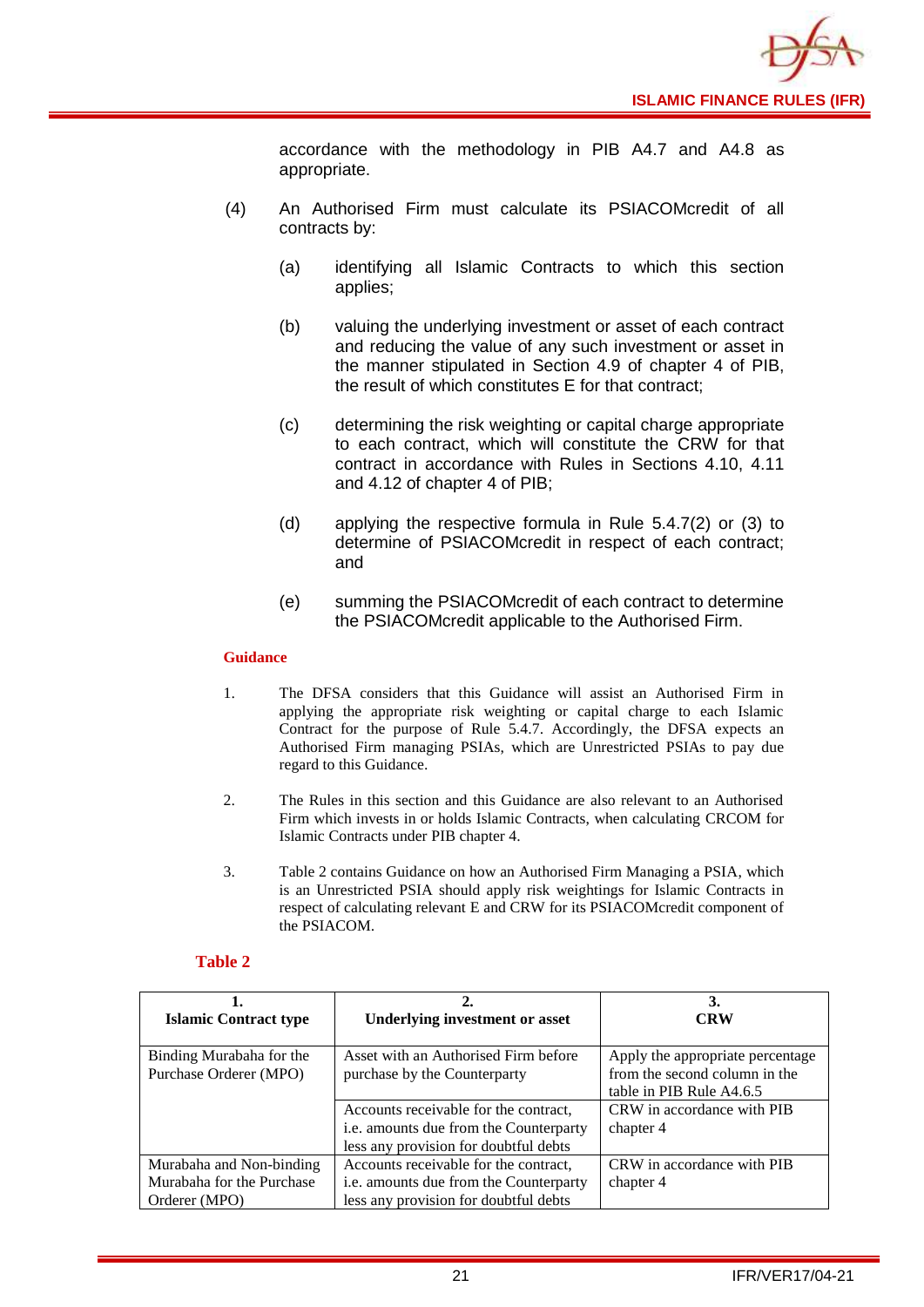

| 1.<br><b>Islamic Contract type</b>                                            | 2.<br><b>Underlying investment or asset</b>                                                                                                                                                      | 3.<br><b>CRW</b>                                                                                                                                                                                             |  |  |  |  |  |
|-------------------------------------------------------------------------------|--------------------------------------------------------------------------------------------------------------------------------------------------------------------------------------------------|--------------------------------------------------------------------------------------------------------------------------------------------------------------------------------------------------------------|--|--|--|--|--|
| Mudaraba and Musharaka                                                        | Where the underlying investment meets<br>the requirements for inclusion in the<br><b>Trading Book</b>                                                                                            | Market Risk Capital Requirement<br>for the exposure associated with<br>the underlying investment<br>determined in accordance with<br>PIB chapter 5                                                           |  |  |  |  |  |
|                                                                               | Investment in commercial enterprise to<br>undertake business ventures other than<br>trading activities (or other than those<br>which meet the requirements for<br>inclusion in the Trading Book) | CRW of 400% on the exposure                                                                                                                                                                                  |  |  |  |  |  |
|                                                                               | Investment in real estate assets and<br>other movable assets, using underlying<br>Ijarah and Murabaha contracts                                                                                  | CRW of the lessee for the<br>underlying Ijarah contracts or the<br>CRW of the counterparty of the<br>underlying Murabaha contract, in<br>accordance with PIB App4                                            |  |  |  |  |  |
| Ijarah/Ijarah Muntahia<br><b>Bittamleek</b>                                   | Asset with an Authorised Firm<br>available for lease before purchase by<br>the Counterparty – for both contracts<br>with both binding or non-binding<br>promise to lease                         | Apply the appropriate percentage<br>from the second column in the<br>table in PIB Rule A4.6.5                                                                                                                |  |  |  |  |  |
|                                                                               | Residential real estate where the lessee<br>has the right to purchase property at the<br>end of the lease and the lessor has a<br>legally enforceable first charge over the<br>property          | Apply the appropriate percentage<br>in accordance with PIB Rule<br>4.12.17                                                                                                                                   |  |  |  |  |  |
|                                                                               | Total estimated value of lease<br>receivables for the whole duration of<br>the Ijarah, less any recovery value of<br>the leased asset                                                            | CRW of Ijarah lessee, in<br>accordance with PIB Section 4.12                                                                                                                                                 |  |  |  |  |  |
| Full recourse Istisna'a -with<br>or without parallel Istisna'a                | Net balance of the work-in-progress                                                                                                                                                              | CRW of the Istisna'a buyer, in<br>accordance with PIB Section 4.12                                                                                                                                           |  |  |  |  |  |
| and<br>limited / non-recourse<br>Istisna'a with/without<br>parallel Istisna'a | Total amount receivable from the<br>counterparty, pursuant to contract<br>billings                                                                                                               | CRW of Istisna'a buyer, in<br>accordance with PIB Section 4.12                                                                                                                                               |  |  |  |  |  |
| Salam and parallel Salam                                                      | Value of the underlying asset<br>receivable for the Salam contract                                                                                                                               | CRW in accordance with PIB<br>Section 4.12                                                                                                                                                                   |  |  |  |  |  |
|                                                                               | Assets acquired                                                                                                                                                                                  | 100%                                                                                                                                                                                                         |  |  |  |  |  |
|                                                                               | Balance in relevant accounts receivable                                                                                                                                                          | CRW in accordance with PIB<br>Section 4.12                                                                                                                                                                   |  |  |  |  |  |
| Kefala                                                                        | The amount of the guarantee                                                                                                                                                                      | CRW in accordance with PIB<br>Section 4.12                                                                                                                                                                   |  |  |  |  |  |
| Sukuk held in the Non-<br><b>Trading Book</b>                                 | Receivables from the Sukuk structure,<br>including the principal and any returns<br>associated with it, arising from any of<br>the following as underlying contracts:                            | CRW applicable to underlying<br>Ijarah, Salam or Murabaha<br>contracts, in accordance with PIB<br>Section 4.12                                                                                               |  |  |  |  |  |
|                                                                               | Salam<br>Istisna'a<br>Ijarah<br>Murabaha<br>Mudaraba<br>Musharaka                                                                                                                                | If the Sukuk provides recourse to<br>the issuer, CRW applicable to the<br>issuer or CRW applicable to<br>underlying contracts of the Sukuk<br>is in accordance with PIB Section<br>4.12, whichever is higher |  |  |  |  |  |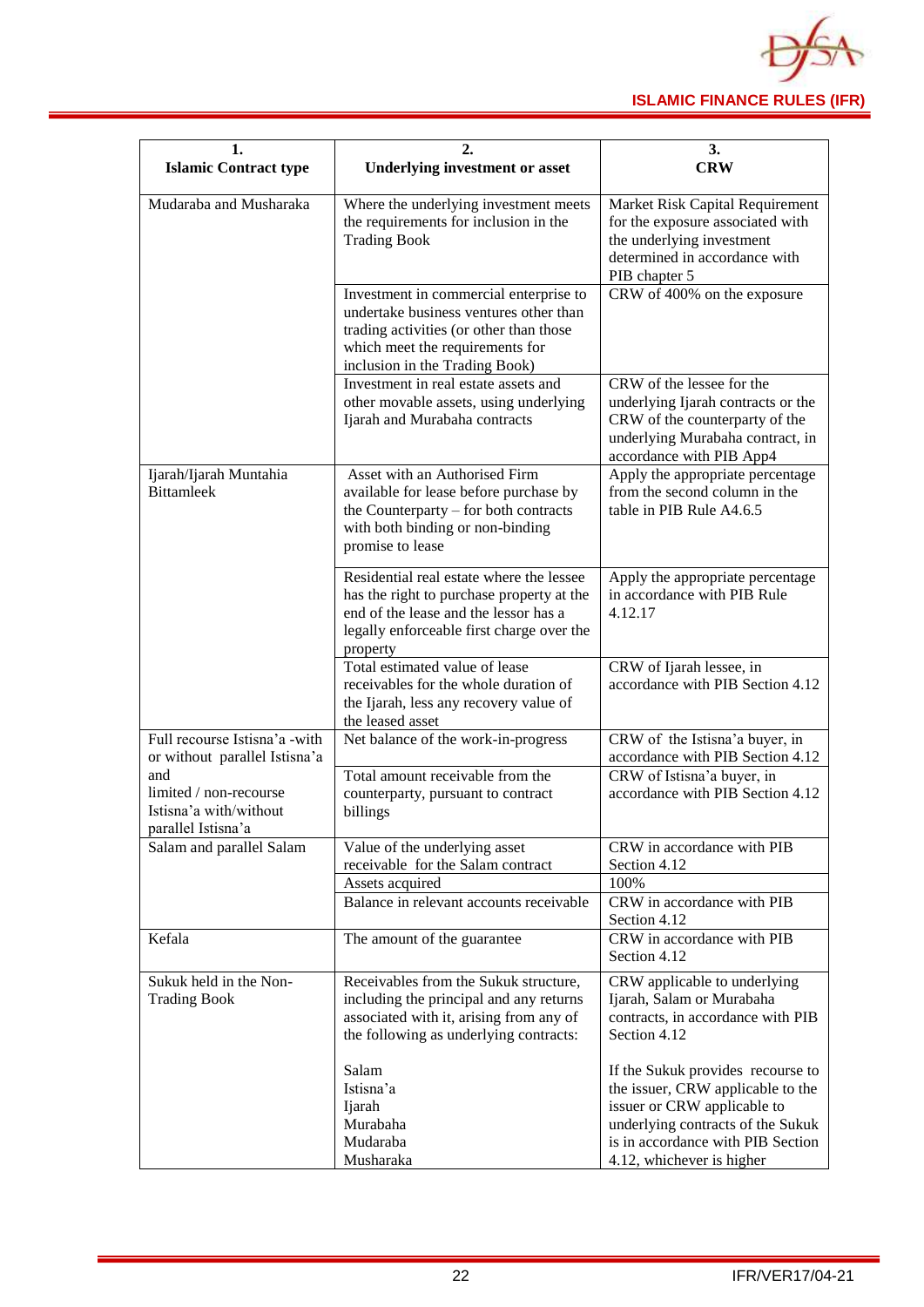

| 1.                           |                                                                                                                                    | 3.                                                                                                                                                                                                                                                                                                                              |  |  |  |  |  |
|------------------------------|------------------------------------------------------------------------------------------------------------------------------------|---------------------------------------------------------------------------------------------------------------------------------------------------------------------------------------------------------------------------------------------------------------------------------------------------------------------------------|--|--|--|--|--|
| <b>Islamic Contract type</b> | <b>Underlying investment or asset</b>                                                                                              | <b>CRW</b>                                                                                                                                                                                                                                                                                                                      |  |  |  |  |  |
|                              | Usufructs/services                                                                                                                 | CRW applicable to underlying<br>service provider or usufruct<br>owner, in accordance with PIB<br>Section 4.12. If the Sukuk<br>provides recourse to the issuer,<br>CRW applicable to the issuer or<br>CRW applicable to underlying<br>service provider or usufruct<br>owner in accordance with PIB<br>App4, whichever is higher |  |  |  |  |  |
|                              | Leased assets                                                                                                                      | The higher of CRW of the<br>underlying leased assets and that<br>of the issuer                                                                                                                                                                                                                                                  |  |  |  |  |  |
|                              | Investment agency                                                                                                                  | The higher of CRW of the<br>underlying assets and that of the<br>issuer                                                                                                                                                                                                                                                         |  |  |  |  |  |
|                              | Muzara'a (share of produce of the land)<br>Musaqa (share of produce of the trees)<br>Mugarasa (share in the land and the<br>trees) | 100%                                                                                                                                                                                                                                                                                                                            |  |  |  |  |  |
|                              | Mixture of tangible and intangible<br>assets                                                                                       | The higher of CRW of the<br>underlying assets and that of the<br>issuer                                                                                                                                                                                                                                                         |  |  |  |  |  |
|                              | Where the underlying investment meets<br>the requirements for inclusion in the<br><b>Trading Book</b>                              | Market Risk Capital Requirement<br>for the exposure associated with<br>the underlying investment<br>determined in accordance with<br>PIB chapter 5                                                                                                                                                                              |  |  |  |  |  |
| Bai' Bithaman Ajil           | Residential and commercial properties<br>Plant and equipment<br>Motor vehicles<br><b>Shares</b><br>Land                            | CRW in accordance with PIB<br>chapter 4                                                                                                                                                                                                                                                                                         |  |  |  |  |  |
| Arboun                       | Where an Authorised Firm has made<br>the purchase deposit<br>Where an Authorised Firm has received<br>the purchase deposit         | CRW in accordance with PIB<br>chapter 4<br>No CRW is applicable                                                                                                                                                                                                                                                                 |  |  |  |  |  |
|                              | Where the contract would meet the<br>requirements for inclusion in the<br><b>Trading Book</b>                                      | Market Risk Capital Requirement<br>for the exposure associated with<br>the underlying investment<br>determined in accordance with<br>PIB chapter 5                                                                                                                                                                              |  |  |  |  |  |

- 4. Where an Islamic Contract is not listed in Table 2, an Authorised Firm should consult with the DFSA, on a case-by-case basis, to determine the:
	- a. contract type and the underlying investments or assets to calculate the E; and
	- b. appropriate risk weighting or the capital charge for such contract to calculate the CRW.
- 5. In some cases, as stipulated in the relevant parts of column 3 of Table 2, the calculation of capital requirement should be carried out as prescribed in PIB Rule A4.6.5 and in accordance with PIB chapter 5.
- 6. In determining the E of a Binding Murabaha for the Purchase Orderer (MPO), as per PIB Rule A4.6.5, E should equal the total acquisition cost of the asset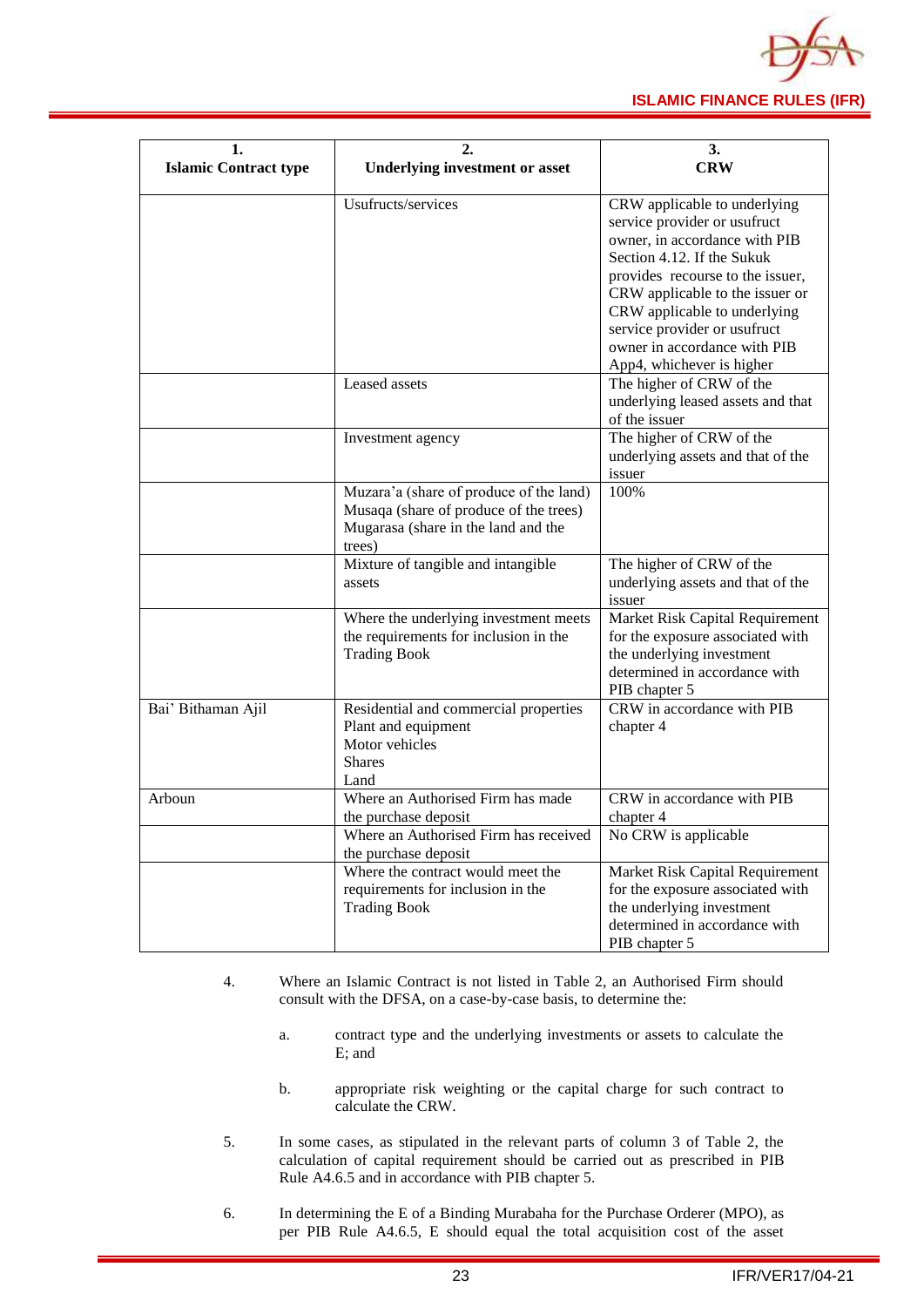

(purchase price and other direct costs) less market value of the asset (net of any haircut) less any security deposit provided.

- 7. In determining the E of Ijarah / Ijarah Munthia Bittamleek contract, as per PIB Rule A4.6.5, E should equal the total acquisition cost of the asset (purchase price and other direct costs) less the market value of the asset (net of any haircut), less any Arboun (earnest money deposit received from the potential lessee).
- 8. In addition to paragraph 7 above, in the case of an Ijarah Muntahia Bittamleek contract, the exposure may be reduced by the recovery value of the leased asset, only in cases where there is a reasonable basis to conclude that the leased asset can be repossessed and effectively redeployed as a leased asset to another Counterparty. This is important because the asset leased under the Ijarah Muntahia Bittamleek contract is usually customised equipment or large pieces of equipment which are integrated with other assets of the lessee and hence are unsuitable for repossession and releasing to another lessee.
- 9. In determining the E of an Istisna'a contract, the exposures arising from such a contract should not be netted off against exposures arising from a Parallel Istisna'a contract entered into by an Authorised Firm for procuring the underlying investment for the Istisna'a contract.
- 10. In determining the E of a Salam contract, the exposures arising from such a contract should not be netted off against exposures arising from a Parallel Salam contract entered into by an Authorised Firm for procuring the underlying asset for the Salam contract.
- 11. Off-balance sheet exposures for import or export financing contracts based on Murabaha, where the underlying goods or shipment are collateralised and insured, should attract a 20% CCF to an Authorised Firm that issues or confirms the letter of credit.
- 12 Where Mudaraba and Musharaka contracts are used to invest in commercial enterprise to undertake business ventures other than trading activities (or other than those which meet the requirements for inclusion in the Trading Book), the E is measured as the amount invested in the commercial enterprise less any specific provisions. If there is a guarantee and such guarantor is not connected to the commercial enterprise, then the CRW for the guarantor will be applied for risk weighting for the amount of any such guarantee.
- 13. In addition to the relevant Rules prescribed in PIB chapter 4 and PIB App4, an Authorised Firm may consider the following types of collateral as eligible collateral for Credit Risk management:
	- a. Hamish Jiddiyyah (security deposit) only for agreements to purchase or lease preceded by a binding promise;
	- b. Arboun where earnest money deposit held after a contract is established as collateral to guarantee contract performance; and
	- c. in Mudaraba investment in project finance, an Authorised Firm may use the collateralisation of the progress payments made by the ultimate customers to mitigate the exposures of unsatisfactory performance by the Mudarib.
- 14. Where an Authorised Firm places funds under a Mudaraba contract, subject to a Shari`a compliant guarantee from a third party and such a guarantee relates only to the Mudaraba capital, the capital amount should be risk-weighted at CRW of the guarantor provided that the CRW of that guarantor is lower than the CRW of the Mudarib (as a Counterparty). Otherwise, the CRW of the Mudarib will apply.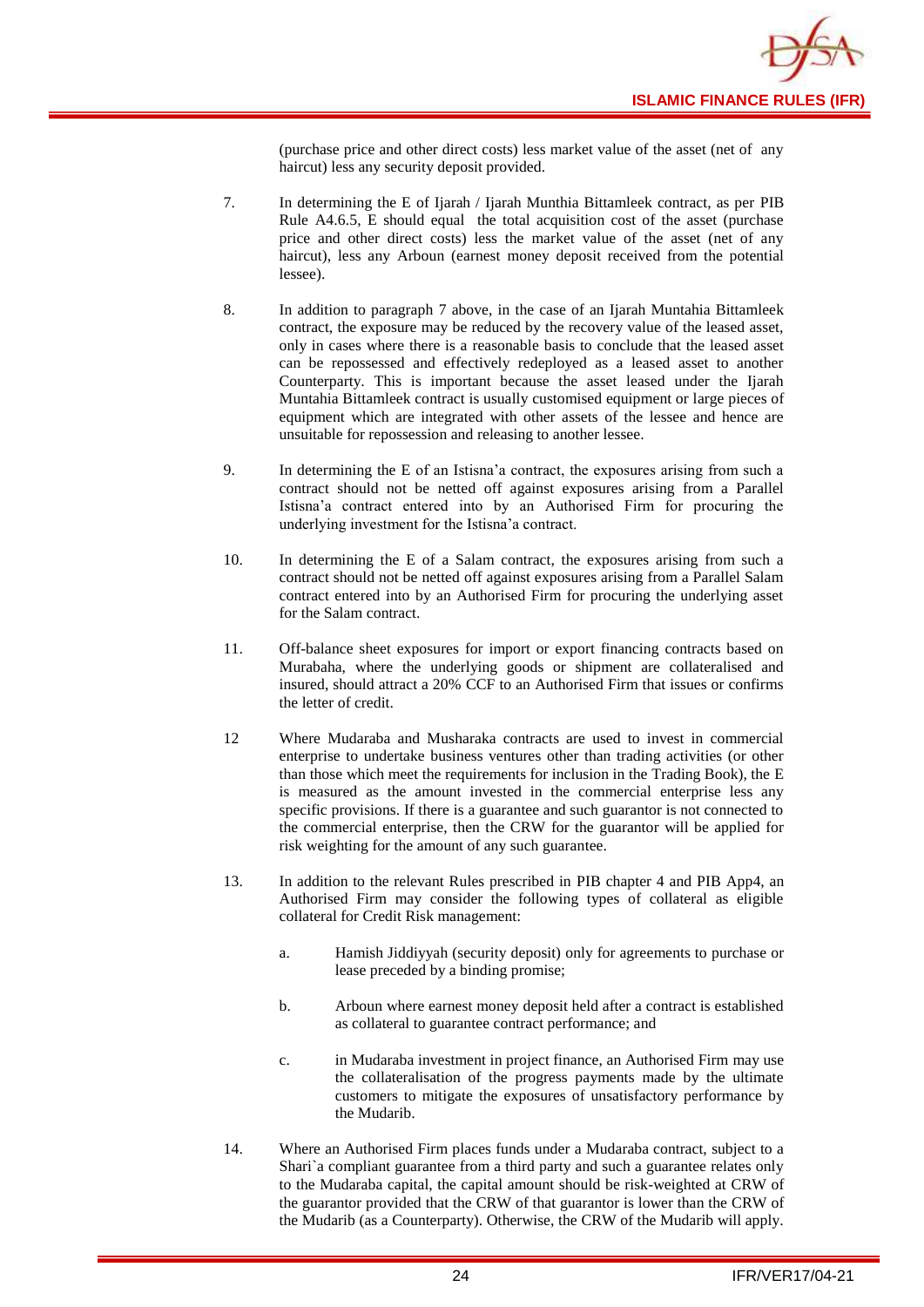

15. An Authorised Firm placing liquid funds with a central bank or another financial institution on a short-term Mudaraba basis in order to obtain a return on those funds, may apply the CRW applicable to the Mudarib (as a Counterparty), provided the Mudarib effectively treats the liquid funds placement as its liability, although normally such placements are not treated as liabilities of the Mudarib.

#### **Market risk**

- **5.4.8** An Authorised Firm Managing a PSIA, which is an Unrestricted PSIA, must calculate its PSIACOMmarket in relation to all underlying Islamic Contracts in the manner prescribed in PIB chapter 5, except as may be provided in Rules 5.4.8 to 5.4.17.
- **5.4.9** An Authorised Firm must treat Sukuk held in its Trading Book as equity for the purpose of calculating its Equity Risk Capital Requirement and determine the same in accordance with PIB Rule 5.5.2.
- **5.4.10** Where investments are made using Musharaka or Mudaraba contracts with commodities as the underlying assets, an Authorised Firm must calculate its Commodities Risk Capital Requirement in accordance with PIB Rule 5.7.2.
- **5.4.11** An Authorised Firm which is exposed to the risk of foreign currencies and gold under any Islamic Contract, must calculate its Foreign Exchange Risk Capital Requirement in accordance with PIB Rule 5.6.2.
- **5.4.12** An Authorised Firm which is exposed to commodities including precious metals but excluding gold under any Islamic Contract, must calculate its Commodities Risk Capital Requirement in accordance with PIB Rule 5.7.2.
- **5.4.13** (1) Commodities held by an Authorised Firm for selling or leasing when executing a Murabaha, non-binding MPO, Salam or Parallel Salam Contract must be included in the calculation of its Commodities Risk Capital Requirement.
	- (2) Where an Authorised Firm executes Salam and parallel Salam contracts, the resultant long and short positions may be set off for calculating the net open position, provided that the positions are in the same commodity, regardless of how its Commodities Risk Capital Requirement is calculated.
- **5.4.14** Where an Authorised Firm executes Musharaka or Mudaraba contracts for investing in entities or investment vehicles that trade in foreign exchange, equities or commodities, it must include the relevant underlying assets in the calculation of its Market Risk Capital Requirement in accordance with PIB chapter 5.

#### **Concentration risk**

#### **Guidance**

1. This section sets specific Large Exposure limits for assets financed by PSIAs, which are Unrestricted PSIAs. The DFSA uses these limits to provide constraints on the amount of Concentration Risk to which an Authorised Firm is subject in respect of its PSIA holdings. In assessing PSIA Large Exposures, an Authorised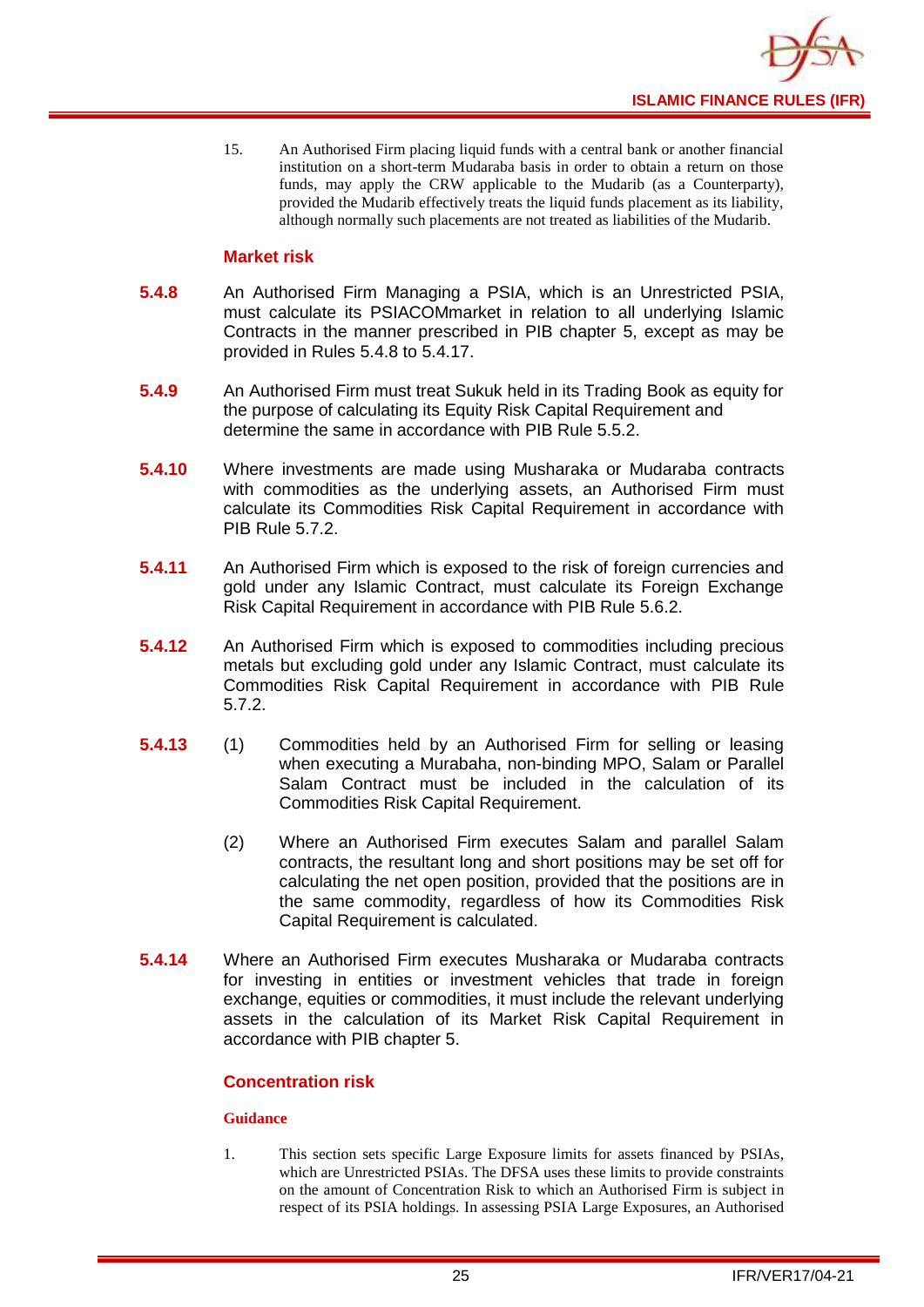

Firms may take advantage of the exemptions and partial exemptions set out in PIB section A4.11.

- 2. An Authorised Firm has a Large Exposure where its PSIA holders' credit Exposure to a single Counterparty or issuer, or group of Closely Related or Connected Counterparties, is large in relation to the Authorised Firm's Tier 1 Capital. Where Exposure to a Counterparty or issuer is large, PSIA holders risk a large loss should the Counterparty default.
- 3. Exposures arising from assets that are financed by an Authorised Firm's own funds are dealt with in PIB section 4.15.

#### **Exposure limits**

- **5.4.15** An Authorised Firm Managing a PSIA, which is an Unrestricted PSIA, must not have an Exposure to a Counterparty or to a group of Closely Related Counterparties or to a group of Connected Counterparties that exceeds any one of the following percentages of its Tier 1 Capital:
	- (a) 25% if financed by its Tier 1 Capital, Unrestricted PSIAs or a non-PSIA funding source; or
	- (b) 40% if financed by the total of its own Tier 1 Capital, Unrestricted PSIAs and a non-PSIA funding source.

#### **Guidance**

In accordance with PIB section 4.15, the aggregate of an Authorised Firm's Exposure to a Counterparty or to a group of Closely Related Counterparties may not exceed 25% of the Authorised Firm's Tier 1 Capital. A non-PSIA funding source includes funding from the Authorised Firm's own capital and capital markets.

- **5.4.16** The sum of an Authorised Firm's non-exempt Large Exposures must not exceed 800% of its Tier 1 Capital for Exposures funded by the Authorised Firm's Tier 1 Capital, Unrestricted PSIAs and a non-PSIA funding source.
- **5.4.17** An Authorised Firm must:
	- (a) monitor and control its Exposures funded by PSIAs, which are Unrestricted PSIAs, on a daily basis to ensure they remain within the concentration risk limits specified in Rule 5.4.15; and
	- (b) if a breach occurs, notify the DFSA immediately and confirm it in writing.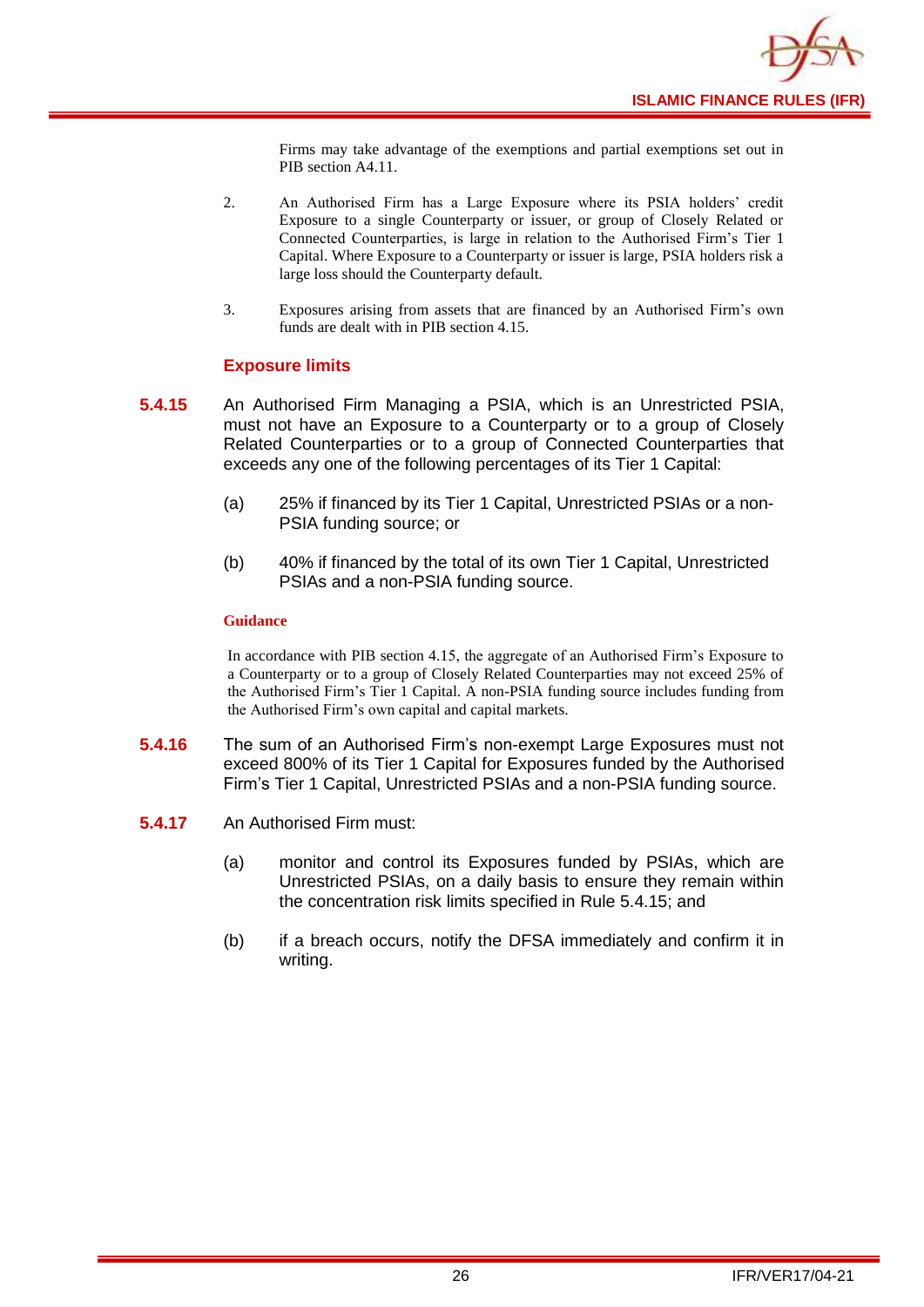

## <span id="page-29-0"></span>**6 ISLAMIC COLLECTIVE INVESTMENT FUNDS**

#### **Guidance**

This chapter contains additional requirements that apply to a Collective Investment Fund operated or held out as being operated as an Islamic Fund. A Collective Investment Fund is defined in Article 11 of the Collective Investment Law 2010 (the Law). The definition in Article 11 of the Law is very wide and can capture some Islamic financial activities. However, under Article 12 of the Law, the DFSA can make Rules excluding certain arrangements or types of arrangements from constituting a Fund. Certain types of Islamic Financial Business are not regulated as Collective Investment Funds due to express exclusions provided. Key Islamic Financial Business related exclusions under the collective investment regime are Managing Insurance, participation rights evidenced by Sukuk certificates and managing PSIAs.

## <span id="page-29-1"></span>**6.1 Application**

- **6.1.1** (1) This section applies in the case of a Domestic Fund:
	- (a) which is an Islamic Fund, to its Fund Manager and where appointed, its Trustee;
	- (b) which is an Umbrella Fund with one or more Islamic Sub-Funds, to its Fund Manager and where appointed, its Trustee in respect of those Sub-Funds; or
	- (c) which is an Islamic Fund on a Fund Platform, to the Fund Manager using the Fund Platform, in respect of that Fund.
	- (2) The requirements that apply to a conventional Fund under the Collective Investment Law 2010 and CIR apply equally to an Islamic Fund, except as otherwise provided in this chapter.
	- (3) The requirements in MKT chapter 6 that apply to a conventional Listed Fund apply equally to an Islamic Fund, if it is or is to be a Listed Fund, except as otherwise provided in this chapter.
	- (4) In this chapter, except where otherwise provided, any reference to a Fund is to an Islamic Fund, to an Islamic Sub-Fund of an Umbrella Fund, or to an Islamic Fund on a Fund Platform, as the case may be and any reference to a Fund Manager is a reference to a Fund Manager of such a Fund.

- 1. While the CIR module contains the key requirements relating to the management and operation of conventional Collective Investment Funds, this module sets out the additional requirements that apply where such a Fund is managed or held out as being managed as an Islamic Fund. There are other requirements that apply to such firms which are found in other modules of the DFSA rulebook, such as the GEN module, COB module and PIB module.
- 2. While section 3 contains the requirements that apply to Authorised Firms which are Fund Managers of Collective Investment Funds, the requirements in this section mainly focuses on Shari'a compliance related requirements that apply at the Fund level. For example, while the systems and controls required under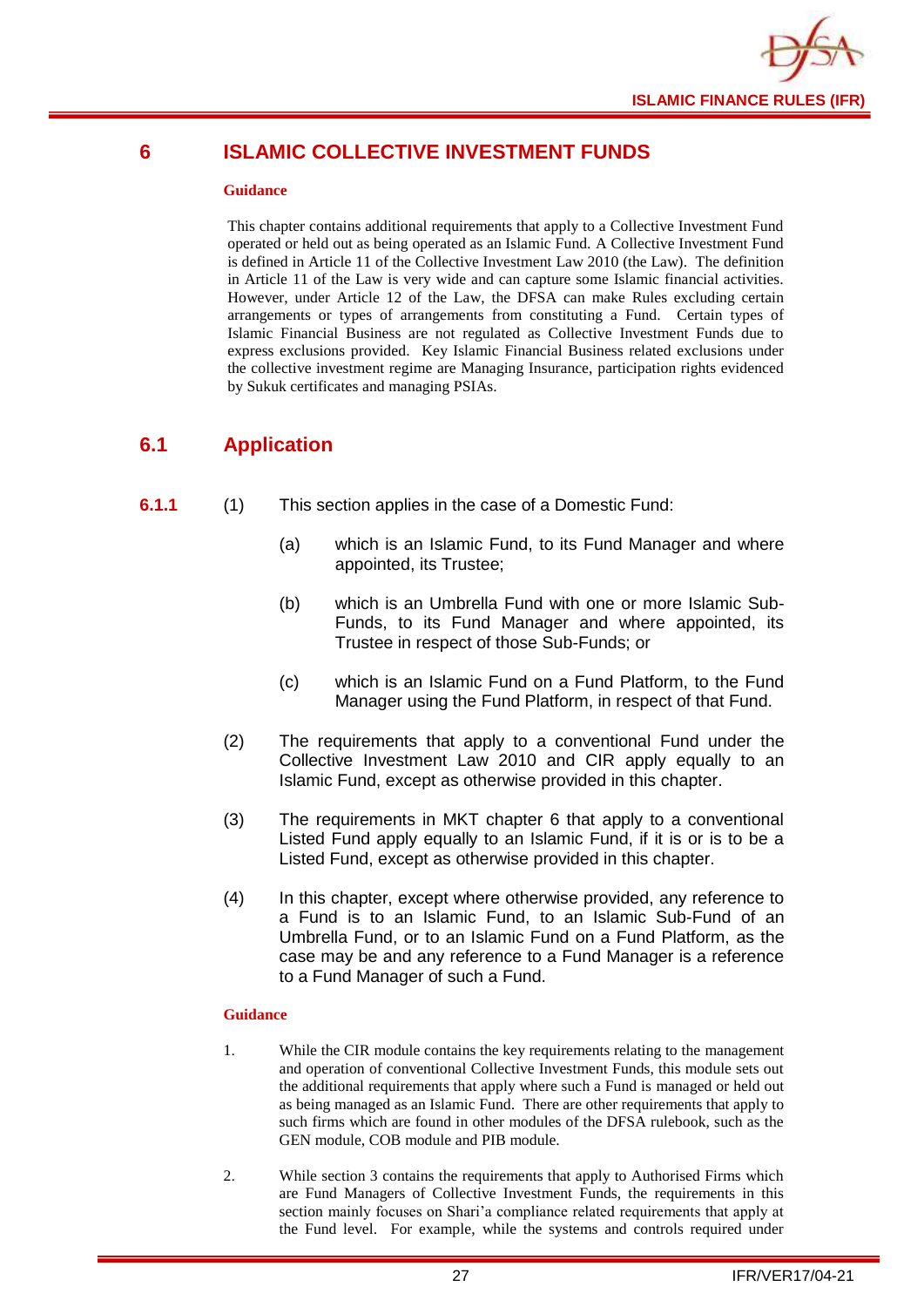

section 3.3 relate to the systems and controls that a firm must have in order to comply with its Shari'a obligations, Rule 6.1.3 sets out systems and controls that must be established and maintained at the Fund level.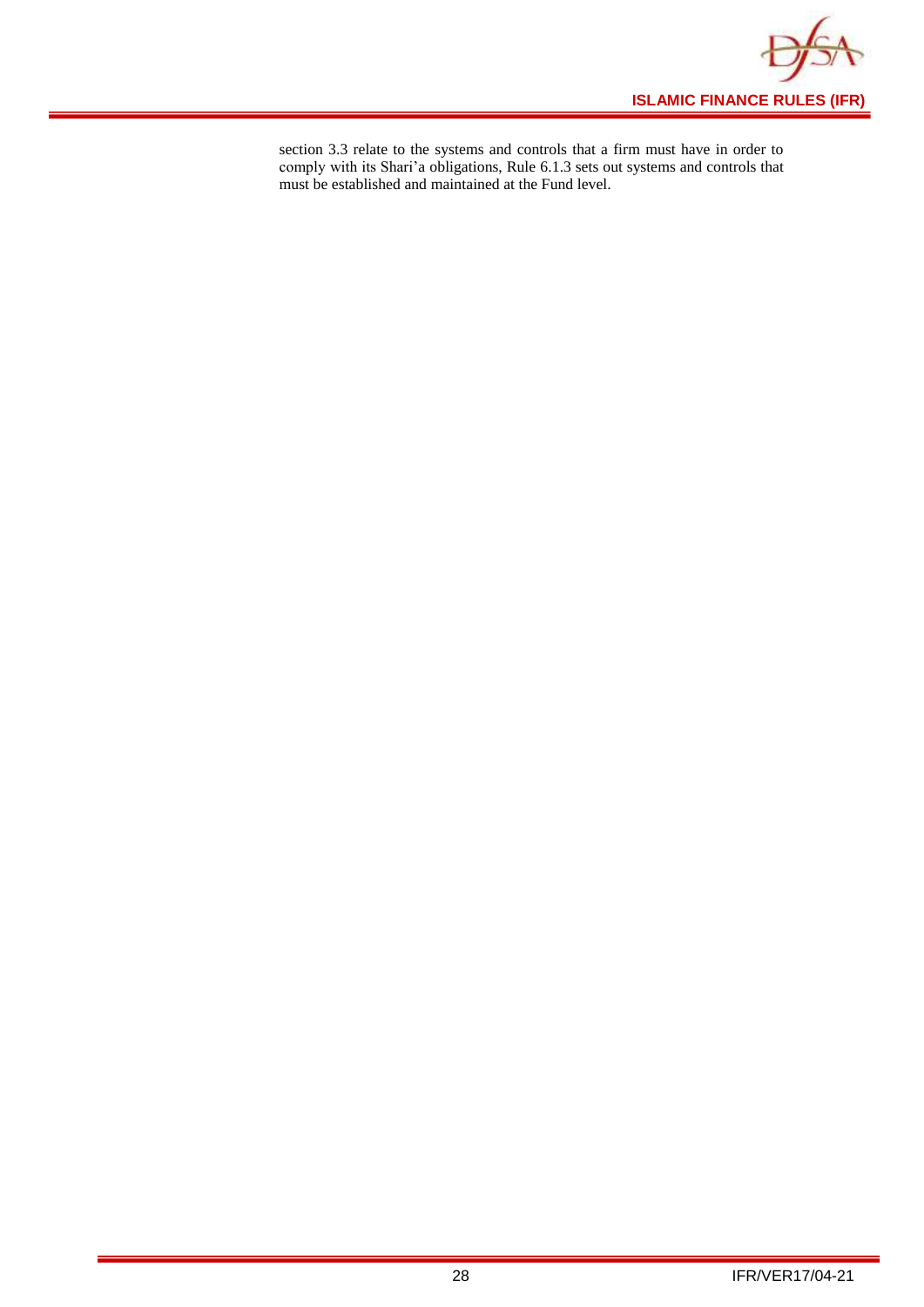

#### **Systems and controls**

- **6.1.2** (1) The Fund Manager of a Fund must establish and maintain systems and controls which ensure that its management of the Fund and the Fund Property is Shari'a compliant.
	- (2) A Fund Manager may, where it is practicable to do so, include the systems and controls required under (1) within those it is required to establish and maintain pursuant to Rule 3.3.1.

#### **Guidance**

- 1. Article 38 of the Collective Investment Law 2010 requires the Fund Manager to establish and maintain systems and controls, including, but not limited, to financial and risk controls to ensure sound management of the Fund in accordance with the Fund's Constitution and its most recent Prospectus, taking due account of the nature, scale and complexity of the Fund's investments and operations.
- 2. Rule 3.3.1 requires a Fund Manager of Islamic Funds to establish and maintain systems and controls to ensure its Shari'a compliance.

#### **Fund's constitutional documents**

- **6.1.3** (1) The Fund Manager of a Domestic Fund that is a Public Fund must ensure that its Fund's Constitution and Prospectus are, and remain, approved by the Fund's Shari'a Supervisory Board.
	- (2) The Fund Manager of an Exempt Fund must ensure that the Fund's Constitution and Prospectus are, and remain, approved by the Fund Manager's Shari'a Supervisory Board.

#### **Guidance**

See Guidance note 3 under Rule 6.2.1.

#### **Islamic Financial Business policy and procedures manual**

#### **Guidance**

A Fund Manager may, instead of having a separate Islamic Financial Business policy and procedures manual both at the firm level and at the Fund level, maintain a single Islamic Financial Business policy and procedures manual for the firm and the Funds it manages.

- **6.1.4** The Fund Manager of a Fund must implement and maintain an Islamic Financial Business policy and procedures manual for the Fund which addresses the following matters:
	- (a) the manner in which the compliance function will be undertaken, in respect of Shari'a compliance;
	- (b) the manner in which the Shari'a Supervisory Board will oversee and advise in regard to the Islamic Financial Business conducted by the Fund Manager;
	- (c) the manner in which Shari'a Supervisory Board fatwas, rulings and guidelines will be recorded, disseminated and implemented and the internal Shari'a review undertaken;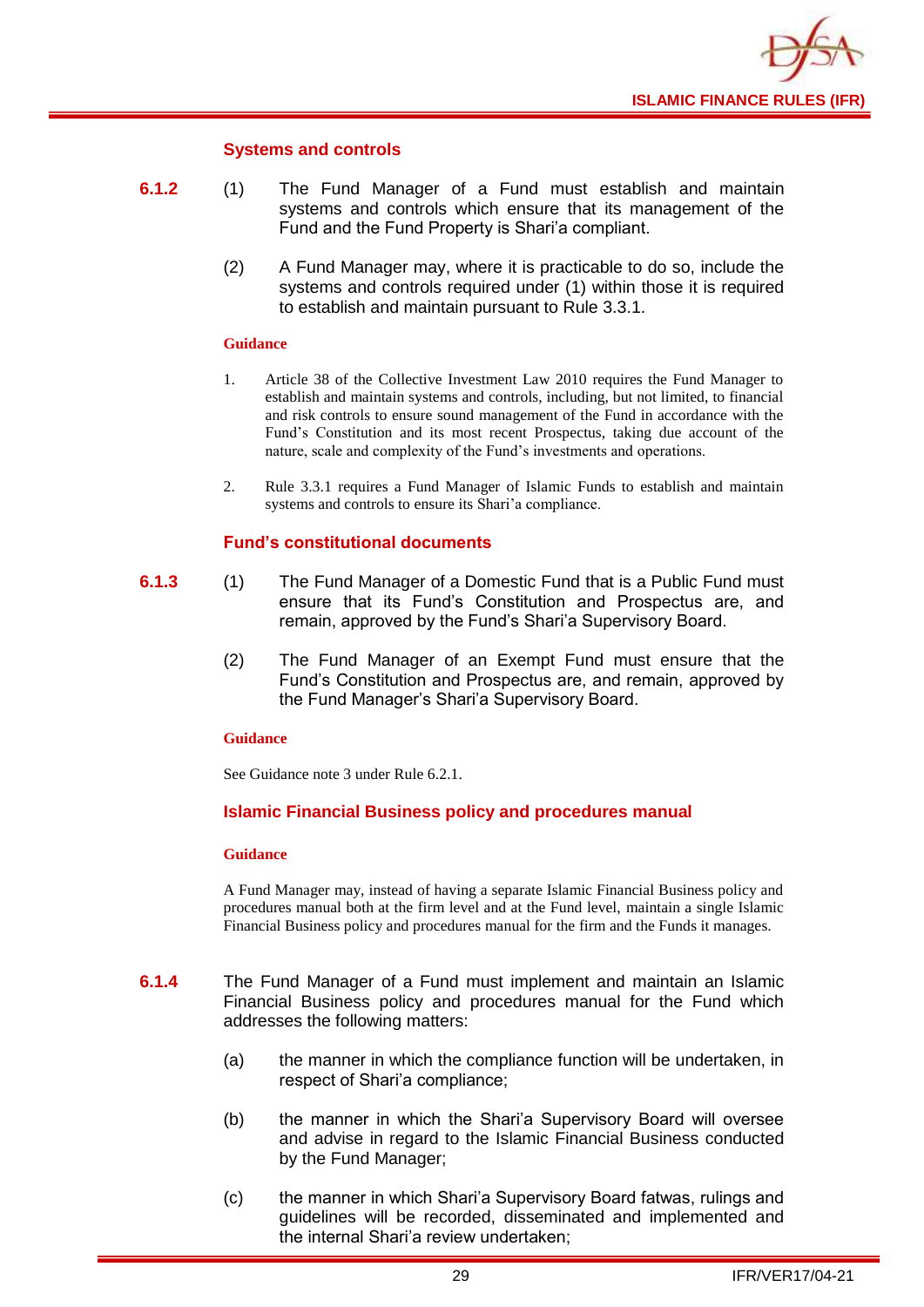

- (d) the manner in which disputes between the Shari'a Supervisory Board and the Fund Manager in respect of Shari'a compliance will be addressed;
- (e) the process for approving those internal systems and controls which are in place to ensure not only that the Islamic Financial Business is carried out in compliance with Shari'a, but that information is disseminated to Unitholders in an appropriate manner; and
- (f) the manner in which conflicts of interest will be identified and managed, including as prescribed in Rule 6.2.4.

## <span id="page-32-0"></span>**6.2 Shari'a Supervisory Board for an Islamic Fund**

- **6.2.1** (1) A Fund Manager of a Domestic Fund that is a Public Fund must, subject to (3), appoint a Shari'a Supervisory Board to its Fund that meets the following requirements:
	- (a) the Shari'a Supervisory Board has at least three members;
	- (b) the members appointed to the Shari'a Supervisory Board are competent to perform their functions as Shari'a Supervisory Board members of the Fund;
	- (c) any appointments, dismissals or changes in respect of members of the Shari'a Supervisory Board are approved by the Governing Body of the Fund Manager; and
	- (d) no member of the Shari'a Supervisory Board is a director or Controller of the Fund or its Fund Manager.
	- (2) A Fund Manager may comply with the requirement in (1) by appointing to the Fund the same Shari'a Supervisory Board as it has appointed to the firm in accordance with Rule 3.5.1, provided the requirements in (1) are also met.
	- (3) A Fund Manager is not required to comply with the requirement in (1) where it relies, for the purposes of making investments for the Fund, on a widely accepted Shari'a screening process such as investing in securities included in, or recognised by reference to, an Islamic index, sukuk, or treasury instruments issued by a Shari'a compliant financial services provider regulated by a Financial Services Regulator.

#### **Guidance**

1. In appointing a Shari'a Supervisory Board for the purposes of Rule 6.2.1(1), the Fund Manager should consider the previous experience and qualifications of the proposed Shari'a Supervisory Board members to assess whether the proposed Shari'a Supervisory Board member is competent to advise on the activities undertaken by the Islamic Fund. If the Fund Manager is appointing the same Shari'a Supervisory Board as it has appointed to the firm pursuant to Rule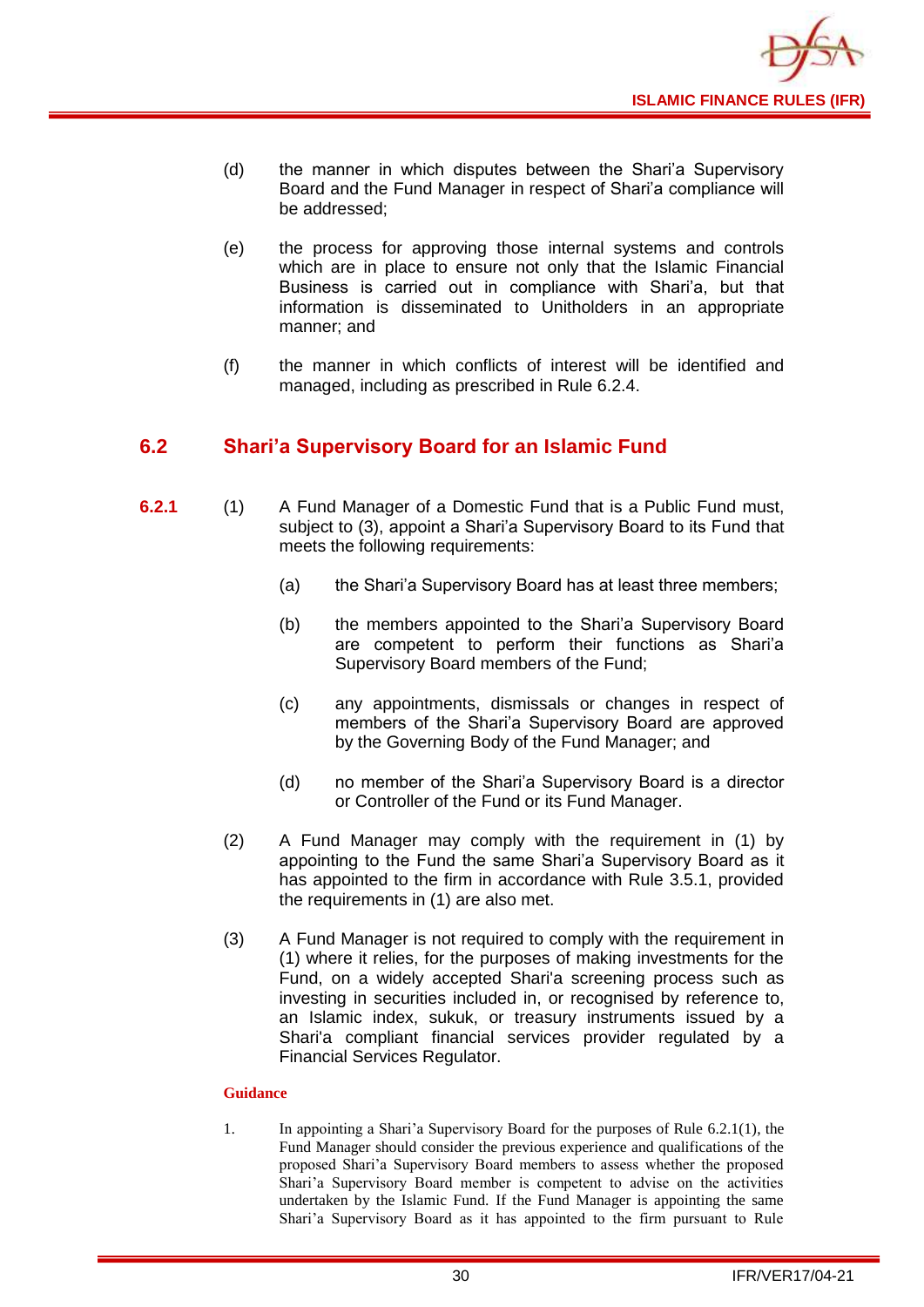

6.2.1(2), the Fund Manager should still consider whether the requirements in both Rule 3.5.1(1) and 6.2.1(1) are met in respect of that board.

- 2. If the Fund Manager is relying on Shari'a screening methodologies such as the Dow Jones Shari'a index, such screening is generally regarded as widely accepted and accessible. However, if less widely known methodologies are used, the Fund Manager should be able, upon request by the DFSA, to demonstrate to the satisfaction of the DFSA the grounds on which it considers the particular methodology used to be acceptable and reliable.
- 3. Although the Fund Managers of Exempt Funds and Qualified Investor Funds are not subject to the requirement for the appointment of a Shari'a Supervisory Board for such a Fund, they would need to ensure that the Exempt Funds or Qualified Investor Funds they manage continue to meet the applicable Shari'a requirements applicable to the Fund. They may use a member of the Shari'a Supervisory Board appointed at the firm level for the purposes of ascertaining compliance with the Shari'a requirements. The manner in which they demonstrate to the Unitholder of the Exempt Fund or Qualified Investor Fund as to how they achieve such compliance is a matter left to negotiation (i.e. subject to contractual terms) between the Unitholders and the Fund Manager.
- 4. An External Fund Manager may not be able to take advantage of IFR 6.2.1(2), unless it has a Shari'a Supervisory Board appointed at the firm level. In contrast the Fund Manager of an External Fund will be able to use its Shari'a Supervisory Board to meet the Shari'a Supervisory Board requirement relating to the Fund as set out in IFR 6.2.1(2).
- **6.2.2** (1) Subject to (2), the Fund Manager of a Fund must document the Fund's policy in relation to:
	- (a) how appointments, dismissals or changes will be made to the Shari'a Supervisory Board;
	- (b) the process through which the suitability of Shari'a Supervisory Board members will be considered; and
	- (c) the remuneration of the members of the Shari'a Supervisory Board.
	- (2) If the Fund Manager, pursuant to Rule 6.2.1(2), appoints to the Fund the same Shari'a Supervisory Board it has appointed to the firm, the documents required under Rule 6.2.2(1) must be included in or otherwise form part of the records required under Rule 3.5.2.
- **6.2.3** (1) Subject to (2), the Fund Manager of a Fund must establish and retain, for six years, records of:
	- (a) its assessment of the competency of the Shari'a Supervisory Board members;
	- (b) the agreed terms of engagement of each member of the Shari'a Supervisory Board; and
	- $(c)$  the matters in Rules 6.2.1(1)(c) and 6.2.2.
	- (2) If the Fund Manager, pursuant to Rule 6.2.1(2), appoints to the Fund the same Shari'a Supervisory Board it has appointed to the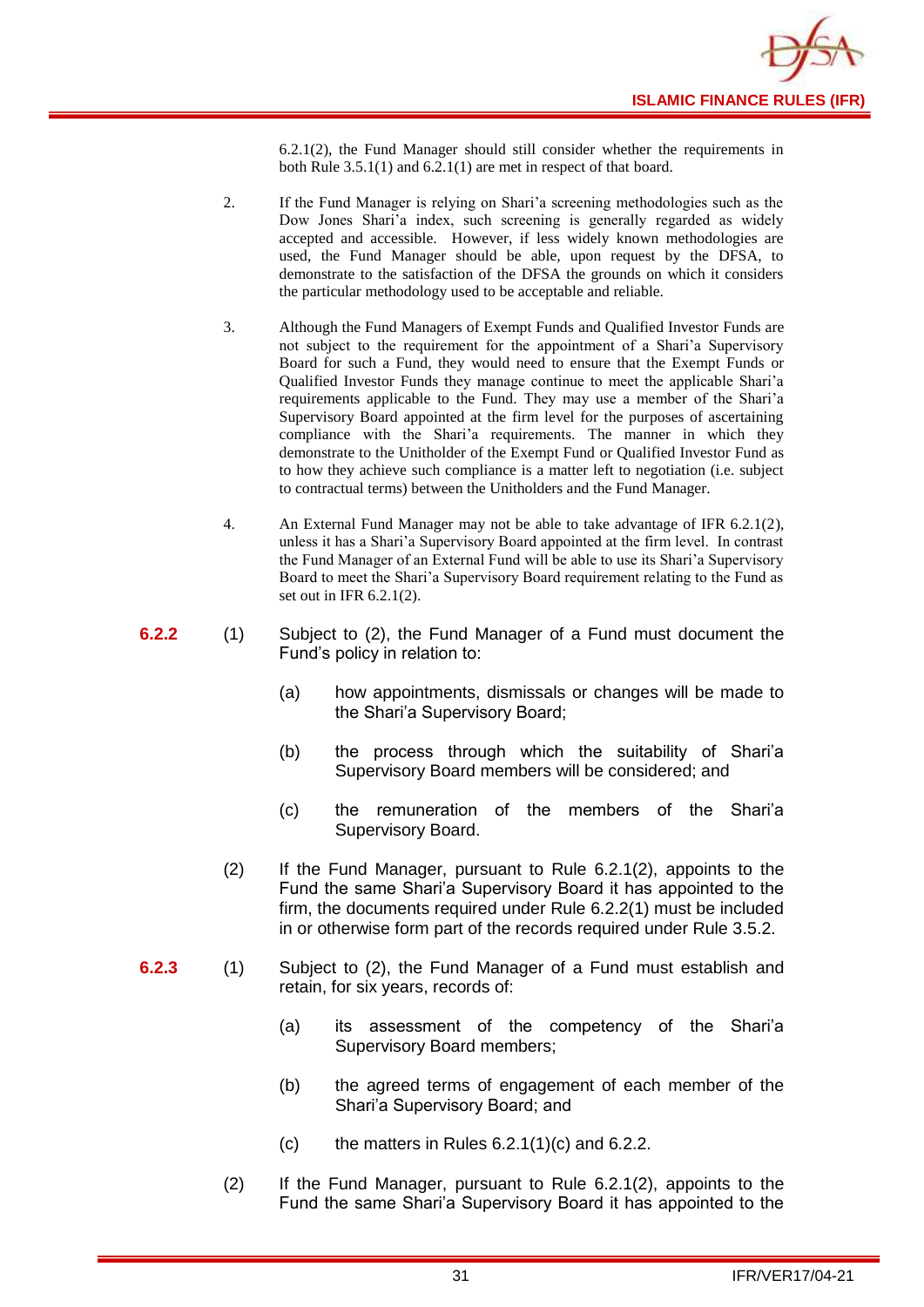

firm, the records required under Rule 6.2.3(1) must be included in or otherwise form part of the records required under Rule 3.5.3.

- 1. The records of the assessment of competency of Shari'a Supervisory Board members should clearly indicate, at least:
	- a. the factors that have been taken into account when making the assessment of competency;
	- b. the qualifications and experience of the Shari'a Supervisory Board members;
	- c. the basis upon which the Fund Manager has deemed that the proposed Shari'a Supervisory Board member is suitable; and
	- d. details of any other Shari'a Supervisory Boards of which the proposed Shari'a Supervisory Board member is, or has been, a member.
- 2. If the Fund Manager is relying on Rule 6.2.1(2), then the due diligence process, and the records maintained under Rules 3.5.2 and 3.5.3, should be augmented with the matters specified under Rule 6.2.1(1).
- **6.2.4** (1) The Islamic Financial Business policy and procedures manual must provide that:
	- (a) a member of the Shari'a Supervisory Board is obliged to notify the Fund Manager of any conflict of interest that such member may have with respect to the Fund or the Fund Manager, and if appointed, or in the case of an Investment Trust, the Trustee; and
	- (b) the Fund Manager will take appropriate steps to manage any such conflict of interest so that the Islamic Financial Business is carried out appropriately and in compliance with Shari'a, the interest of a Unitholder is not adversely affected and all Unitholders are fairly treated and not prejudiced by any such interests.
	- (2) If a Fund Manager is unable to manage a conflict of interest as provided above, it must dismiss or replace the member as appropriate.
- **6.2.5** The Fund Manager of a Fund must provide the DFSA at its request with information on the qualifications, skills, experience and independence of the individuals who are appointed or proposed to be approved as members of the Shari'a Supervisory Board.
- **6.2.6** (1) The Fund Manager of a Fund must take reasonable steps to ensure that the Fund Manager and the Fund's Employees:
	- (a) provide such assistance as the Shari'a Supervisory Board reasonably requires to discharge its duties;
	- (b) give the Shari'a Supervisory Board right of access at all reasonable times to relevant records and information;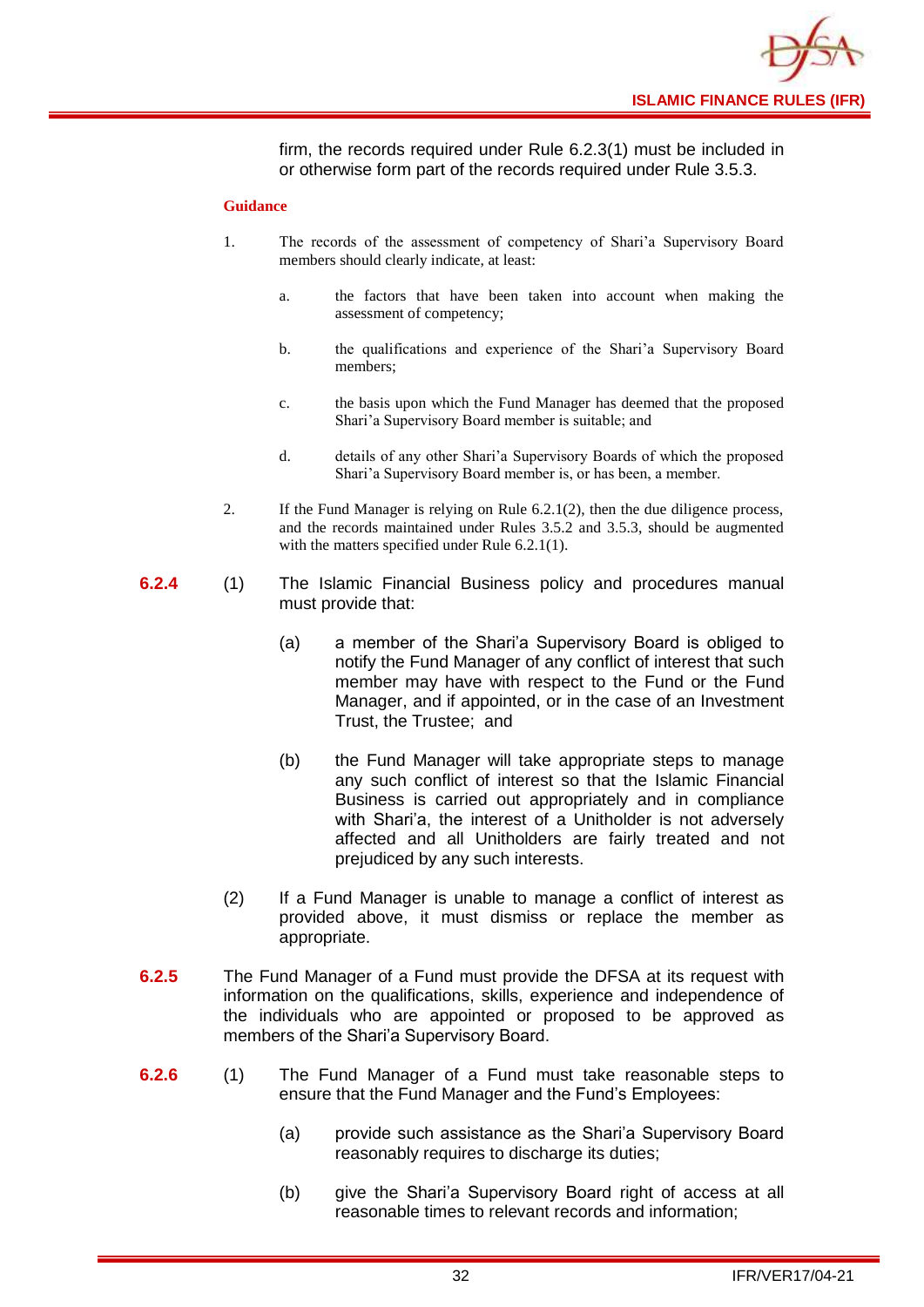- (c) do not interfere with the Shari'a Supervisory Board's ability to discharge its duties; and
- (d) do not provide false or misleading information to the Shari'a Supervisory Board.
- (2) If appointed, the Trustee must also take reasonable steps to ensure that its Employees comply with (1)(a)-(d).

## <span id="page-35-0"></span>**6.3 External Shari'a reviews and periodic reports**

- **6.3.1** A Fund Manager of a Domestic Fund that is a Public Fund, other than a Fund relying on the exemption in Rule 6.2.1(3), must ensure that all Shari'a reviews of the Fund are undertaken by the Shari'a Supervisory Board in accordance with AAOIFI GSIFI No 2.
- **6.3.2** (1) In the case of a Domestic Fund that is a Public Fund other than a Fund relying on the exemptions in Rule 6.2.1(3), the Fund Manager must commission an interim and an annual report relating to the Fund operations from the Shari'a Supervisory Board which complies with AAOIFI GSIFI No 1.
	- (2) The Fund Manager must deliver a copy of the annual interim report referred to in (1) to the Unitholders in accordance with CIR Rule 9.4.4 and must include the report of the Shari'a Supervisory Board in the annual report required under CIR Rule 9.4.5.

#### **Guidance**

Although the Fund Managers of Exempt Funds and Qualified Investor Funds are not subject to the Shari'a review process required under section 6.3, they would need to ensure that the Exempt Fund or Qualified Investor Fund continues to meet the Shari'a requirements, particularly for the purposes of their annual and interim reports, which are required to be prepared under CIR section 9.4. However, the manner in which they demonstrate to the Unitholders of the Fund how they achieve such compliance is a matter left to negotiation (i.e. subject to contractual terms) between the Unitholders and the Fund Manager.

## <span id="page-35-1"></span>**6.4 Internal Shari'a review**

- **6.4.1** (1) The Fund Manager of a Domestic Fund that is a Public Fund must perform an internal Shari'a review to assess the extent to which the Fund complies with fatwas, rulings and guidelines issued by the Fund's Shari'a Supervisory Board.
	- (2) The Fund Manager must perform the internal Shari'a review in accordance with AAOIFI GSIFI No. 3.
	- (3) The Fund Manager of an Umbrella Fund which has an Islamic Sub-Fund must, to the extent possible, perform the internal Shari'a review in accordance with AAOIFI GSIFI No. 3 and must document the manner in which it will conduct that part of the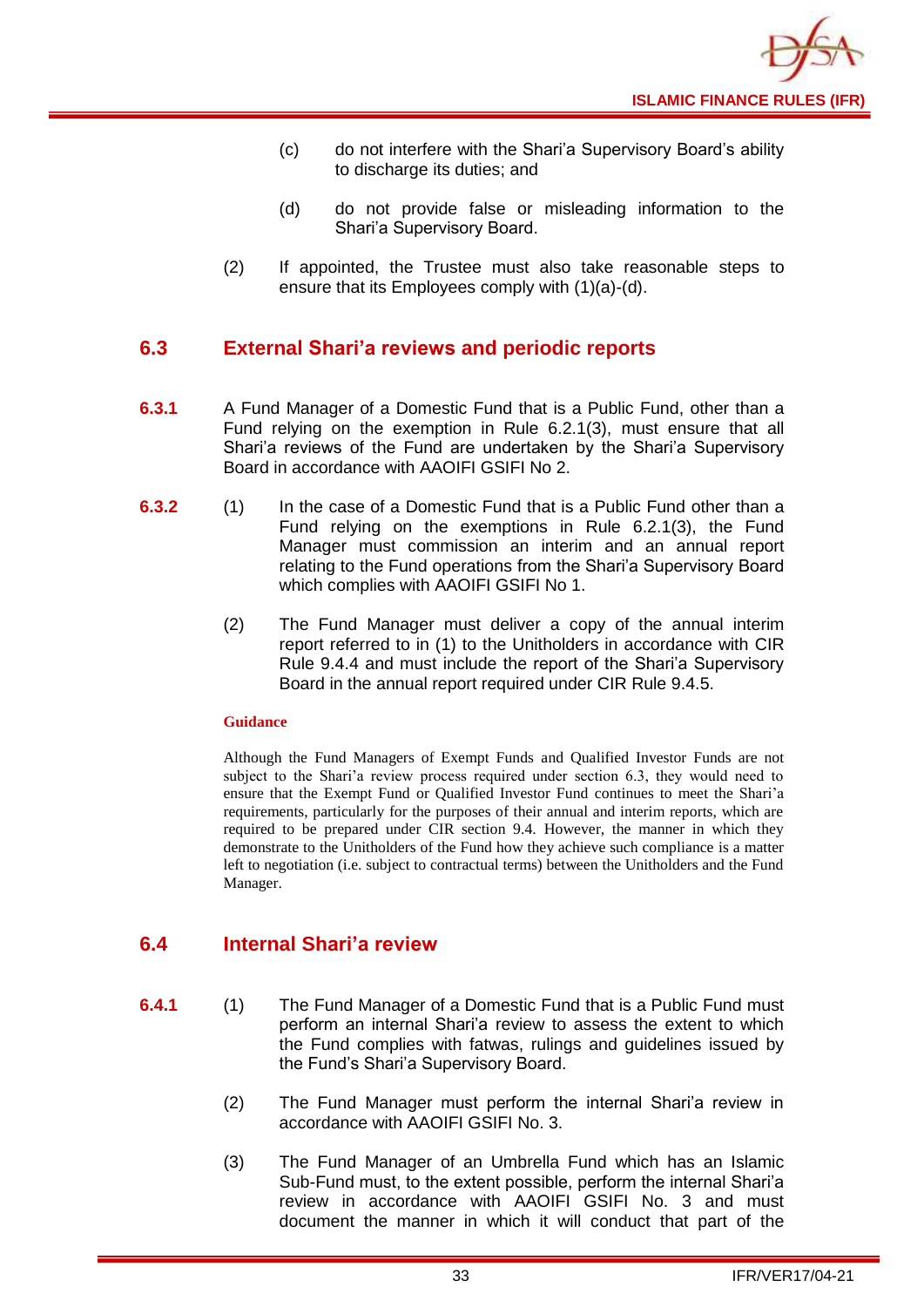

internal Shari'a review that is not conducted in accordance with AAOIFI GSIFI No. 3.

#### **Guidance**

- 1. Although the Fund Managers of Exempt Funds and Qualified Investor Funds are not subject to the specific internal Shari'a requirements under section 6.4, they would need to ensure that the Exempt Fund or Qualified Investor Fund continues to meet the applicable Shari'a requirements. However, the manner in which they demonstrate to the Unitholders of the Fund how they achieve such compliance is a matter left to negotiation (i.e. subject to contractual terms) between the Unitholders and the Fund Manager.
- 2. GSIFI No. (3) (Internal Shari'a Review) establishes standards and provides guidance on the internal Shari'a review in institutions that conduct business in conformity with Shari'a. The standard covers the following:
	- a. objectives;
	- b. internal Shari'a Review;
	- c. independence and objectivity;
	- d. professional proficiency;
	- e. scope of work;
	- f. performance of the internal Shari'a Review work;
	- g. management of the internal Shari'a Review;
	- h. quality assurance; and
	- i. elements of an effective internal Shari'a Review control system.
- **6.4.2** The Fund Manager must ensure that the internal Shari'a review referred to in this section is performed by the internal audit function of the Fund or the compliance function of the Fund and that the individuals or departments involved in performing the review are competent and sufficiently independent to assess compliance with Shari'a.

#### **Guidance**

For the purposes of assessing competency of personnel or departments which perform the internal Shari'a review, Fund Manager should consult AAOIFI GSIFI No. 3 paragraphs 9 to16 inclusive.

## <span id="page-36-0"></span>**6.5 Additional disclosure in a Prospectus of an Islamic Fund which is a Public Fund**

#### **Guidance**

Chapter 14 and in particular Rule 14.3.1 of the CIR module set out the Public Fund Prospectus requirements. In addition to complying with those requirements as applicable to the particular Fund, the Fund Manager of an Islamic Fund that is a Public Fund must comply with the additional requirements set out in this section. If an Islamic Fund is to be a Listed Fund, it must comply with chapter 6 of MKT and also comply with the additional requirements in this chapter.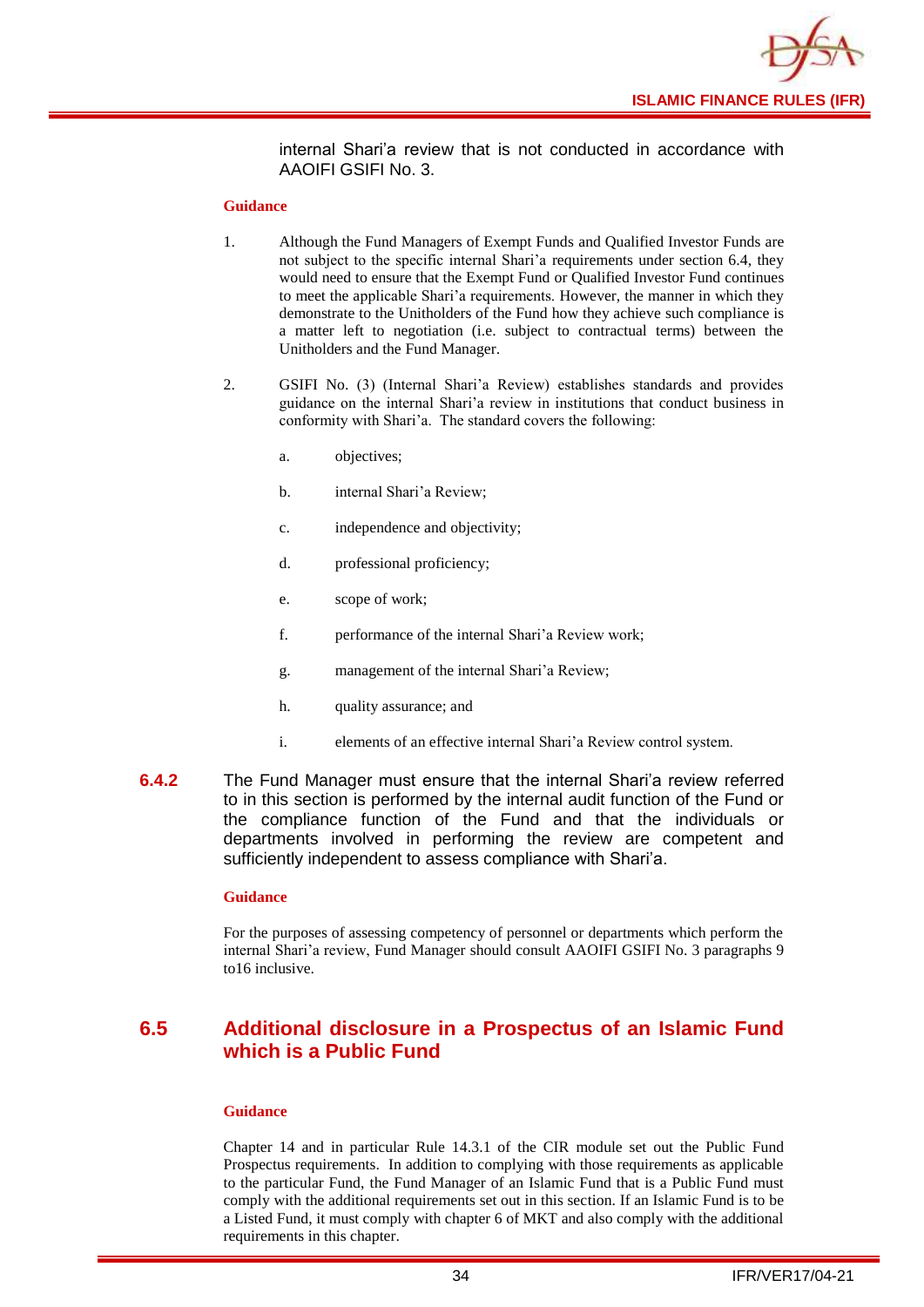

- **6.5.1** A Fund Manager of an Islamic Fund which is a Public Fund must state in the Fund's Prospectus:
	- (a) that all the operations in relation to the Fund will be conducted in accordance with Shari'a;
	- (b) if the Fund has a Shari'a Supervisory Board appointed to it, the names of the members of the Shari'a Supervisory Board and their qualifications and experience experience and, whether or not the Fund Manager's Shari'a Supervisory Board is appointed to the Fund pursuant to Rule 6.2.1(2);
	- (c) if the Fund does not have a Shari'a Supervisory Board appointed to it pursuant to Rule 6.2.1(3), what widely acceptable screening methodologies are used by the Fund to ensure Shari'a compliance with respect to investments made for the Fund, and the board that has approved them;
	- (d) if applicable, the manner and frequency of Shari'a reviews ;
	- (e) how earnings prohibited by Shari'a will be disposed of;
	- (f) whether Zakah is the responsibility of the Fund or the responsibility of the Unitholders;
	- (g) the additional disclosure, if applicable, prescribed under section A1.1 of App 1; and
	- (h) in place of the disclaimer required under CIR App 7 for conventional Funds, a prominent disclaimer in bold, on the front page of the Prospectus, as follows:

"The DFSA does not accept responsibility for the content of the information included in the Prospectus, including the accuracy or completeness of such information. The liability for the content of the Prospectus lies with the Issuer of the Prospectus and other Persons, such as Experts, whose opinions are included in the Prospectus with their consent. The DFSA has also not assessed the suitability of the Securities to which the Prospectus relates to any particular investor or type of investor and has not determined whether they are Shari'a compliant. If you do not understand the contents of this Prospectus or are unsure whether the Securities to which the Prospectus relates are suitable for your individual investment objectives and circumstances, you should consult an authorised financial advisor."

(i) If the Islamic Fund is not a Listed Fund, in addition to the disclaimer specified in (h), an additional statement that:

"The Securities to which this Prospectus relates may be illiquid and/or subject to restrictions on their resale. Prospective purchasers of such Securities should conduct their own due diligence."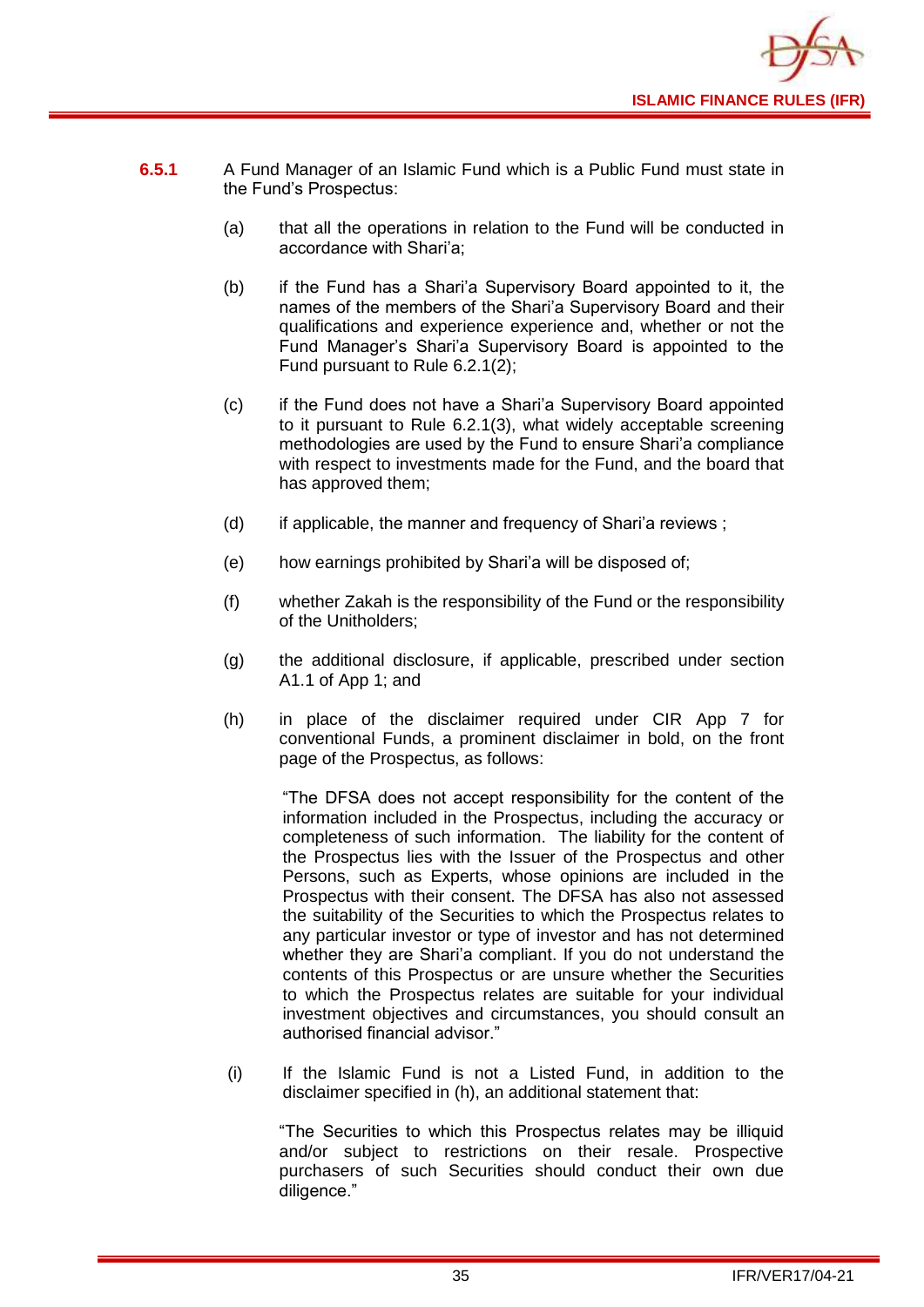

#### **Guidance**

- 1. A Fund Manager should consider providing additional information to support the statement under Rule 6.5.1(a) as indicated in 2 and 3 below.
- 2. The Fund Manager should provide sufficient details setting out the basis upon which the Fund has been approved and certified as Shari'a compliant by its Shari'a Supervisory Board. Such details should include the basis of the underlying principles, i.e. the Fatwas or rulings, including reference to any relevant Ijtihad, Ijma, Qiyas or other. Where applicable, reference should be made to any Islamic indices to be used. In addition, where applicable, the screening process and any filters used should be identified.
- 3. The Fund Manager should set out each of the key features of the Fund and explain the rationale for determining why each of these features are considered Shari'a compliant by the Fund's Shari'a Supervisory Board.

## <span id="page-38-0"></span>**6.6 Deleted**

### <span id="page-38-1"></span>**6.7 Investments in other Funds**

- **6.7.1** (1) An Islamic Fund which is a Public Fund may invest in Units of another [Fund](http://fsahandbook.info/FSA/glossary.jsp?doc=glossary/glossary&gloss=G1043#G1043) only where the Fund Manager has taken reasonable care to determine that:
	- (a) the other Fund is the subject of an independent annual audit conducted in accordance with relevant IFRS or other standards as applicable;
	- (b) the other Fund has mechanisms in place to enable [Unitholders](http://fsahandbook.info/FSA/glossary.jsp?doc=glossary/glossary&gloss=G1233#G1233) to redeem their [Units](http://fsahandbook.info/FSA/glossary.jsp?doc=glossary/glossary&gloss=G1230#G1230) within a reasonable time; and
	- (c) the other Fund is prohibited from having more than 20% of its value in the [Units](http://fsahandbook.info/FSA/glossary.jsp?doc=glossary/glossary&gloss=G1230#G1230) of Funds.
	- (2) The Fund Manager must also have ascertained that there is a proper and disclosed basis for asset valuation and the pricing before investing in [Units](http://fsahandbook.info/FSA/glossary.jsp?doc=glossary/glossary&gloss=G1230#G1230) in the other [Fund.](http://fsahandbook.info/FSA/glossary.jsp?doc=glossary/glossary&gloss=G1043#G1043)

#### <span id="page-38-2"></span>**6.8 Deleted**

<span id="page-38-3"></span>**6.9 Deleted**

## <span id="page-38-4"></span>**6.10 Periodic Reports of an Islamic Fund**

#### **Guidance**

Chapter 9 of CIR sets out the periodic reports and related requirements. These are additional requirements that apply to Islamic Funds.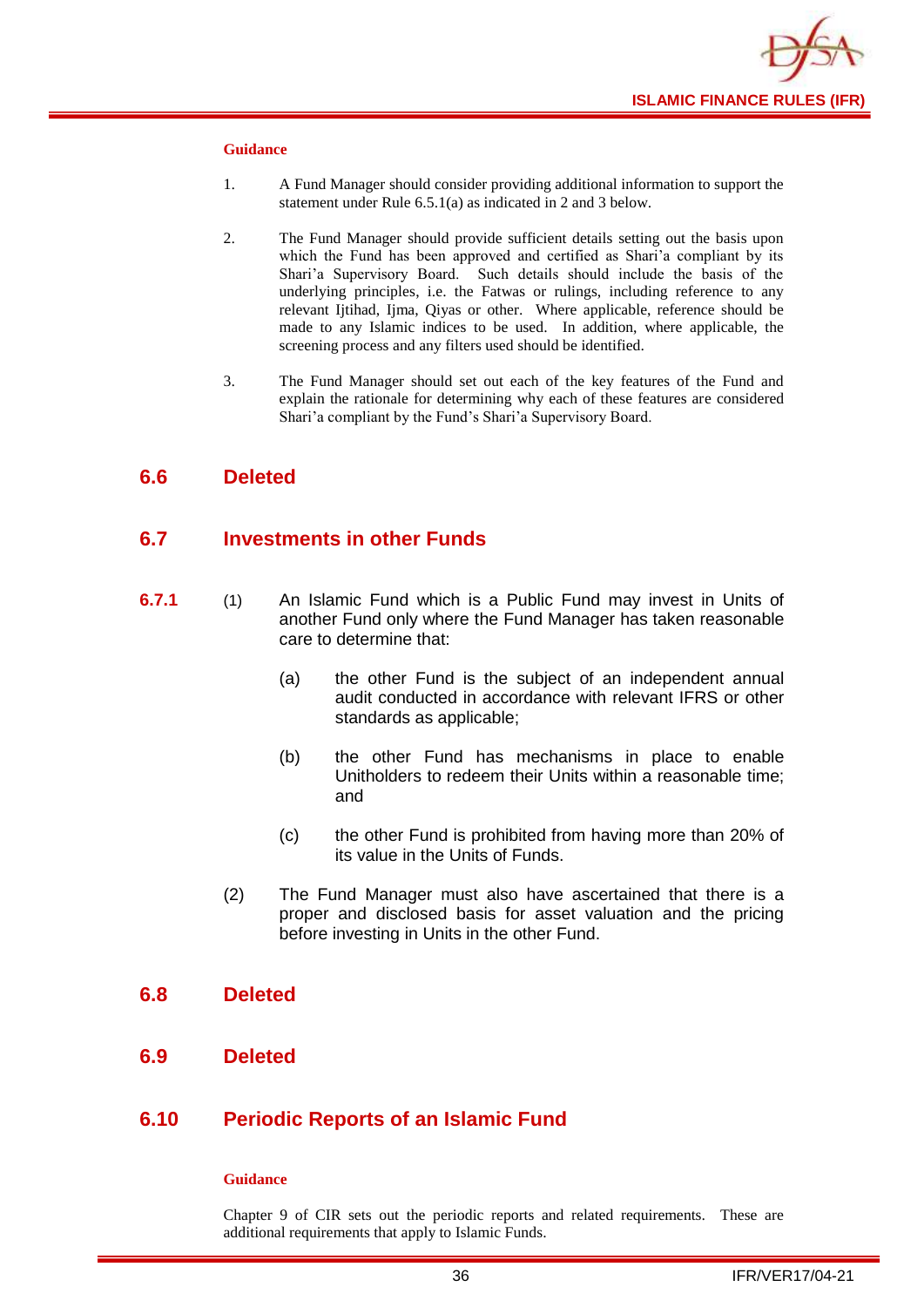

**6.10.1** In addition to the matters specified in CIR section 9.4, an annual report of an Islamic Fund, other than a Fund which is an [Umbrella](http://fsahandbook.info/FSA/glossary-html/handbook/Glossary/U?definition=G1222) Fund, must contain the report specified in Rule 6.3.2(2).

## <span id="page-39-0"></span>**6.11 Islamic Real Estate Investment Trusts (Islamic REITs)**

- **6.11.1** (1) A Fund Manager must ensure that it does not call, or otherwise hold out, a Fund as being an Islamic Real Estate Investment Trust or as being an Islamic REIT unless it is a Public Property Fund which is constituted in accordance with (2).
	- (2) An Islamic REIT is a Public Property Fund which:
		- (a) is constituted either as an Investment Company or as an Investment Trust;
		- (b) is primarily aimed at investments in income generating Real Property which complies with Shari'a principles; and
		- (c) distributes to the Unitholders at least 80% of its audited annual net income.
- **6.11.2** (1) A Fund Manager of an Islamic REIT must ensure that it distributes to the Unitholders as dividends each year an amount not less than 80% of its audited annual net income.
	- (2) The Persons providing oversight functions in respect of the Fund must determine if any;
		- (a) revaluation surplus credited to income, or
		- (b) gains on disposal of Real Property,

shall form part of net income for distribution to Unitholders.

- **6.11.3** Where an Islamic REIT holds any Real Property via one or more Special Purpose Vehicles, the Fund Manager must ensure that each Special Purpose Vehicle distributes to the Fund all of its income as permitted by the laws and regulations of the jurisdiction where the Special Purpose Vehicle is established.
- **6.11.4** (1) A Fund Manager of an Islamic REIT must ensure, subject to (2), that any investment made in respect of property under development whether on its own or in a joint venture is undertaken only where the REIT intends to hold the developed property upon completion.
	- (2) The total contract value of the property under development in (1) must not exceed 30% of the net asset value of the Fund Property of the Islamic REIT.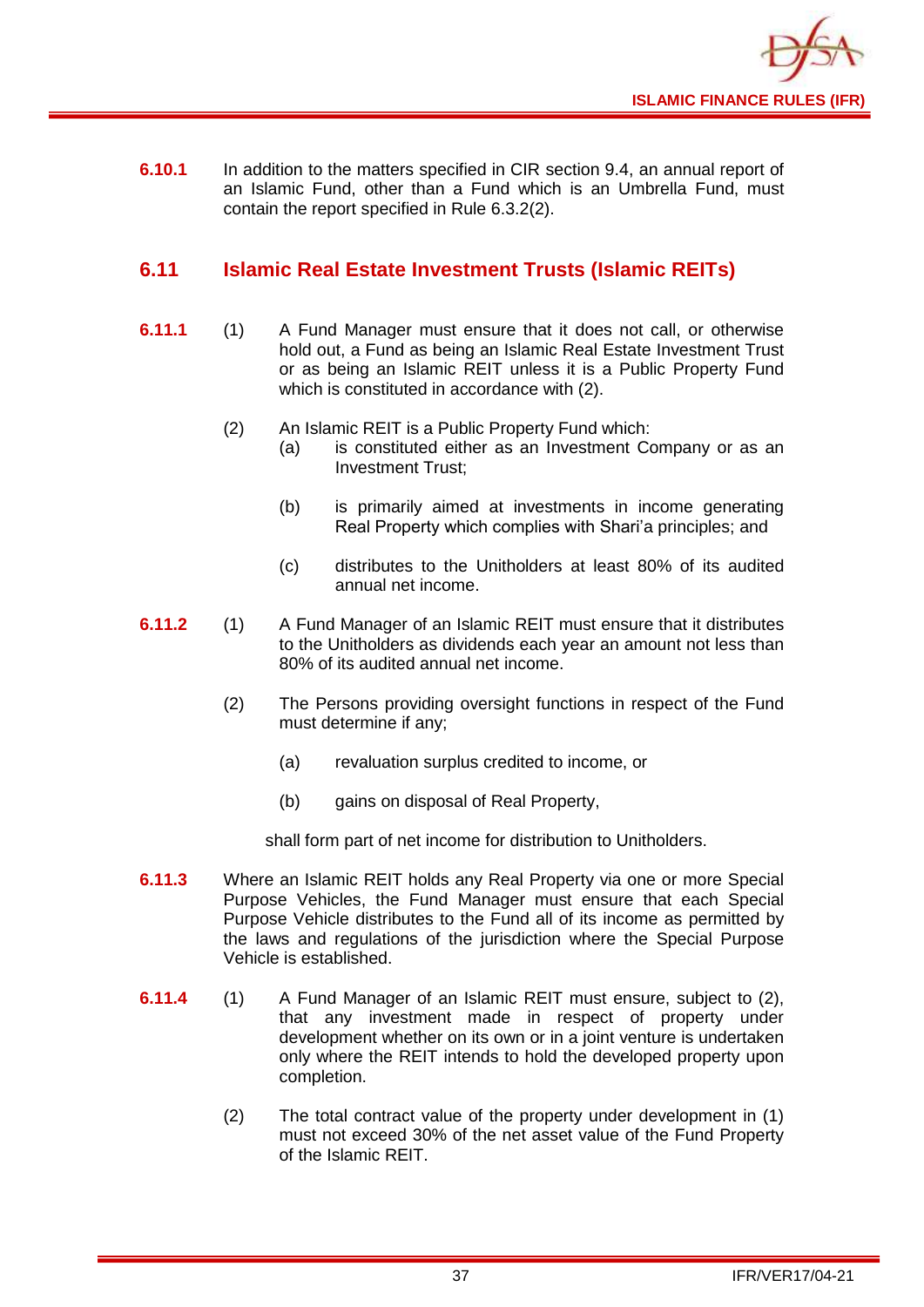

#### **Guidance**

For the purposes of this Rule, the DFSA would not consider property development activities to include refurbishment, retrofitting and renovation.

**6.11.5** A Fund Manager of an Islamic REIT may borrow either directly or through its Special Purpose Vehicle up to 65% of the gross asset value of the Fund provided that such borrowings are Shari'a compliant.

#### **Guidance**

- 1. The gross asset value of a Fund should be calculated as the total value of the Fund Property based on the most recent valuation under CIR Rule 8.4.1(1), but without making the deductions provided for in the other paragraphs of that Rule.
- 2. As there are no specific risks that arise by virtue of a Fund being an Islamic Fund, the prudential requirements that apply to a Category 3 firm as set out in the PIB module apply to such Fund Managers. However, if the underlying assets of the Fund are invested in financial products or instruments that are Islamic and have certain features which would raise any prudential risks, it is the responsibility of the Fund Manager to address such risks. The DFSA would provide any additional clarifications regarding such matters upon request.

## <span id="page-40-0"></span>**6.12 Islamic Money Market Funds**

- **6.12.1** CIR Rules 13.8.1(2) and (3) and 13.8.2 apply to a Fund Manager of an Islamic Fund that is a Money Market Fund as if a reference to:
	- (a) a Deposit or a Debenture includes an Islamic financial instrument or product with similar economic characteristics to a Deposit or a Debenture; and
	- (b) an interest rate reset date is, in relation to an Islamic financial instrument or product, a reference to the date on which the rate of profit of return for that instrument or product is reset.

#### **Guidance**

A Fund Manager of an Islamic Money Market Fund must comply with the overriding obligation in CIR Rule 13.8.1 to ensure that the Fund's investment strategy is consistent with the investment objectives of a Money Market Fund as set out in CIR Rule 3.1.11. It must also comply with other applicable requirements for Money Market Funds such as the requirement to include a warning in the Fund Prospectus under CIR Rule 14.4.7.

## <span id="page-40-1"></span>**6.13 Islamic Exchange Traded Funds ("ETFs")**

- **6.13.1** (1) A Fund is an Islamic Exchange Traded Fund or Islamic ETF if it:
	- (a) is constituted as an Open-ended Public Fund;
	- (b) has its Units available for trading throughout the day on an exchange that meets the criteria in (2);
	- (c) has at least one market maker (Authorised Participant) who: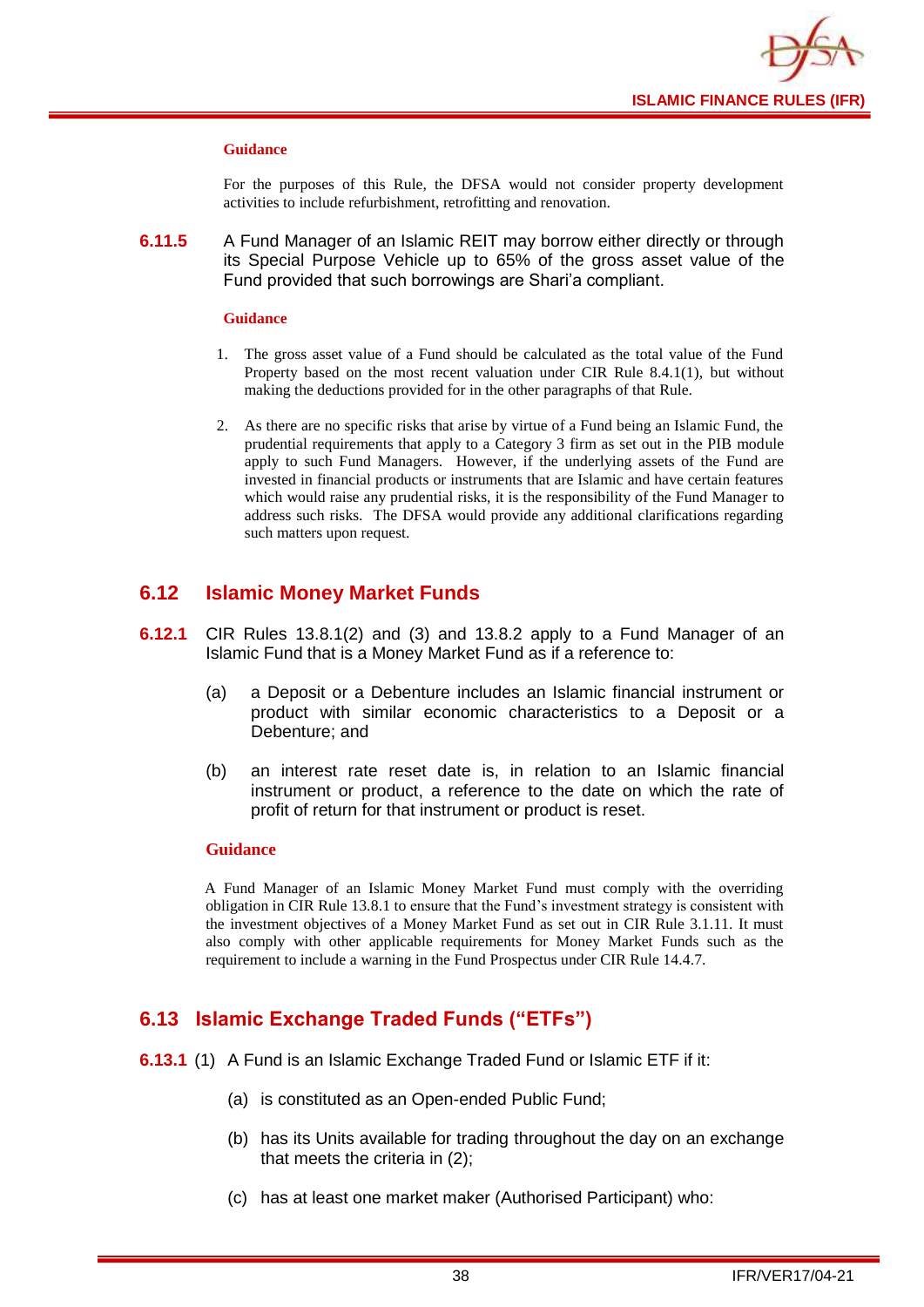

- (i) purchases and redeems 'creation Units' of the Fund from the Fund Manager; and
- (ii) is prepared to buy and sell Units of the Fund throughout the day on the relevant exchange; and
- (d) meets the Shari'a related requirements in this chapter.
- (2) An exchange meets the requirement in (1)(b) if it is:
	- (a) operated by an Authorised Market Institution;
	- (b) regulated by a Financial Services Regulator in a jurisdiction that is a signatory to the IOSCO Multilateral Memorandum of Understanding for sharing information; or
	- (c) regulated by a Financial Services Regulator in a jurisdiction which has entered into a bilateral memorandum of understanding with the DFSA for sharing information.
- (3) A Fund Manager, or any Person making an Offer of a Unit of Fund or otherwise marketing a Fund, must not describe the Fund in its offer document or marketing material as an "Exchange Traded Fund" (or "ETF") or otherwise hold out the Fund as being an Exchange Traded Fund or ETF, unless the Fund meets the criteria in (2).
- (4) The Fund Manager of an Islamic ETF must ensure that the Fund has an investment objective and strategy, which is to track the performance of a specified index or benchmark as specified in its Prospectus.

#### **Guidance**

A Fund Manager of an Islamic ETF is required to comply with the requirements applicable to a conventional Fund so far as they apply to that  $ETF$  – see Rule 6.1.1.(2).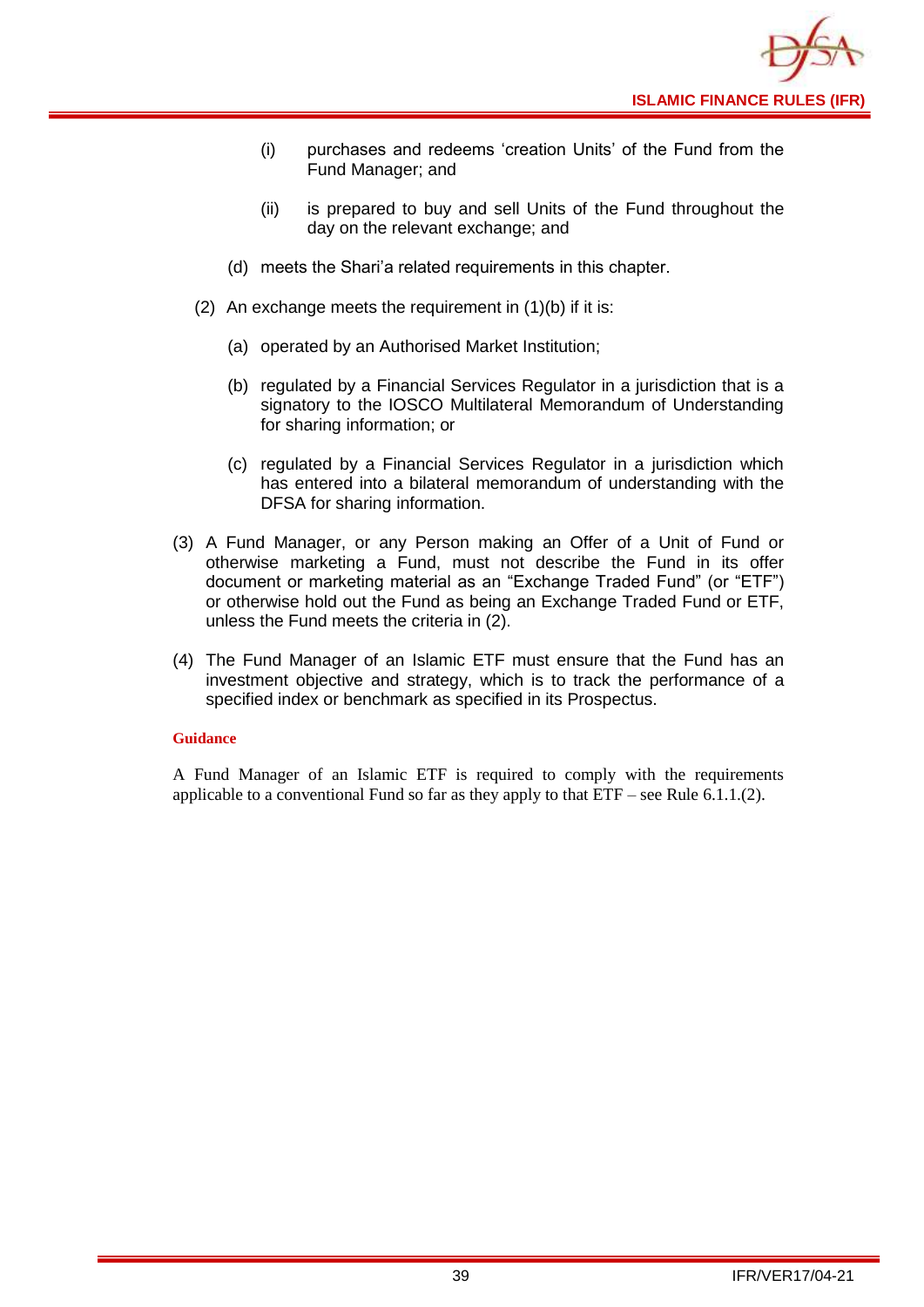

## <span id="page-42-0"></span>**7. OFFERS OF ISLAMIC SECURITIES**

## <span id="page-42-1"></span>**7.1 Application**

- **7.1.1** (1) Subject to (2), this chapter applies to any Person who Offers Islamic Securities in or from the DIFC.
	- (2) A Person making Offers of Islamic Securities in or from the DIFC must comply with the requirements in the Markets Law 2012 and the MKT module except to the extent otherwise provided in this chapter.
	- (3) Islamic Securities, for the purposes of this chapter, do not include Units of an Islamic Fund.

#### **Guidance**

- 1. The issue of Securities is not an activity that constitutes a Financial Service. Therefore, the activities such as the issue of Shares, Debentures (Sukuks) or Warrants do not attract the Financial Services prohibitions in the Regulatory Law 2004. However, the Offer of Securities is an activity to which the Markets Law 2012 and the MKT module apply. Under the Markets Law 2012, a Person making an Offer of Securities in or from the DIFC is subject to numerous disclosure requirements, unless exempt.
- 2. Offers of Islamic Securities which are Units of a Fund are not subject to the requirements in this section because the Collective Investment Law 2010 and CIR module provide for such activities to be regulated. Chapter 6 of this module sets out additional requirements that apply to the Fund Manager when Offering Units of an Islamic Fund.
- 3. The definition of the term Islamic Securities is in the GLO module.

## <span id="page-42-2"></span>**7.2 Contents of a Prospectus for Islamic Securities**

- **7.2.1** Deleted.
- **7.2.2** Deleted.
- **7.2.3** Where the relevant Securities are held out as being in accordance with Shari'a, the Prospectus relating to those Securities must include:
	- (a) details of the members of the Shari'a Supervisory Board appointed by the Issuer who have undertaken the review of the relevant Securities;
	- (b) details of the qualifications and experience of each of those Shari'a Supervisory Board members;
	- (c) in the case of issuance of Sukuks: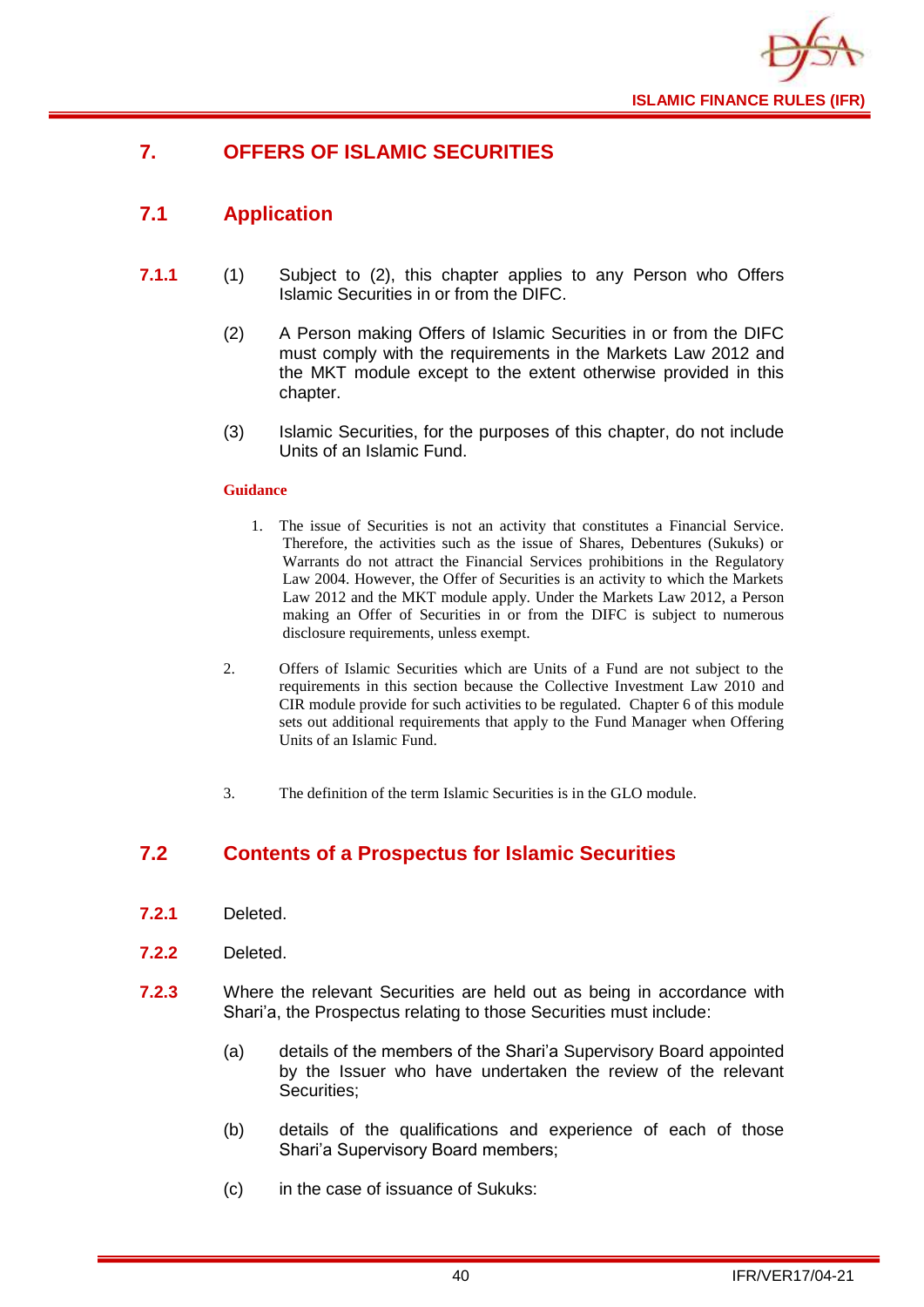- (i) the opinion of the Shari'a Supervisory Board in respect of whether the Securities are Shari'a compliant;
- (ii) a description of the structure of the underlying transaction and an explanation of the flow of funds; and
- (iii) where applicable, the disclosures required by the Shari'a Standards published from time to time by AAOIFI in respect of investment Sukuks; and
- (d) instead of the statement required under MKT Rule 2.5.1(3)(d), a prominent disclaimer in bold, on the front page of this Prospectus as follows:

"The DFSA does not accept any responsibility for the content of the information included in the Prospectus, including the accuracy or completeness of such information. The liability for the content of the Prospectus lies with the issuer of the Prospectus and other Persons, such as Experts, whose opinions are included in the Prospectus with their consent. The DFSA has also not assessed the suitability of the Securities to which the Prospectus relates to any particular investor or type of investor and has not determined whether they are Shari'a compliant. If you do not understand the contents of this Prospectus or are unsure whether the Securities to which the Prospectus relates are suitable for your individual investment objectives and circumstances, you should consult an authorised financial advisor."

## <span id="page-43-0"></span>**7.3 Continuing disclosure relating to Islamic Securities**

- **7.3.1** The Reporting Entity responsible for Islamic Securities must, without delay, disclose to the markets and the DFSA details of any changes to the membership of its Shari'a Supervisory Board, the identity, qualifications and experience of any new Shari'a Supervisory Board members and the identity of any Shari'a Supervisory Board members who resign or are dismissed.
- **7.3.2** A Listed Entity with Islamic Securities admitted to the Official List of Securities must make the required market disclosures in accordance with the requirements under section A2.1 and comply with the other continuing obligations under section A2.2.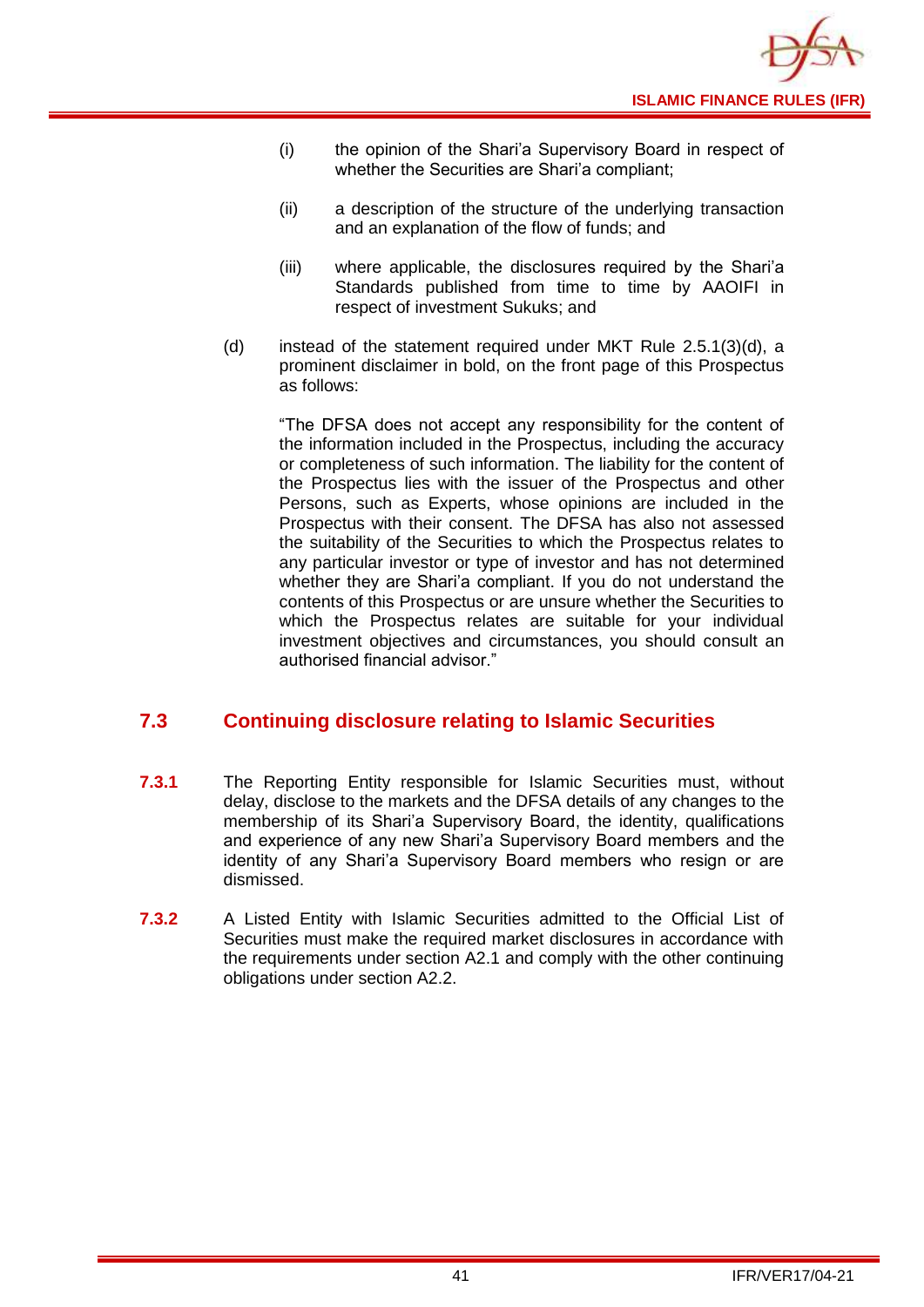

## <span id="page-44-0"></span>**8. TAKAFUL INSURANCE**

## <span id="page-44-1"></span>**8.1 Application**

- **8.1.1** (1) This chapter applies to a Person who carries on or holds out as carrying on Insurance Business or Insurance Intermediation as Takaful Insurance.
	- (2) In addition to the requirements in this chapter, the requirements that apply to conventional Insurance Business or Insurance Intermediation continue to apply to such a Person.

## <span id="page-44-2"></span>**8.2 Specific disclosure for Takaful insurance**

- **8.2.1** Where an Insurer or an Insurance Intermediary conducts Takaful Insurance with a Retail Client, the disclosure for the purposes of COB section 7.7 must include:
	- (a) the nature of the contracts between the Takaful fund and the operator;
	- (b) the method of calculation of any fees or share of profits paid from the Takaful fund to the operator;
	- (c) the basis on which any surpluses in the Takaful fund will be shared; and
	- (d) any circumstances in which additional contributions to the Takaful fund may be required.

- 1. Firms conducting Insurance Business comprising Takaful must comply with the requirements in PIN. Takaful related prudential requirements are not included in this module because of the closely integrated nature of such requirements with the requirements that apply to conventional insurance.
- 2. Note that structures of Takaful Insurers (including reinsurers) vary, as do the Islamic contracts governing their business. As the DFSA has not as yet thought it appropriate to limit the permissible structures and contracts, the DFSA is willing to consider modifications to its Rules to apply the most appropriate prudential regime to a Takaful entity. For many Takaful companies, this is likely to involve capital tests at the level of the Takaful participants' fund or funds, and for the firm as a whole.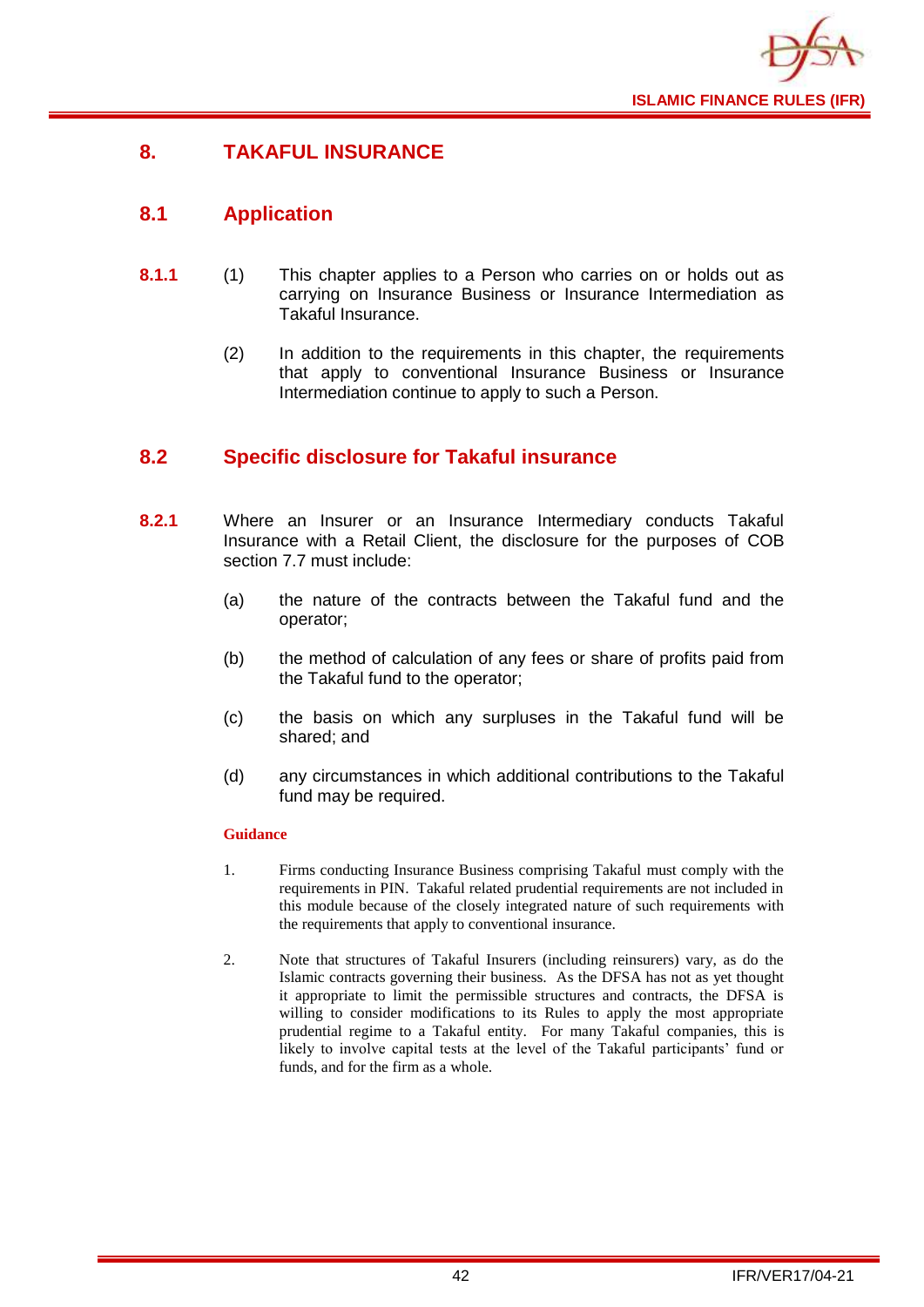

## <span id="page-45-0"></span>**APP 1 PROSPECTUS DISCLOSURES FOR ISLAMIC FUNDS**

## <span id="page-45-1"></span>**A1.1 Shari'a approval process statement for offers of Domestic Funds from the DIFC**

**A1.1.1** In respect of the Units of an Islamic Fund which are to be offered to prospective Unitholders in Malaysia, a Fund Manager must ensure that the Prospectus set out in a prominent position the following statement:

> "The Shari'a approval process which relates to this Fund has been carried out in accordance with the legislation applicable in the Dubai International Finance Centre (DIFC)".

## <span id="page-45-2"></span>**A1.2 Shari'a approval process statement for offers of Foreign Funds in or from the DIFC**

**A1.2.1** In respect of an Islamic Fund which is a Fund domiciled in Malaysia and which is a Designated Fund, an Authorised Firm must ensure that the Prospectus contains in a prominent position or has attached to it the following statement:

> "This Prospectus relates to an Islamic Fund, the Shari'a approval process of which is regulated by the Securities Commission of Malaysia."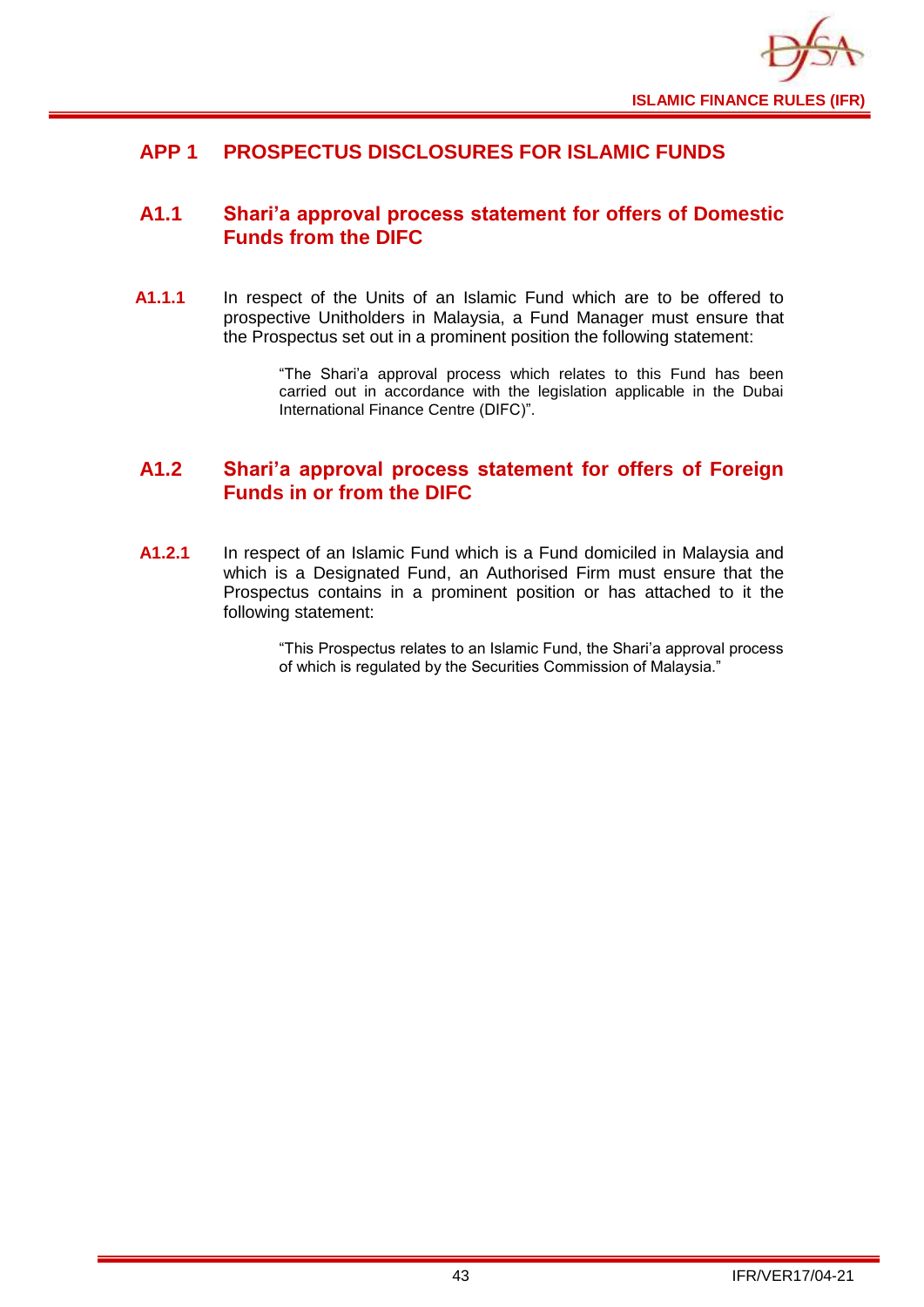

## **APP 2 CONTINUING OBLIGATIONS**

## **A2.1 Continuing obligations – Market disclosures for listed entities**

- **A.2.1.1** This table forms part of Rule 7.3.2.
- A.2.1.2 A Listed Entity must, on the occurrence of an event specified in column 1, make the required disclosure detailed in column 2, within the time specified in column 3, in respect of the Securities identified with a "✓" in column 4, of this Table.

<span id="page-46-1"></span><span id="page-46-0"></span>

|                  | A <sub>2.1.1</sub>                                                                                                                                                                     |                                                 |                           |                               |               |                   |                                          |            |              |              |              |
|------------------|----------------------------------------------------------------------------------------------------------------------------------------------------------------------------------------|-------------------------------------------------|---------------------------|-------------------------------|---------------|-------------------|------------------------------------------|------------|--------------|--------------|--------------|
|                  | <b>EVENT GIVING RISE TO DISCLOSURE</b>                                                                                                                                                 | <b>DISCLOSURE</b>                               | <b>TIME OF DISCLOSURE</b> |                               |               |                   |                                          |            | Certificates |              | Units        |
|                  | <b>OBLIGATION</b>                                                                                                                                                                      | <b>REQUIRED</b>                                 |                           | <b>Structured</b><br>Products | <b>Shares</b> | Shares<br>arrants | Warrants ov<br>Debentures<br><b>OVEL</b> | Debentures | Shares       | ヮ<br>ърс     |              |
|                  | <b>ISLAMIC SECURITIES</b>                                                                                                                                                              |                                                 |                           |                               |               |                   |                                          |            |              |              |              |
| $\overline{1}$ . | Any material change in the Shari'a nature of<br>its Listed Securities as determined by the<br>Shari'a Supervisory Board                                                                | Market disclosure of<br>the material change     | As soon as possible       | ✔                             | $\checkmark$  |                   | ັ                                        |            | ✔            | $\checkmark$ | ✔            |
| 2.               | Where there are any material changes to<br>the structure of the Listed Securities, or the<br>use of proceeds, then the Listed Entity must<br>obtain and disclose a new Shari'a opinion | Market disclosure of<br>the new Shari'a opinion | As soon as possible       | $\checkmark$                  | $\checkmark$  | ✔                 | ✓                                        |            | ✔            | $\checkmark$ | $\checkmark$ |